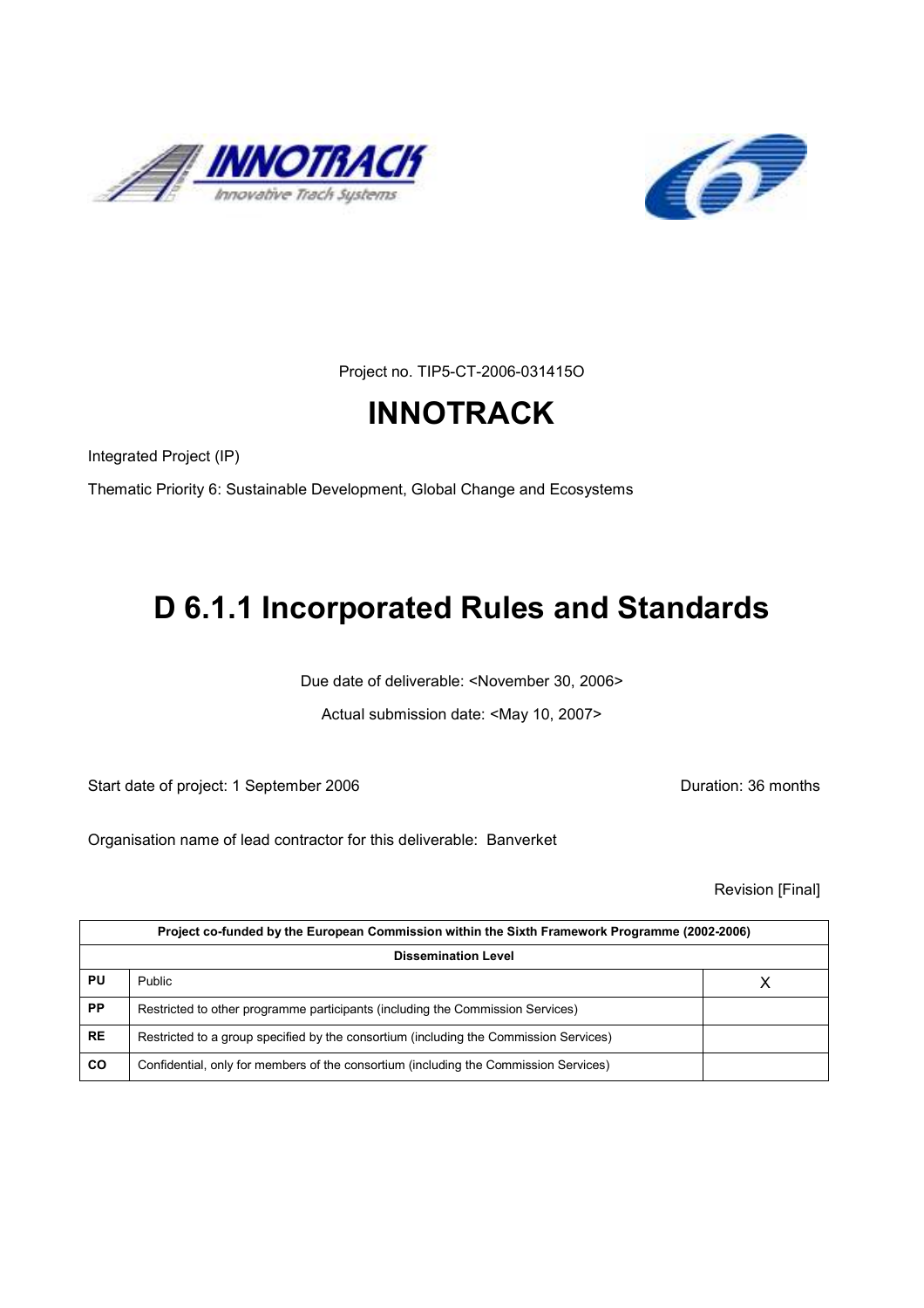# **Table of Contents**

| 3.1<br>3.2<br>3.3<br>3.4                                                                                                                           |  |
|----------------------------------------------------------------------------------------------------------------------------------------------------|--|
|                                                                                                                                                    |  |
|                                                                                                                                                    |  |
|                                                                                                                                                    |  |
| 6.1<br>6.2<br>6.3<br>6.4<br>6.5<br>6.6<br>6.7<br>6.8<br>6.9<br>6.10<br>6.11<br>6.12<br>ANNEX 13: PARTICIPANTS TO WHOM QUESTIONNAIRES WERE SENT  56 |  |
|                                                                                                                                                    |  |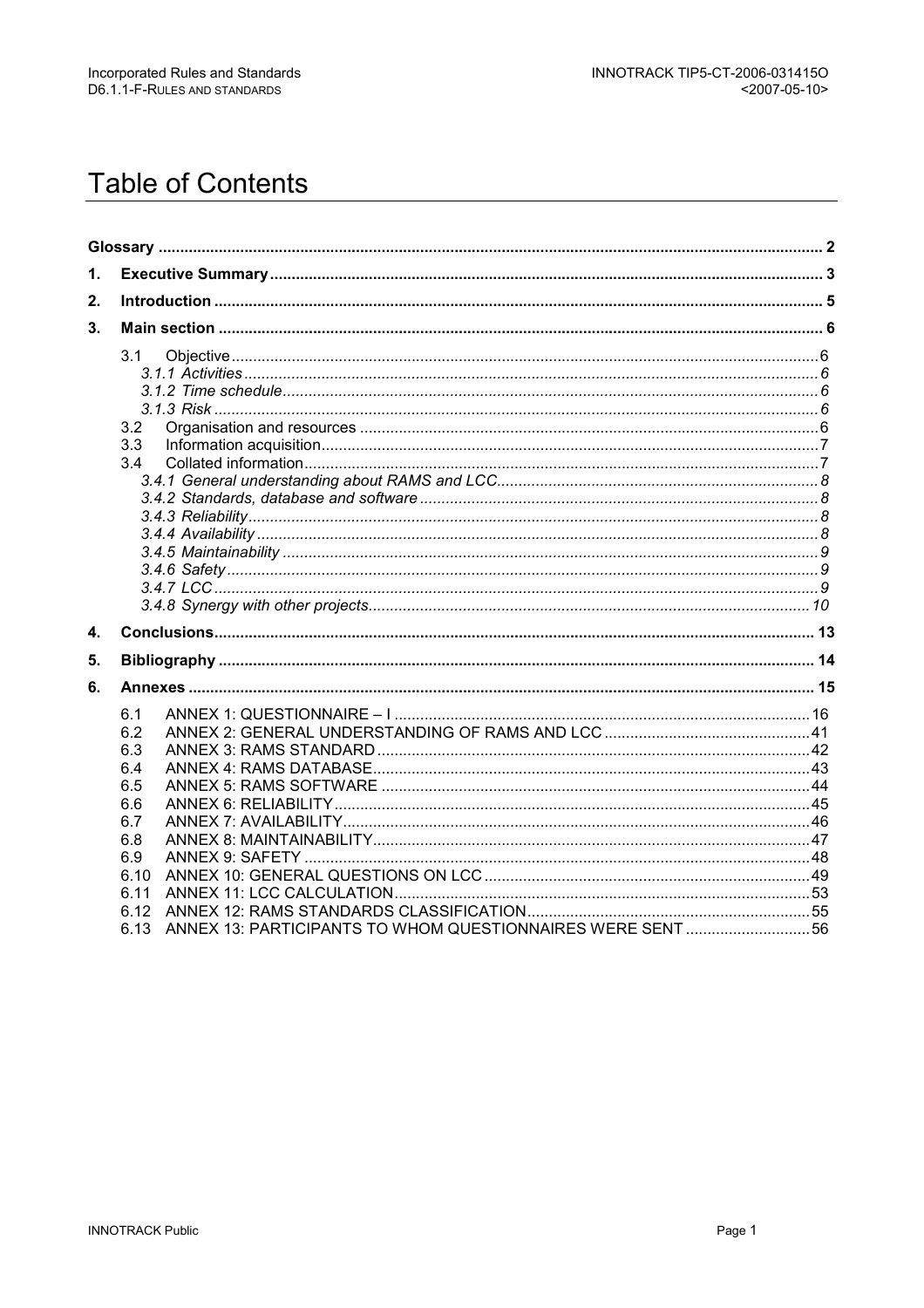# **Glossary**

| <b>FMECA</b> | <b>Failure Modes Effect Criticality Analysis</b>      |
|--------------|-------------------------------------------------------|
| <b>FOM</b>   | Figure of Merit                                       |
| <b>FTA</b>   | <b>Fault Tree Analysis</b>                            |
| IM           | Infrastructure manager                                |
| KPI          | Key Performance Indicator                             |
| <b>LCC</b>   | Life Cycle Cost                                       |
| <b>LICB</b>  | Lasting Infrastructure Cost Benchmarking              |
| <b>LCS</b>   | Life Support Cost                                     |
| MGT          | <b>Million Gross Tonne</b>                            |
| <b>RAMS</b>  | Reliability, Availability, Maintainability and Safety |
| RBD          | <b>Reliability Block Diagram</b>                      |
| ROI          | Return on Investment                                  |
| <b>SME</b>   | Small and Medium scale Enterprises                    |
| SP.          | Sub Project                                           |
| <b>WP</b>    | Work Package                                          |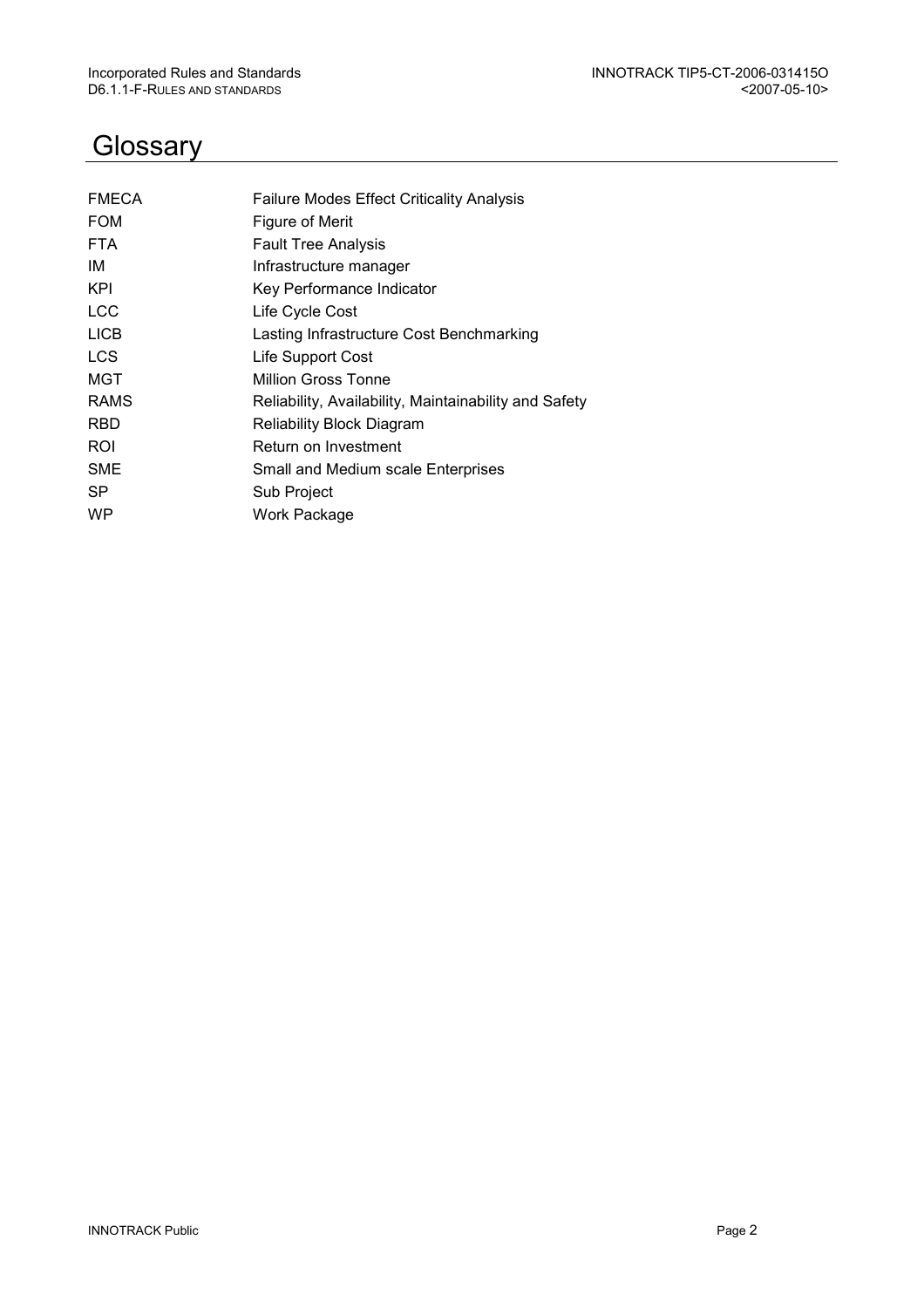# 1. Executive Summary

INNOTRACK addresses mainly the objective of reducing Life Cycle Costs (LCC), while improving the RAMS characteristics of a conventional line with a mixed traffic duty. In the field of railways, RAMS technology and LCC are as widely implemented as they could be and will provide a definite advantage to the Infrastructure Managers (IMs) in helping calculate costs for the implementation of innovative technologies. In the frame of INNOTRACK these methods will be defined at a European level and used to identify cost drivers and assess the track components. The sub-project SP6 deals with RAMS and LCC.

Banverket (BV) had the responsibility to conduct a survey on different rules and standards used by different IMs and related industries as a part of work of WP1 (Work Package 1) within SP6. Eleven questionnaires have been received, out of 24 sent out (answering rate 46%). However, the input from the IMs and related industries is not sufficient to enable a fully comprehensive picture of RAMS and LCC to be reported. Based on this limited information, the following conclusions can be drawn. For ease of comparison BV divided the participants into 4 categories i.e. Infrastructure Manager, Contractors, Manufacturers and SAO (SME, Academia, and Organisation).

## General understanding about RAMS and LCC:

- IMs have a slightly better understanding of RAMS and LCC than the manufactures and contractors. RAMS and LCC analysis don't seem to be exhaustive as not many factors are being considered.
- Tools and models are mostly self-developed.

RAMS standards, database and tools:

- Not many RAMS standards are being used. It concludes participants don't consider RAMS issues in all phases of system life cycle.
- Most of the participants use their self-developed software for RAMS analysis.
- Only IMs define reliability target for their systems. One reason may be that there is not sufficient feed back from the IMs to the manufacturers. Reliability analysis is mostly done by expert estimation not by the tools. Most of the participants have failure databases.
- All IMs define availability targets. Very few do spare parts planning in accordance with target availability. Availability analysis is also done mostly by expert estimation.
- Maintainability targets are considered by only very few participants. Analysis is mostly done by experts.
- 50 % of IMs have safety target for their systems and 35 % of the participants do prepare hazard log for their system.

#### Life Cycle Cost:

- Less than 50% of the participants do have a LCC standard/ guideline.
- LCC is used evaluate investment alternatives.
- Very few participants consider penalty cost, traffic disruption cost, cost due to un-availability/ downtime in their LCC calculations.
- Participants reported service life time both as technical life time and economical life time.
- LCC calculation is considered in investment phase, operation and maintenance phase and disposal phase

#### Synergy:

• Synergy effects with LICB were reported and the areas were identified where it will provide useful information to INNOTRACK.

This report identified different tools and standards that are used by different participants. The following report will look more into the models that were used to develop these tools also models used by different other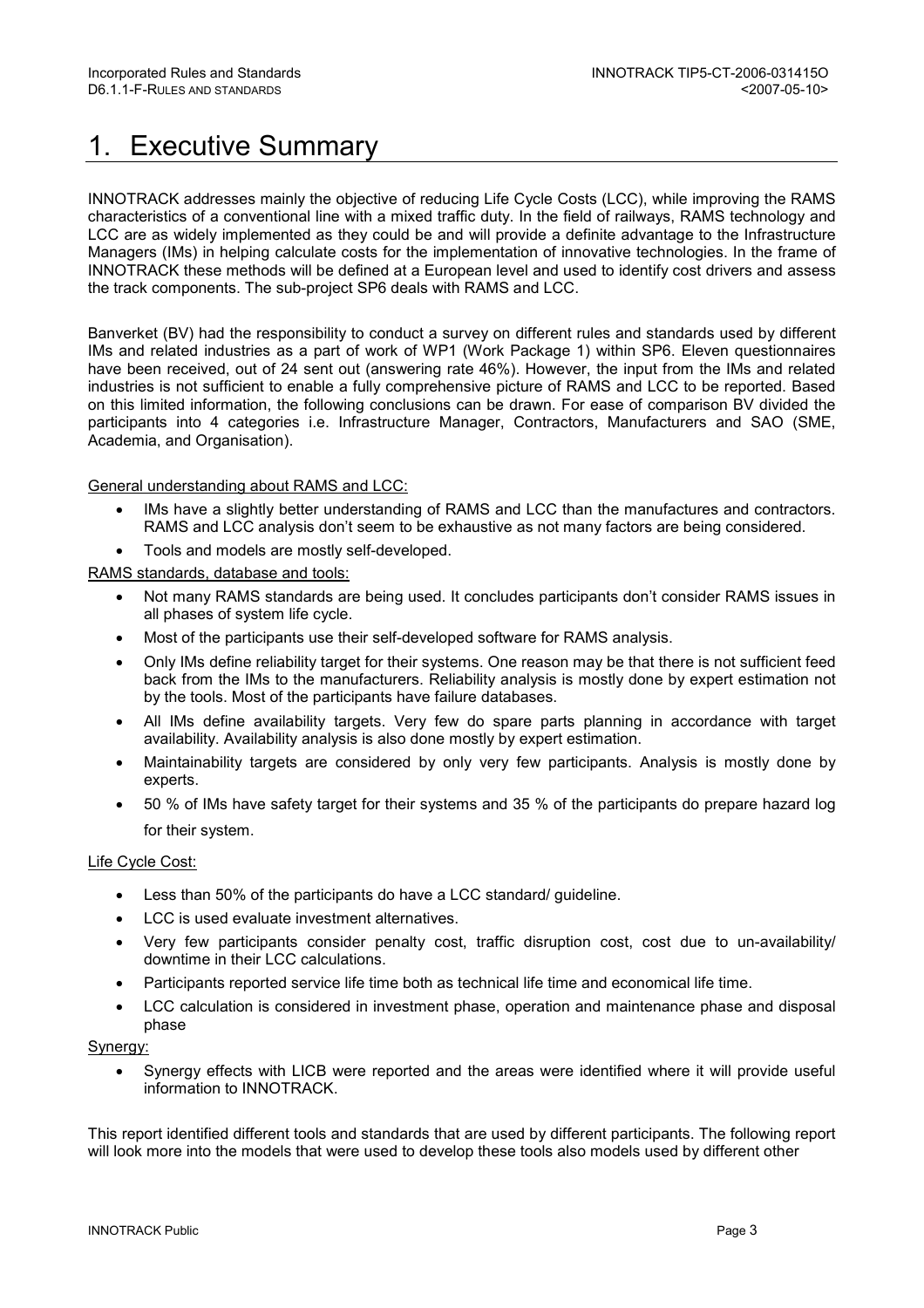industries will be considered which will help in providing useful information in the field of RAMS and LCC analysis. The subsequent report will also look into how different data are collected for the LCC calculation especially for the operation and maintenance phase.

Finally, it can be concluded that the low amount of answers Is due to LCC and RAMS being in its infancy stage among most of the participants, This means that INNOTRACK can support the use of LCC thinking and RAMS technology within the railway sector.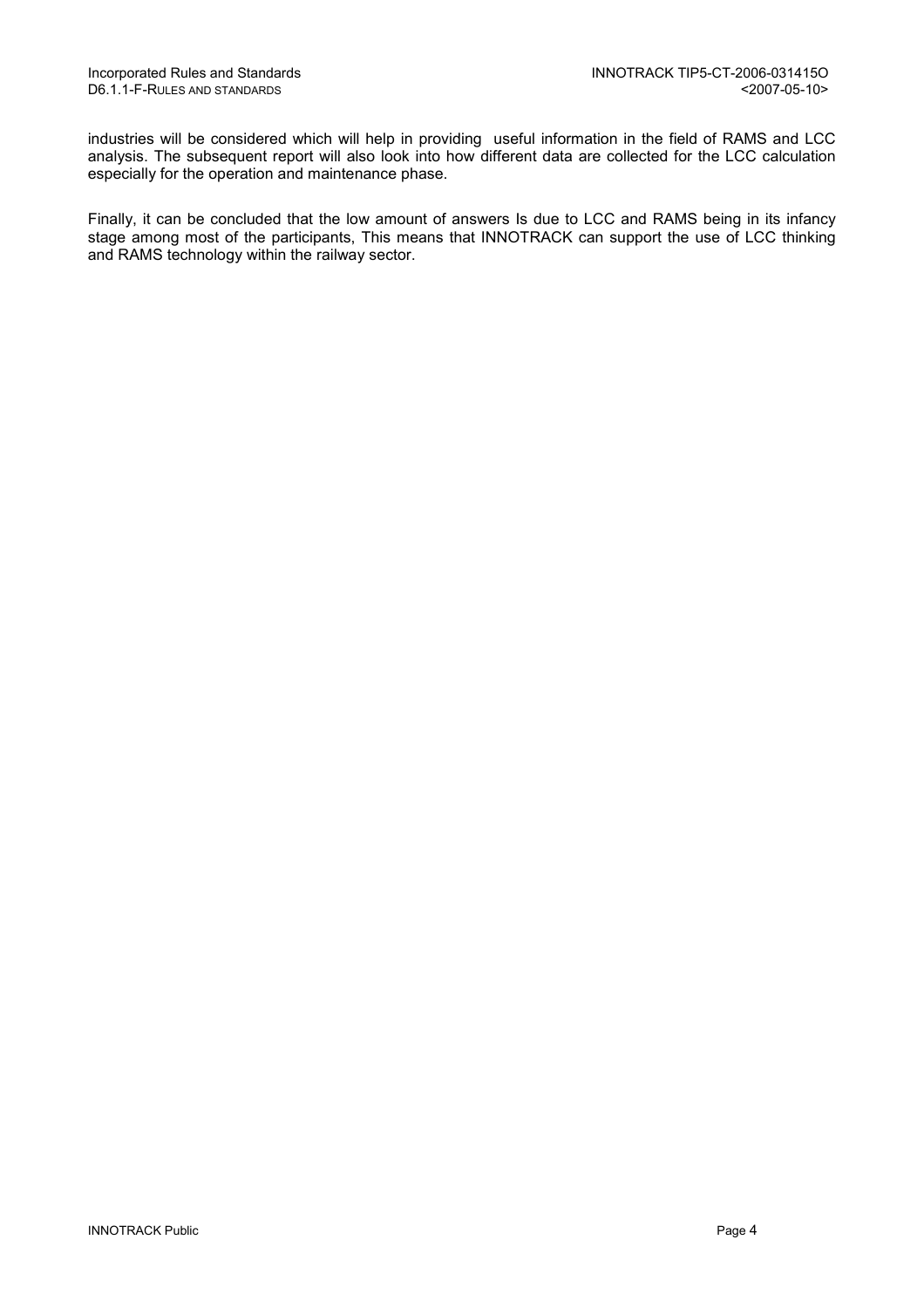# 2. Introduction

The Project INNOTRACK aims to develop a Cost-Effective high performance track infrastructure for heavy rail systems. INNOTRACK addresses mainly the objective of reducing Life Cycle Costs (LCC), while improving the RAMS characteristics of a conventional line with a mixed traffic duty.

INNOTRACK project brings infrastructure managers and railway supply industry together, to investigate and evaluate leading edge track system technologies, adopting a controlled methodology to assess life cycle cost benefits of "track-technology solutions" and of a set of emerging railway hardware solutions. It will also support the overall sustainability of the railway sector, meeting needs such as the increase of track availability and network capacity. The results of this project will build on a standardised LCC formulation developed within the project, based on best LCC practices at EU level and independently assessed.

Optimisation of track constructions or track components regarding technical and economic requirements is essential for railway companies to fit the market and to compete against other means of transport. Due to the long lifetime of the track and track components – ranging between 20 to 60 years – pre installation technical and economic assessments are necessary to optimize the track construction, and get the return on investment (ROI), in a manageable timeframe. LCC and RAMS technology are two acknowledged methods for assisting the optimisation process.

The RAMS characteristics determine essential parameters of the system such as the usability and acceptability of the system, the operation and maintenance costs, and the users' safety and health risk when operating the system. The RAMS technology is a recognised management and engineering discipline to guarantee the specified functionality of a product over its' complete live cycle, and to keep the operation, maintenance and disposal costs at a predefined accepted level, by establishing the relevant performance characteristics at the beginning of the procurement cycle and by monitoring and controlling their implementation throughout all project phases.

LCC is an appropriate method to identify cost drivers and to gather the costs of a system, module or component over its whole lifetime including development, investment maintenance and recycling costs. Different views and evaluations allow the comparison of different systems and delivers necessary information for technical and economic decision.

In the field of railways, RAMS technology and LCC are as widely implemented as they could be and will provide a definite advantage to the IMs in helping calculate costs for the implementation of innovative technologies.

In the frame of INNOTRACK these methods will be defined at a European level and used to identify cost drivers and assess the track components. The project is divided in 7 Sub-projects:

- 1. Duty.
- 2. Track support structure.
- 3. Switches and crossings.
- 4. Rails.
- 5. Logserv.
- 6. LCC.
- 7. Dissemination and Training.

This report is included in Sub-project 6 LCC and covers an estimated state-of-the-art of LCC and RAMS knowledge and use among INNOTRACK partners as well as information about existing models and tools.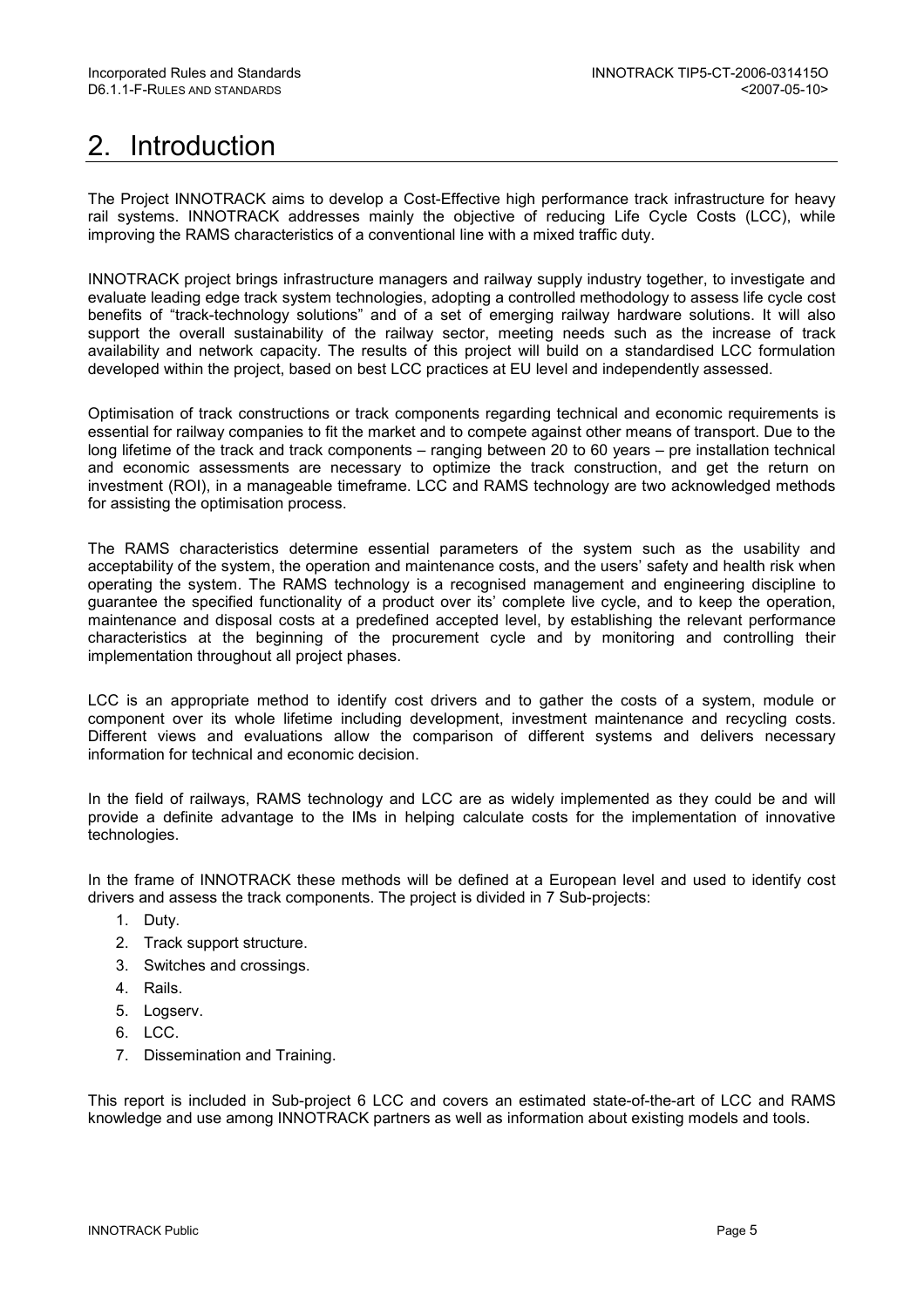# 3. Main section

## 3.1 Objective

The objective is to collect and analyse work in the field of LCC and RAMS for railway infrastructure and related industries. It also includes different standards being followed and synergies with other projects.

## 3.1.1 Activities

The following activities were carried out as the part of the objective:

- Analysis and assessment of LCC and RAMS for railway infrastructure and related industries
- National procedure of railway companies.
- Synergy with ongoing projects and experiences of concluded projects like the UIC LICB (Lasting Infrastructure Cost Benchmarking) activity.
- Collection and assessment of national and international rules and standards like EN 13460, EN 50126.

## 3.1.2 Time schedule

The time to furnish the report (D6.1.1) was 3 months from the start of the project. The status of the report will be "public".

## 3.1.3 Risk

Following risks were identified which can lead not to give the clear picture of current status of RAMS and LCC:

- Insufficient data collected.
- Not adequate involvements of Infrastructure Managers as well as suppliers (Manufacturers and Contractors).
- Unawareness of different RAMS and LCC terms. Not common understanding of different terms.
- Not common definitions concerning investment, operation, maintenance and renewal.

## 3.2 Organisation and resources

The organisation and resources for this work package is given in Table 1. Banverket is responsible for delivery of WP 6.1 which includes D6.1.1 and D6.1.2.

| Workpackage                   | 6.1 - State of the art |            |     |    |             | Start date or starting event: |           | T0         |
|-------------------------------|------------------------|------------|-----|----|-------------|-------------------------------|-----------|------------|
| Participant id                |                        | UIC        | VAS | BV | <b>ADIF</b> | Alstom                        | <b>NR</b> | <b>OBB</b> |
| Person-months per participant |                        |            |     |    |             | 0.5                           | 0.5       |            |
| Participant id                |                        | <b>RFF</b> | DB  |    |             |                               |           |            |
| Person-months per participant |                        |            |     |    |             |                               |           |            |

Table 1. Organisation and resources.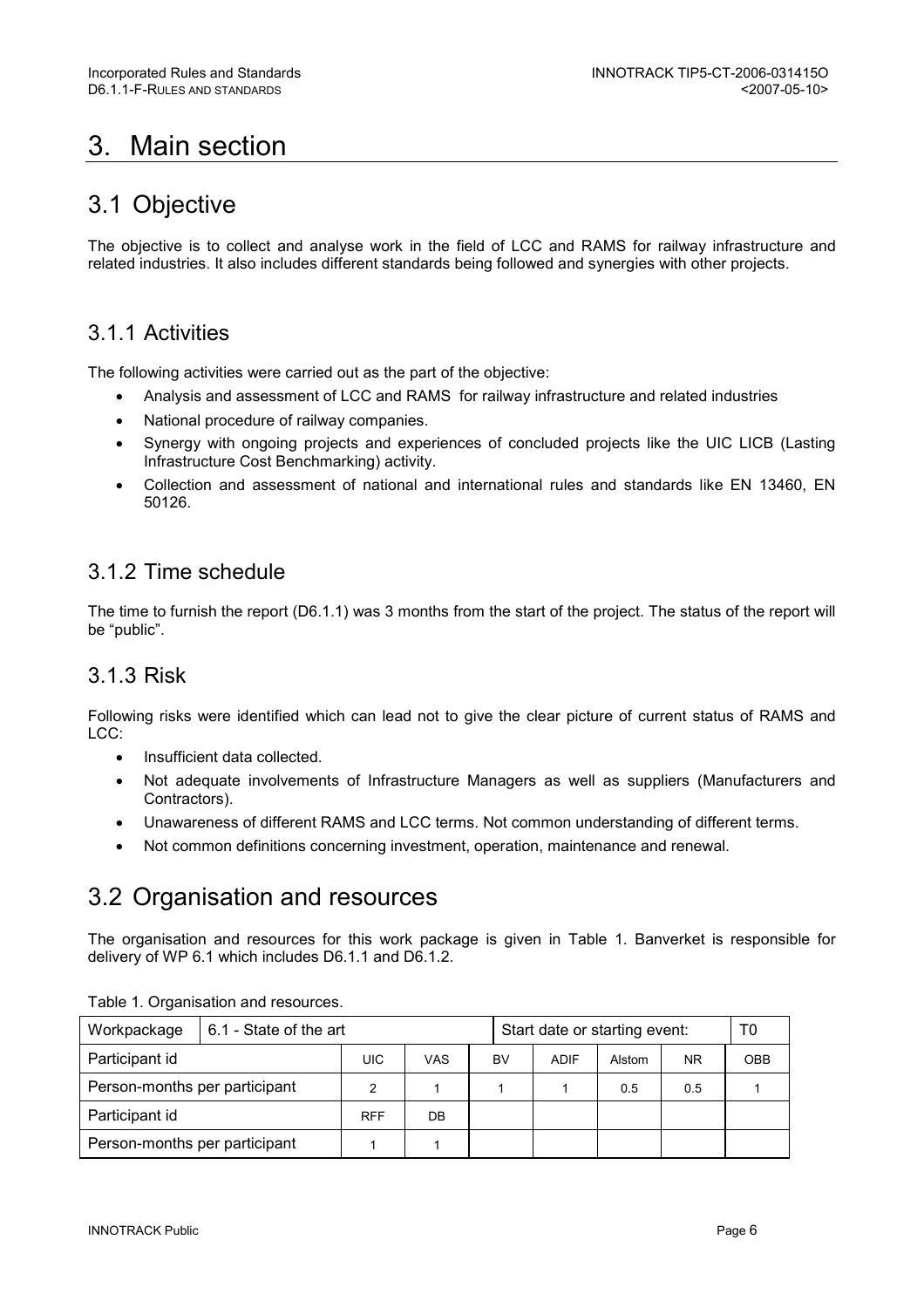Other partners in the working group are

- Birmingham University.
- České dráhy, a.s.
- Corus.
- PRORAIL.

Each partner in the working group was responsible to collect data on RAMS and LCC from IM and Suppliers (within INNOTRACK participants) in its respective countries. Each partner was also responsible to translate the questionnaire into respective languages in order to get the answers with ease.

# 3.3 Information acquisition

Information on RAMS and LCC was obtained from following sources:

- Questionnaires sent to the participants in INNOTRACK, to get an overview of their knowledge, understanding and use of RAMS and LCC.
- Discussion and telephone conversation with infrastructure managers and suppliers.
- Previous related project, like Lasting Infrastructure Cost Benchmarking (LICB).
- Published papers
- Internet search

The primary source of data was from the questionnaire, shown in Annex1. Annex 13 shows the list of IMs/ Suppliers to which the questionnaires were sent.

The questionnaire was sent to 24 participants within INNOTRACK and 11 responses were received by April 15, 2007. Hence, the survey does not claim to be exhaustive because of not many responses from the IMs and suppliers contacted. The layout of the report reflects the format of the questionnaire.

The summery of the synergy with LICB project was prepared by BV and is included in this report.

A synopsis of the information received from each railway IM/ supplier as of 15<sup>th</sup> April, 2007, is shown in Appendix 2 to 11. Analysis of this information is presented in section 3.4.

# 3.4 Collated information

Eleven questionnaires have been received, out of 24 sent out. These 24 participants were divided into 4 categories i.e. Infrastructure Manager, Contractors, Manufacturers and SAO (SME, Academia, and Organisation). All the IMs, 4 contractors, 7 Manufacturers and 4 SAO were chosen to answer the questionnaire (see Annex 13). The answering rate can be seen below in Figure 1.



Figure 1: Answering rate of the participants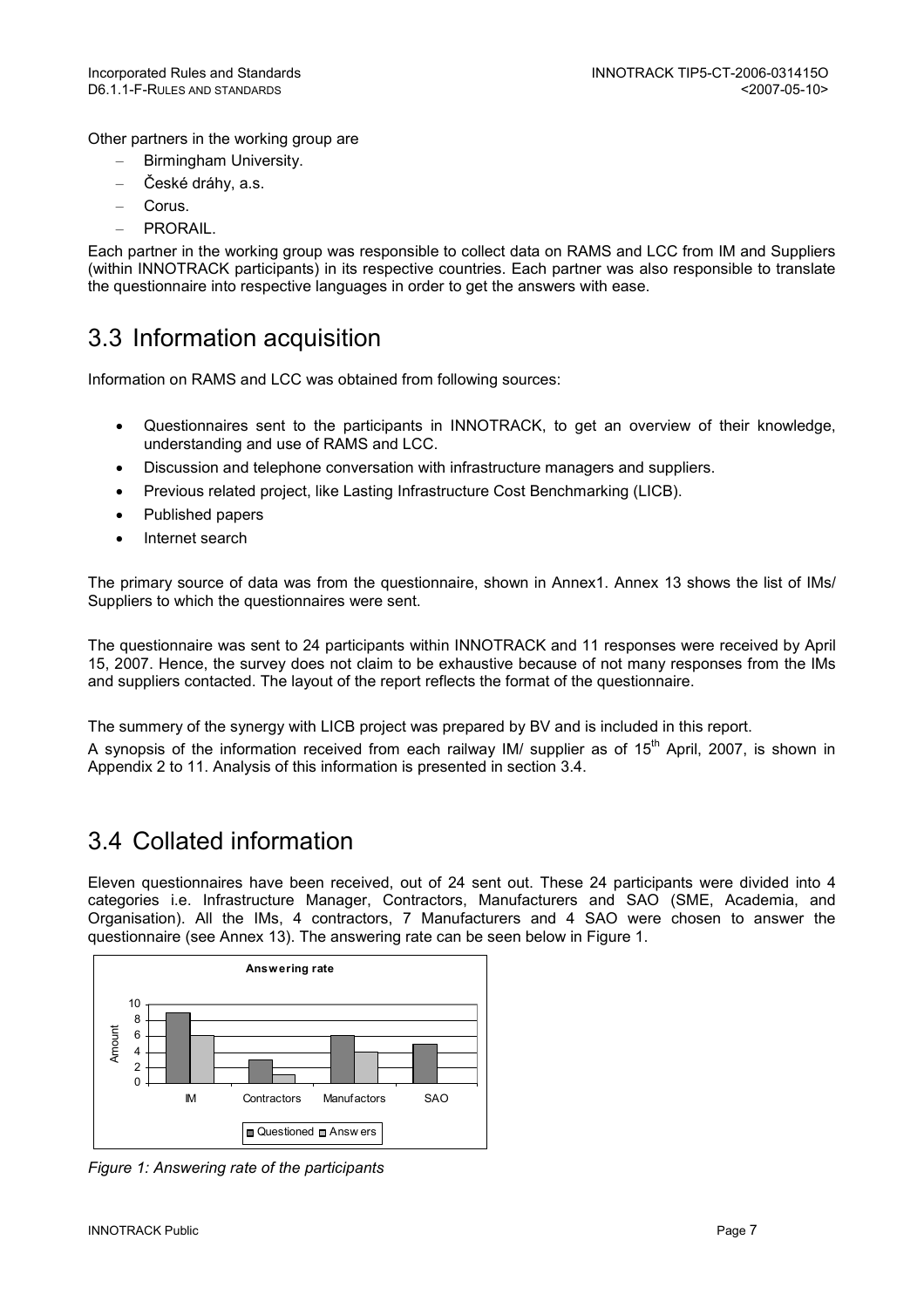## 3.4.1 General understanding about RAMS and LCC

IMs have a slightly better understanding of RAMS and LCC than manufacturers and contractors (see Annex 2A). Two IMs have a history of RAMS/LCC data and they do the RAMS and LCC analysis regularly. Most of the participants do RAMS and LCC calculation for their systems as well as components.

Traffic volume, type of track, sleeper and rail as well as type of maintenance strategy are the most considered factors by the participants for RAMS and LCC analysis (see Annex 2B). Factors like speed, switches and cant deficiency are also considered by some participants. Next report will look into how these factors affect RAMS and LCC of the track.

## 3.4.2 Standards, database and software

Annex 3 shows that not many RAMS are used by the participants. EN 50126 is the most used standard by IMs and Manufacturers. Annex 12 categorises different RAMS standards.

Almost no participant use commercially available data base (see Annex 4). Few of them use their own maintenance and testing database. Most of the participants use self developed software for RAMS and LCC analysis (see Annex 5). Subsequent report will investigate more into these self-developed software.

## 3.4.3 Reliability

Reliability is defined as the probability that an item can perform a required function under given conditions for a given time interval.

Number of failures, failure rate, Mean Up Time, Mean Time To Failure etc are the parameters used by IMs as well as manufacturers for representation of reliability. But the most common reliability parameters used are Mean Time Between Failure and number of failures per month/per year (see Annex 6A). Reliability tools such as FMECA, FTA are used by many of the participants. But the most common method used by participants for reliability analysis is done by experts (see Annex 6B). Next report will depict how it is done.

Annex 6C shows that all the IMs have a reliability targets and they identify most failed components and their failure rate. Only one IM and one Manufacturer do Reliability Block Diagram (RBD) for their track system. Failure categories are not done three IMs. Few only demonstrate to achieve system reliability during validation phase. Traffic, Axle load, MGT, Speed, Rail profile etc are the different boundary conditions used by different participants for reliability analysis. It was also seen that two participant consider failures effect on environment. Most of the participants do have a failure database.

## 3.4.4 Availability

Availability is defined as the ability of a product to be in a state to perform a required function under given conditions at a given instant of time or over a given time interval assuming that the required external sources are provided.

Inherent availability and technical availability are used by many as availability parameters. But most IMs consider train delay as the yardstick to measure availability (see Annex 7A). Expert estimation is the most used tool for availability analysis (see Annex 7B). Next report will look deep into this.

Annex 7C shows that all IMs have availability targets. Only one IM does spare parts planning in accordance with target reliability.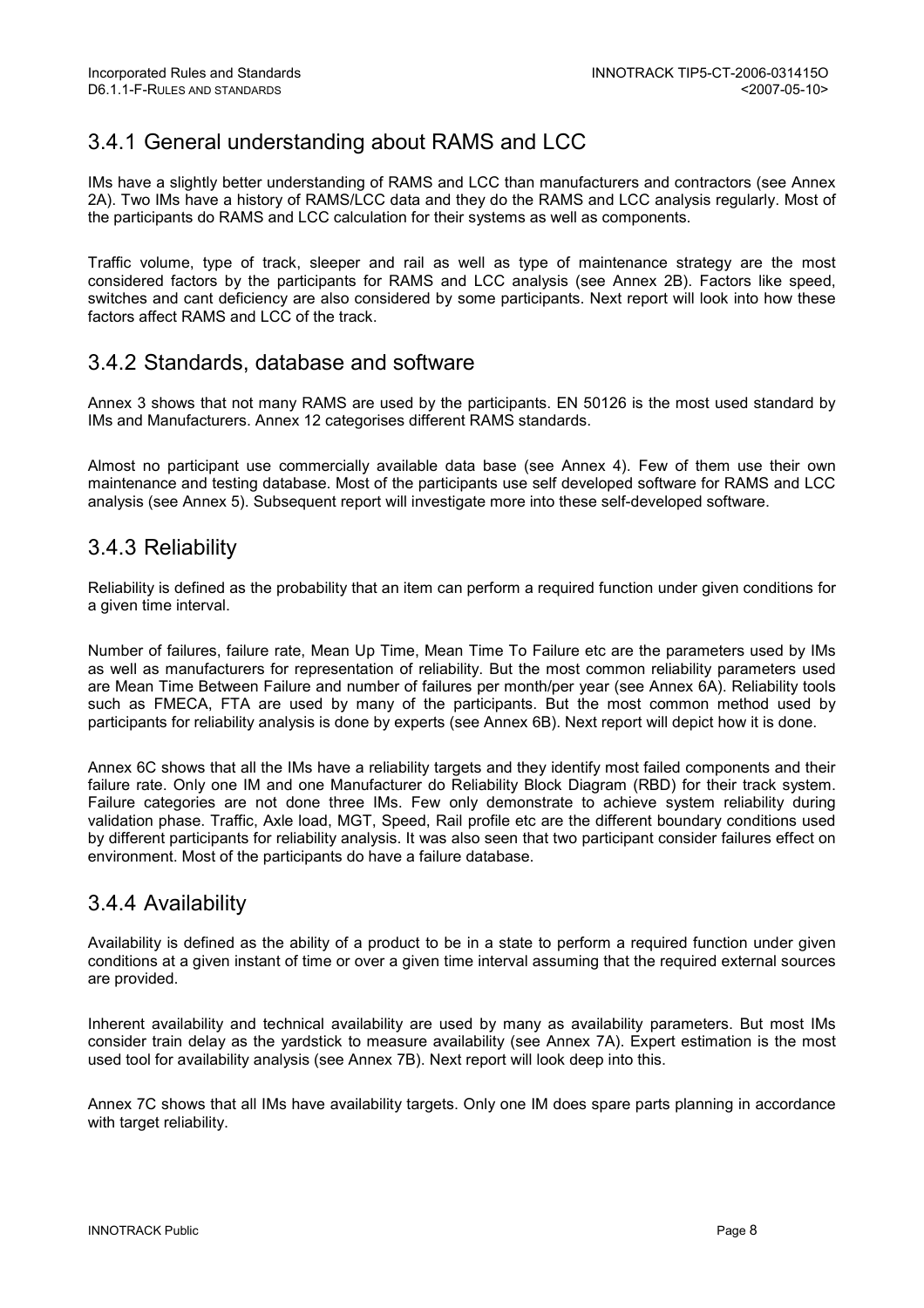## 3.4.5 Maintainability

Maintainability is defined as the probability that a given active maintenance action, for an item under given conditions of use can be carried out within a stated time interval when the maintenance is performed under stated conditions and using stated procedures and resources.

Mean Time To Repair is the most used parameter by the participants. Some IMs also use number of maintenance shortcomings per month/per year as parameter (see Annex 8A). It was seen that manufacturers don't use many maintainability parameters like IMs. One possible reason to overcome this may be IMs should give more feedback to manufacturers on maintainability front and indicate these criteria in the contracts. Most common method for maintainability analysis is by expert estimation (Annex 8B). One IM uses Trend monitoring systems as maintainability tool.

Annex 8C shows that two IMs have a maintainability target for their system and it do calculate repair/replacement time for each component/system. Most of the participants define preventive maintenance periodicity. It was understood that more participants define maintenance on technical point of view rather than economical point of view.

## 3.4.6 Safety

Safety is defined as the state of a technical system freedom from unacceptable risk of harm.

It is IMs rather than manufacturers who measure safety of their systems. Most IMs measure safety as the number of accidents/derailments (Annex 9A). Most commonly used tool for safety analysis is FMECA (Annex 9B).

Annex 9C shows that no participant has a safety target for its system. However participants use hazard log for their systems. Only two IMs demonstrate to achieve safety target during validation phase.

## 3.4.7 LCC

Analysis of the answers from the questionnaires show that overall there is less than 50% of the participants that use LCC standards / guideline. Most participants reported that LCC is used as a tool to evaluate investment alternatives. Only IMs feel LCC can be used for target costing analysis (see Annex 10A, B, and C).

Less than 50% participants define service life time for their LCC calculation. Participants reported service life time both as technical service life time and economical service life time (see Annex 10C and D).

Only two IMs and one manufacturer consider system warranty period for LCC calculation. Discounting rate is considered by more than 65% of the participants for LCC calculation. Only two IMs consider discounting rate to be constant over the life cycle period. Four IMs consider cost due to un-availability/ cost due to downtime and traffic disruption in the LCC model. Few participants consider penalty cost in LCC calculation where as only two IM considers security cost and environmental cost (see Annex 10E).

Most of the participants consider all kinds of maintenance i.e., corrective maintenance, preventive maintenance, condition based maintenance and renewal for their LCC calculation. Two IMs did not answer on this (see Annex 10F). IMs report maintenance cost as performance wise while manufacturers consider as asset wise (Annex 10H). In annex 10I, it shows the major maintenance actions that are considered by IMs and manufacturers in LCC calculation. Some other maintenance actions that are considered by the participants are maintenance of insulated joints, changing interlayer pads, build-up welding, deburring.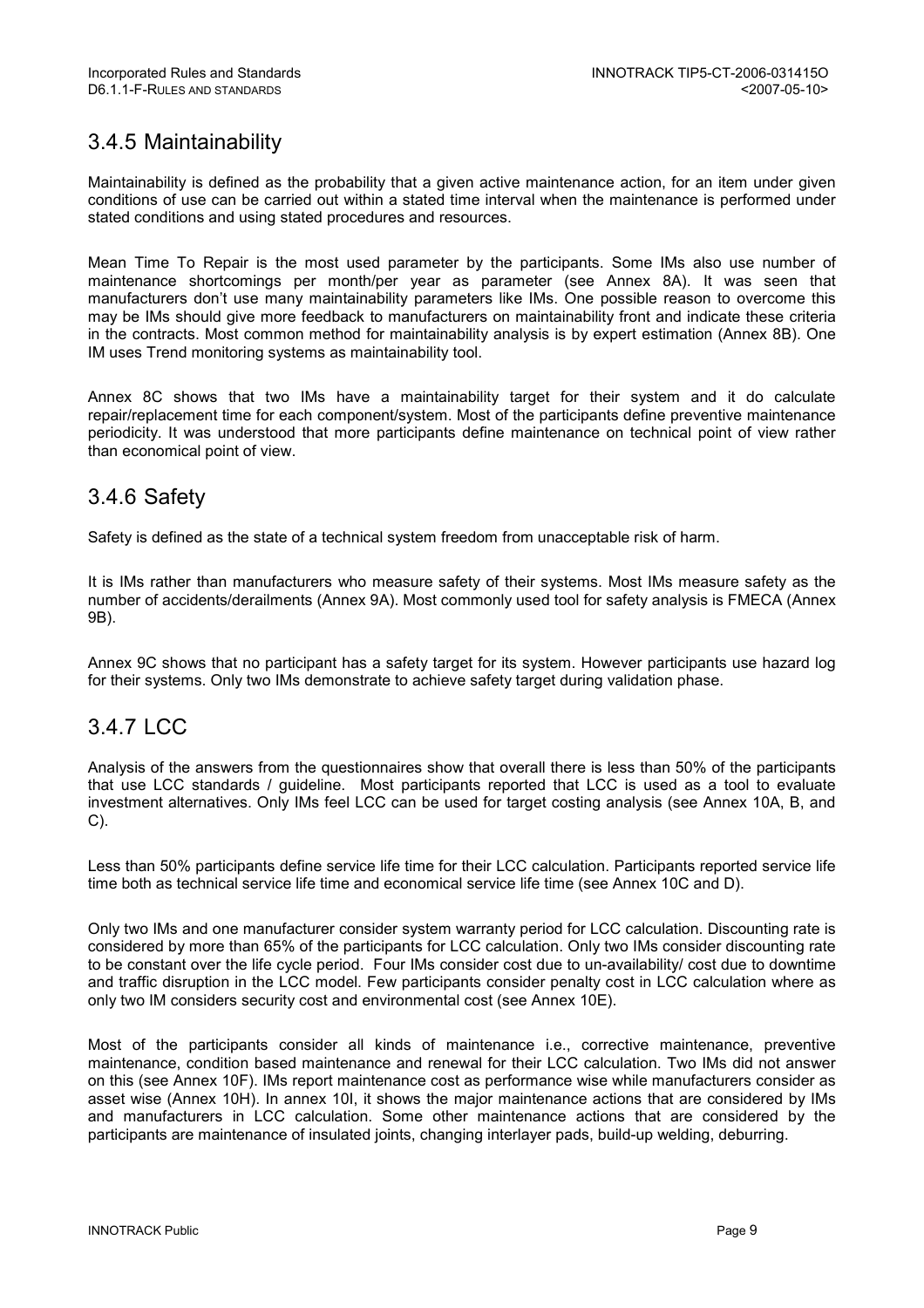Consider LCC calculation, only two IMs considers cost during R&D phase. One IM did not answer on this. (see Annex 11A). The answers by different IMs and manufacturers are shown in Annex 11 B, C and D.

## 3.4.8 Synergy with other projects

The working group of INNOTRACK found out LICB as an ideal project for synergy. Banverket has also looked into the possible synergy effects from projects such as UNIFE, UNILIFE and Prom@in. LICB (Lasting Infrastructure Cost Benchmarking) is an international benchmarking project established by the Infrastructure Commission of the International Union of Railways (UIC).

Currently thirteen European Infrastructure Manager (IM) participate in the project and deliver information each year. Data has been collected and analysed since 1996 (then known as Infra Cost project) so that it is possible to identify trends over time, see Figure 2.



Figure 2. IM's joining the project over the years

The two different benchmarking areas of LICB are:

- Maintenance and renewal expenditures are jointly analysed as an integrated life-cycle-cost approach for the entire railway networks.
- Investment costs are compared for track renewal projects.

Following harmonisation steps were considered for benchmarking:

- Purchasing Power Parities.
- Individual labour cost levels.
- Degree of electrification.
- Single vs. multiple track.
- Switch densities.
- Track utilisation.

The harmonisations steps are shown in Figure 3.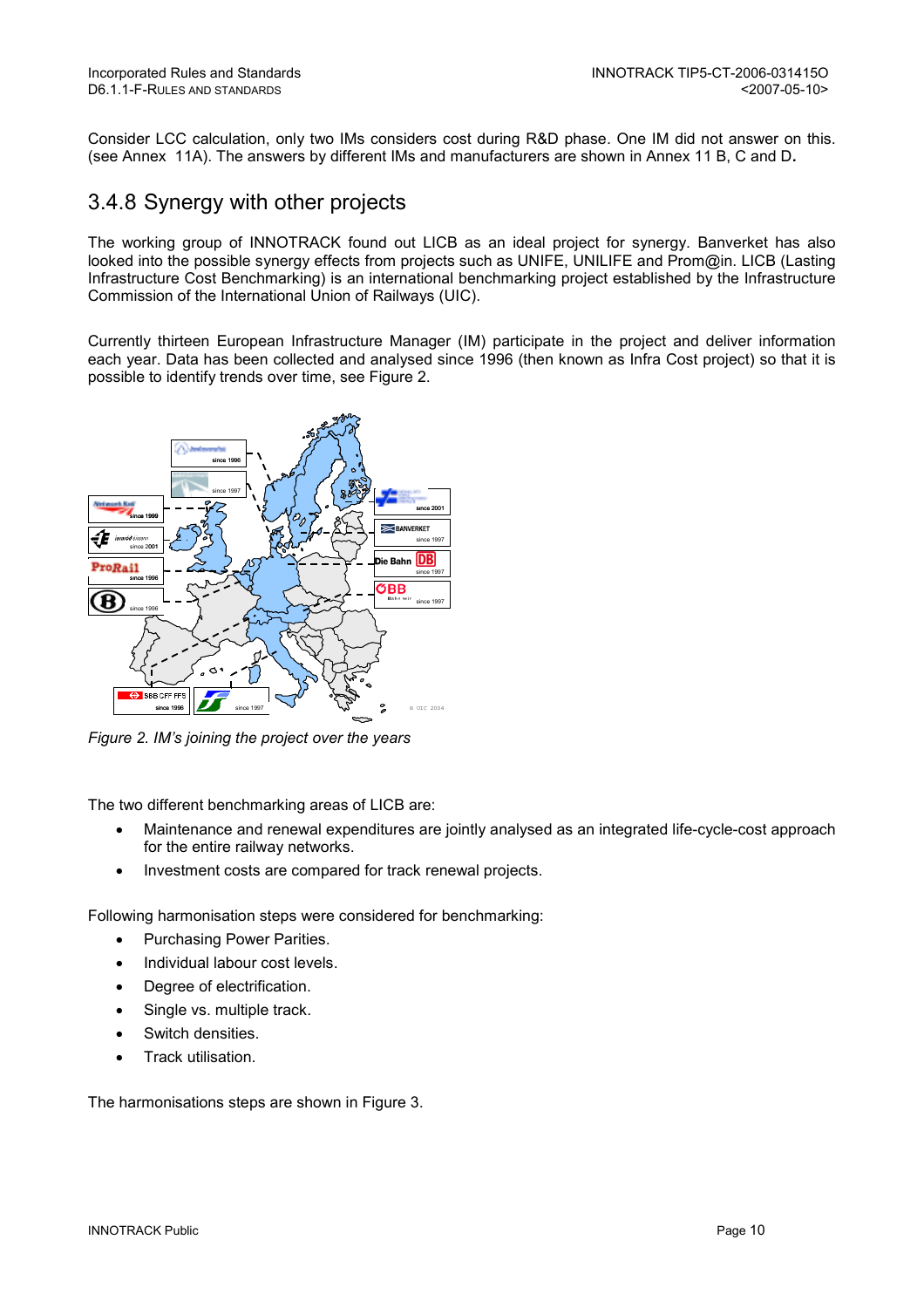

Figure 3. Harmonisation steps.

LICB considered Investment cost, maintenance and renewal cost as the Life Cycle Cost of the asset and the possible reasons for the difference in LCC between IMs identified were:

- Line type coupled with complexity and utilisation (train frequencies/tonnage) of the asset.
- Technical life time of the infrastructure components. Protecting asset life through well-conceived maintenance strategies and by expanding life times through a more advanced condition based decision making may save money.
- Re-investment planning.
- Track quality.
- RAMS requirement of the track.

Possible synergies of LICB with INNOTRACK can be found below:

- Definitions such as main track, high speed track, freight lines, branch lines, passenger track etc can be used.
- Harmonisation steps can be used for realistic comparison of costs.
- Different possible reasons for cost differences were shown by LICB. Further cost drivers such as construction in urban territory, design speed, traffic interface , labour cost can be considered.
- Average life times of infrastructure components were found out in LICB in terms of years. It can be changed to MGT for effective calculation. This will in turn help in defining service life time of the infrastructure.
- LICB showed the relationship of LCC with RAMS, Quality and Age of the infrastructure. This can be used for effective calculation of LCC.
- Amount of exchanged rails/sleepers/ballast that are exchanged per year can be used as indices for following up with the target LCC.

The second synergy can be drawn from the LCC guidelines developed by UNIFE. These guidelines can be used as check point list for LCC activities.

UNILIFE and UNIDATA are the LCC tools used for rolling stock application. UNILIFE is used for sub-system LCC data transfer where as UNIDATA is used for component LCC data transfer. UNIDATA is a subset of UNILIFE.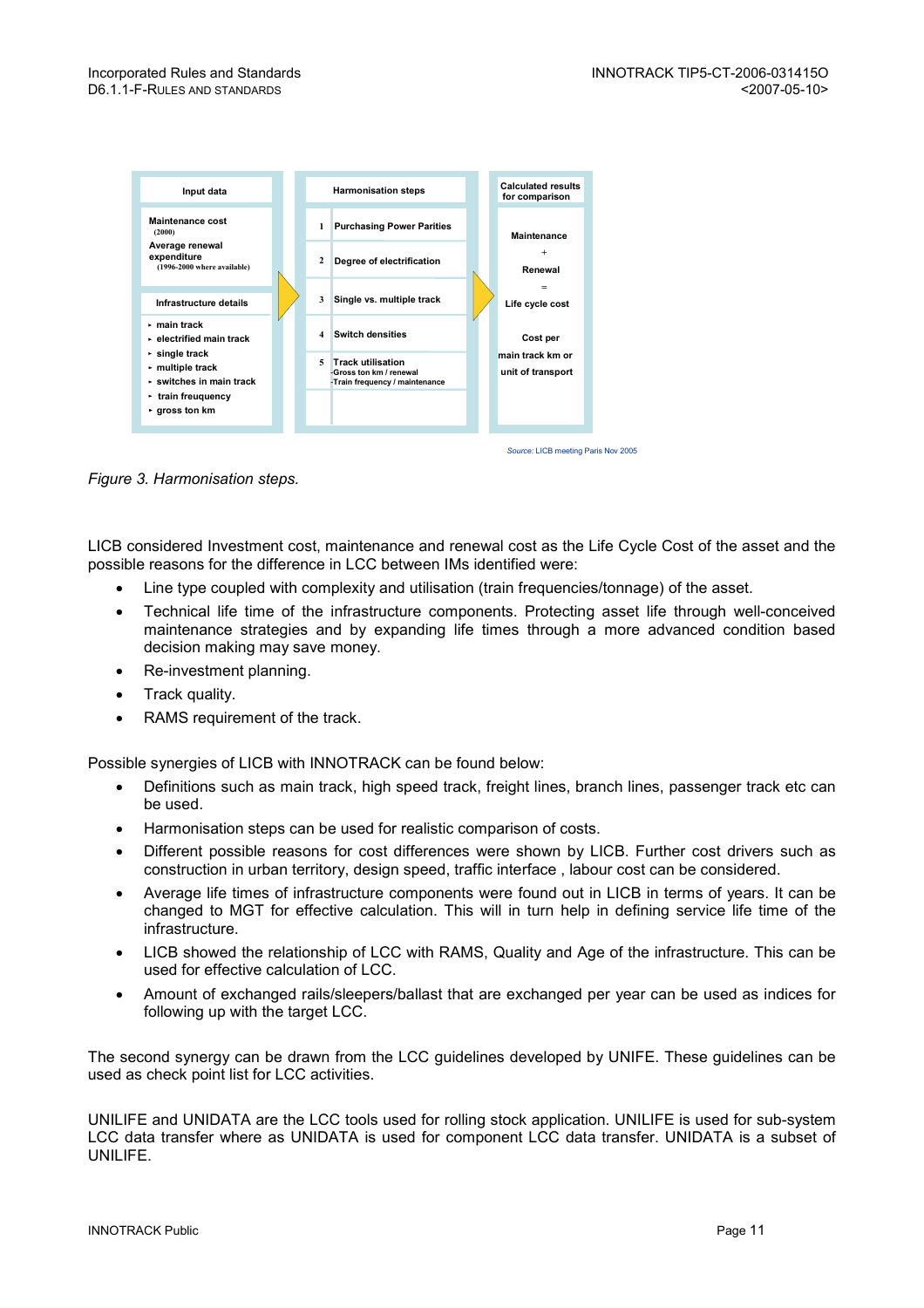UNILIFE/UNIDATA handles line replaceable units and service replaceable units taking into account their corrective and preventive maintenance. Failures are split into train failure categories. The impact on LCC or Life Support Cost (LSC) can be evaluated by the introduction or removal of redundancy, improvements to equipment reliability or changes to the maintenance requirements.

These are simple calculation tools and can be downloaded from www.unife.org/docs/lcc/Unidata.xls and www.unife.org/docs/lcc/Unilife.xls (this is described in report D6.1.2).

In the above mentioned guidelines measures for reliability, availability, maintainability, safety, security and logistic support called FOM (Figure of Merit) or KPI (Key Performance Indicators) are mentioned which can be of interest in WP 6.4 (TAMS and LCC in contracts/wordings/policies).

The third Synergy effect comes from the project Prom@in where the LCC model for The Norwegian IM Jernbaneverket is discussed. This will be review in the report D6.1.2.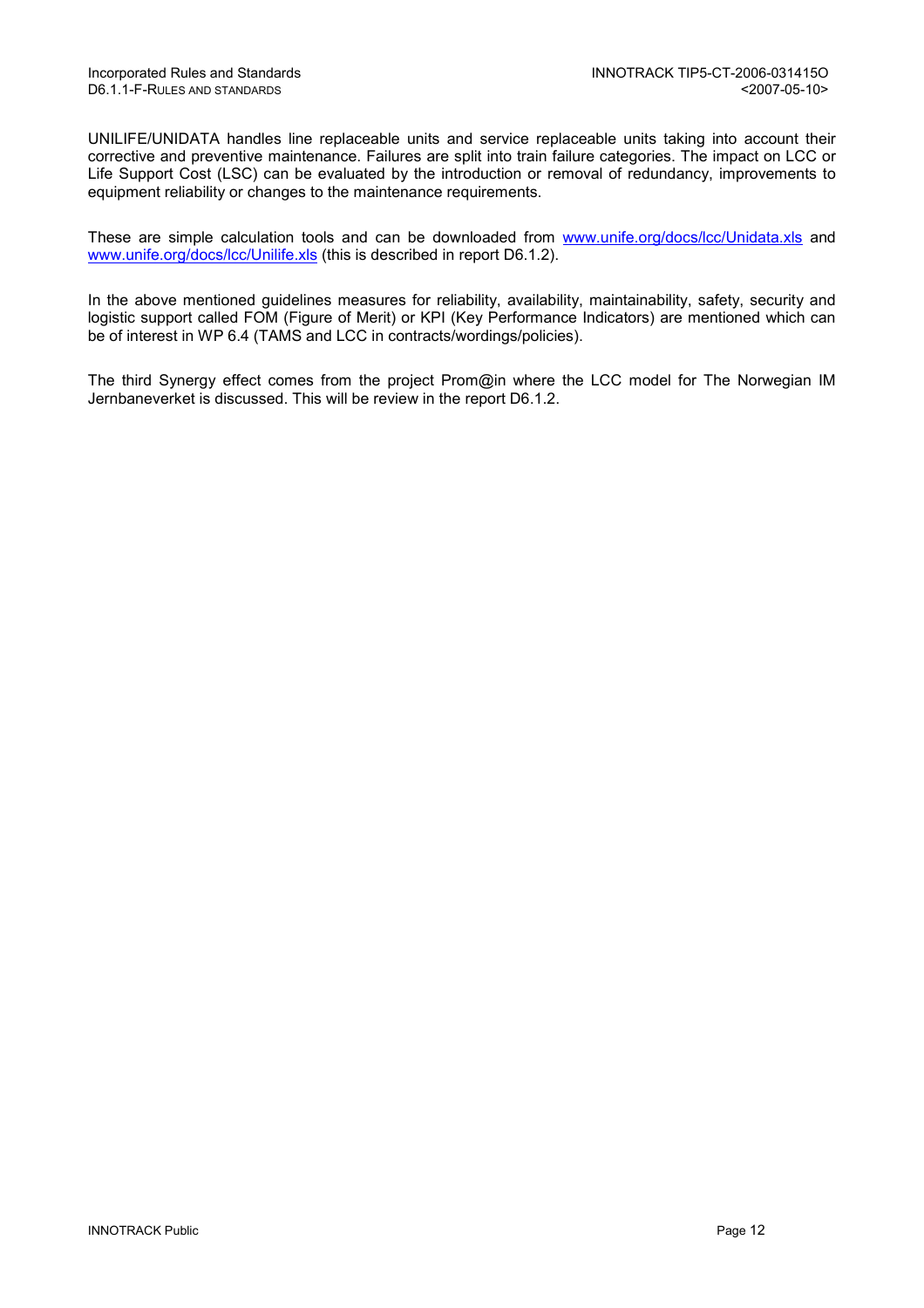# 4. Conclusions

Eleven (46%) questionnaires have been received, out of 24 sent out. However, the input from the IMs and related industries is not sufficient to enable a fully comprehensive picture of RAMS and LCC to be reported. Based on this limited information, the following conclusions can be drawn. For ease of comparison BV divided the participants into 4 categories i.e., Infrastructure Manager, Contractors, Manufacturers and SAO (SME, Academia, and Organisation). The survey does not claim to be exhaustive because of not many responses from the IMs and suppliers contacted

- IMs have a slightly better understanding of RAMS and LCC than the manufactures and contractors. RAMS and LCC analysis don't seem to be exhaustive as not many factors are being considered.
- Not many RAMS standards are being used. It concludes participants don't consider RAMS issues in all phases of system life cycle.
- Most of the participants use their self-developed software for RAMS analysis.
- Only IMs define reliability target for their systems. One reason may be that there is not sufficient feed back from the IMs to the manufacturers. Reliability analysis is mostly done by expert estimation not by the tools. Most of the participants have a failure database.
- All IMs define availability targets. Very few do spare parts planning in accordance with target availability. Availability analysis is also done mostly by expert estimation.
- Maintainability targets are considered by only very few participants. Analysis is mostly done by experts.
- No participants have safety target for their systems but participants do prepare hazard log for their system.
- Less than 50% of the participants do have a LCC standard/ guideline.
- LCC is used to evaluate investment alternatives.
- Very few participants consider penalty cost, traffic disruption cost, cost due to un-availability/ downtime in their LCC calculations.
- Participants reported service life time both as technical life time and economical life time.
- LCC calculation is considered in investment phase, operation and maintenance phase and disposal phase.
- Synergy effects with LICB were reported and the areas were identified where it will provide useful information to INNOTRACK.

Conclusion can be drawn that in this report different tools and standards were identified that are used by different participants. The following report will look more into the models that were used to develop these tools also models used by different other industries will be considered which will help in providing useful information in the field of RAMS and LCC analysis. The subsequent report will also look into how different data are collected for the LCC calculation especially for the operation and maintenance phase.

Finally, it can be concluded that the low amount of answers Is due to LCC and RAMS being in its infancy stage among most of the participants, This means that INNOTRACK can support the use of LCC thinking and RAMS technology within the railway sector.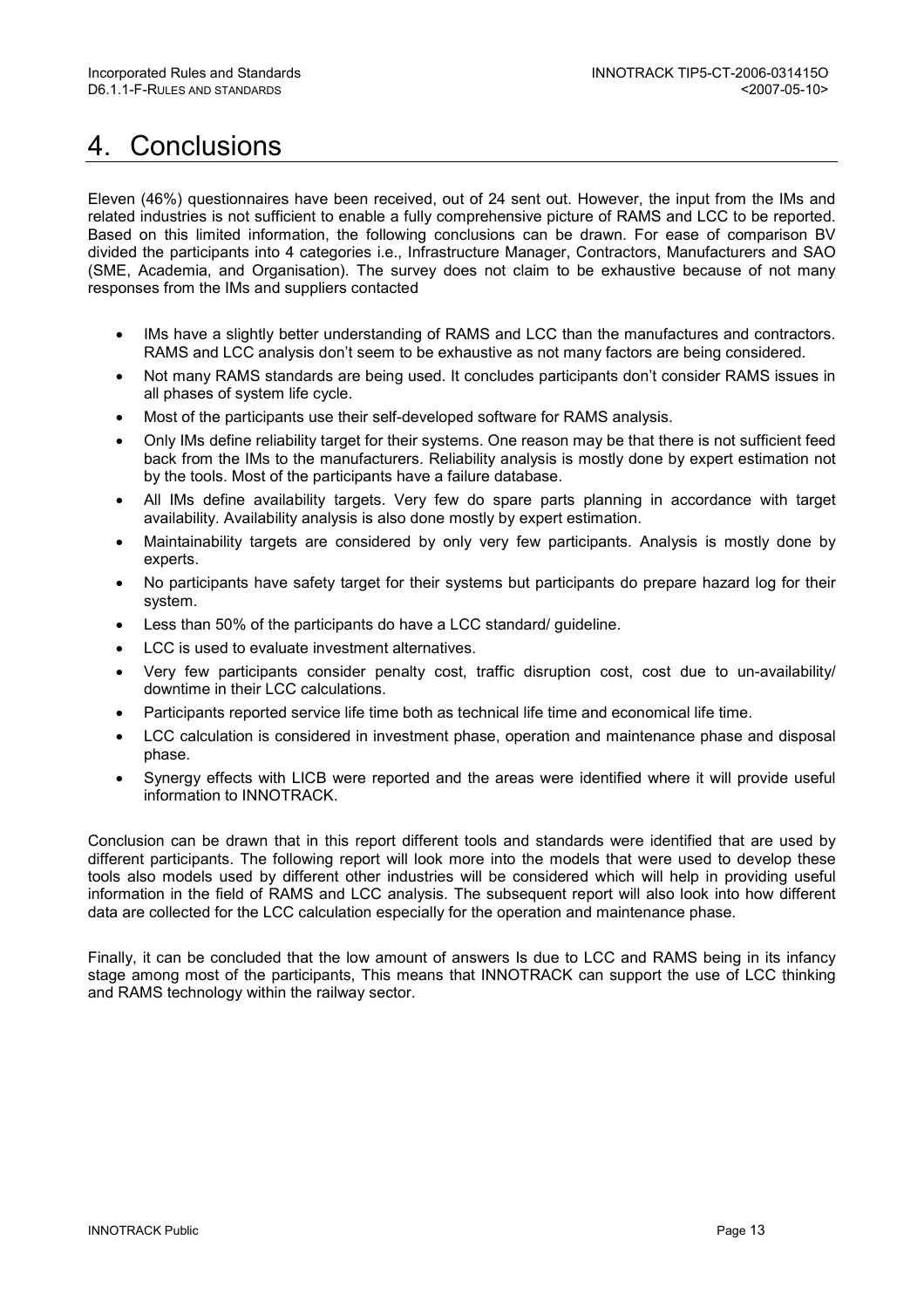# 5. Bibliography

- 1. EN 50126: Railway applications the specification and demonstration of RAMS
- 2. LICB Project
- 3. Reports form UNIFE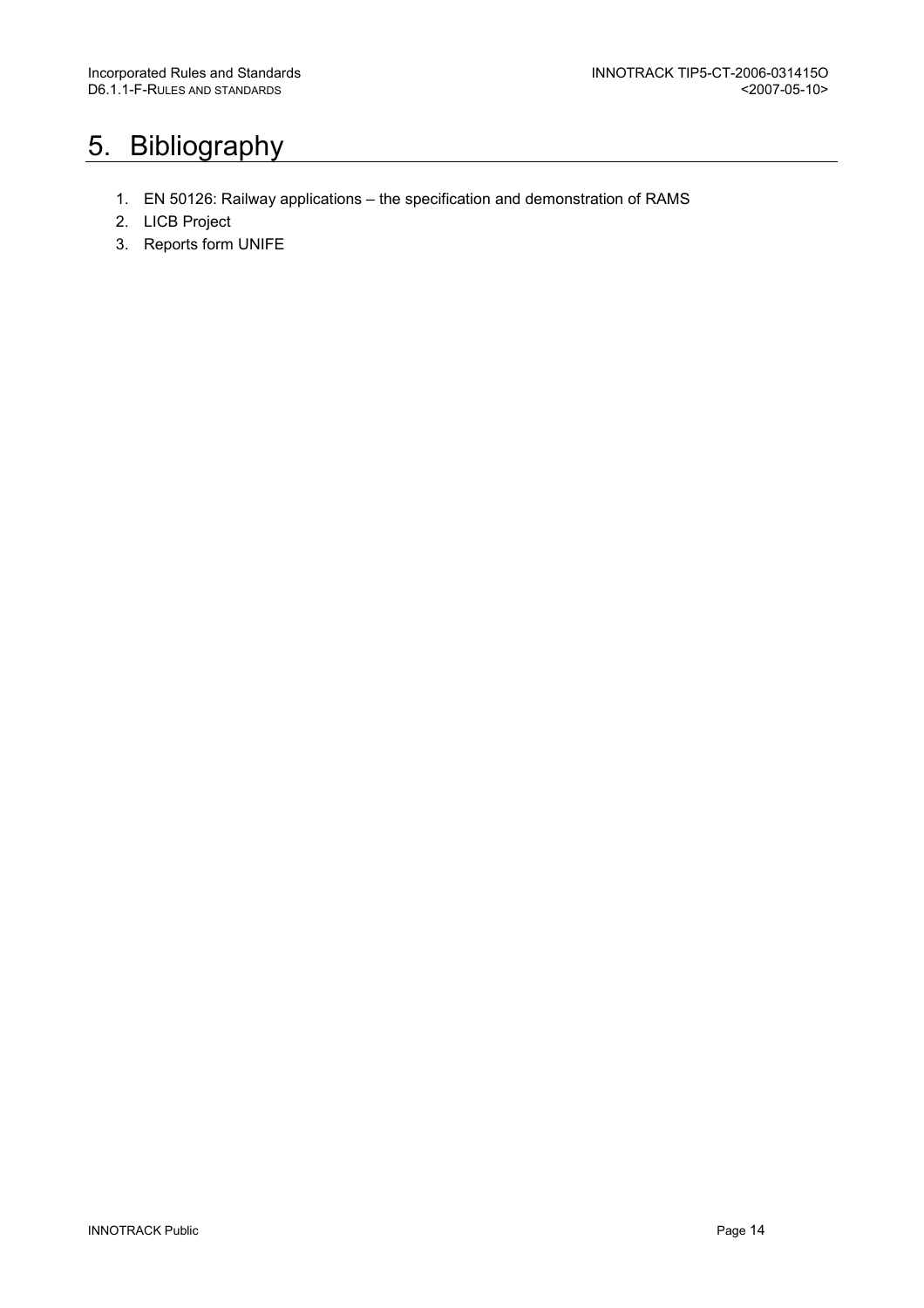# 6. Annexes

- 1. Questionnaire-I
- 2. General understanding of RAMS and LCC
- 3. RAMS standards
- 4. RAMS database
- 5. RAMS software
- 6. Reliability
- 7. Availability
- 8. Maintainability
- 9. Safety
- 10. General questions on LCC
- 11. LCC calculation
- 12. RAMS standards classification
- 13. Participants to whom questionnaires were sent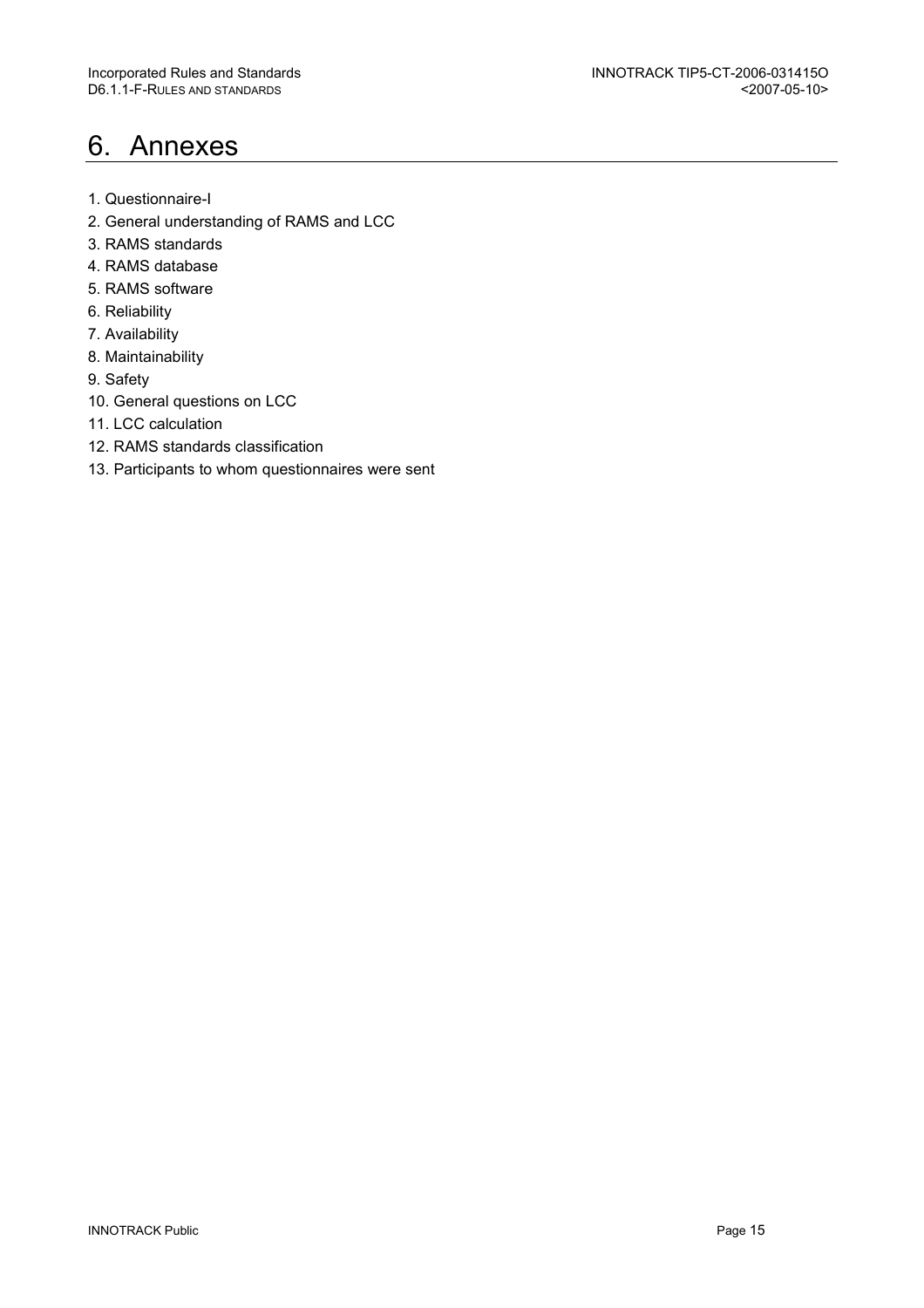## 6.1 ANNEX 1: QUESTIONNAIRE – I

## Questionnaire – I

## INNOTRACK SP6 WP1 State of the art (RAMS & LCC)

Questionnaire-I has been prepared to conduct a survey on what different Infrastructure Managers (IMs) and track component suppliers understand by RAMS and LCC. The scope of this questionnaire is to find out what are the rules and standards followed by different IMs and Suppliers in their RAMS and LCC analysis. Following the feedback from Questionnaire-I, Questionnaire-II will be prepared. Questionnaire-II will deal with how RAMS and LCC analysis (models, data, formulas, etc) are conducted by different IMs and suppliers.

This Questionnaire is divided into 3 parts. 1<sup>st</sup> part deals with the general understanding of RAMS and LCC in your organisation. 2<sup>nd</sup> and 3<sup>rd</sup> parts deal with more specific to RAMS and LCC respectively.

#### Index

- PART I General understanding
- PART II RAMS
- Part A Standards RAMS database RAMS software Part B Reliability **Availability Maintainability Safety**

PART – III LCC

Part C **General Questions on LCC** 

Part D LCC calculation

\* Please refer to EN 50126 and IEV 191 standards for definitions of different RAMS parameters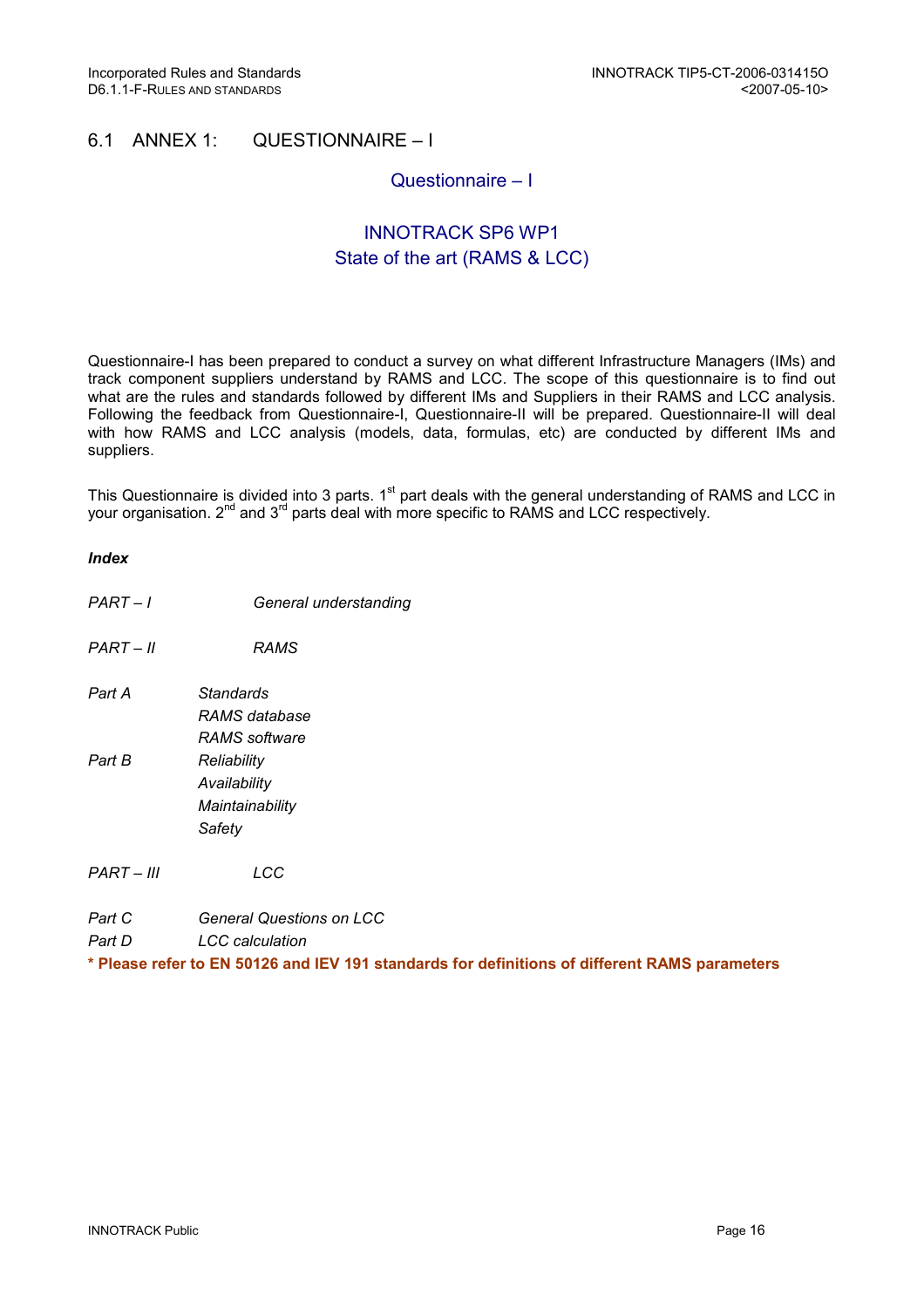# Name of the organisation:

# Contact Person:

# Designation:

Tel. No.:

Fax No.:

E-mail:

# Please provide a brief description of your organisation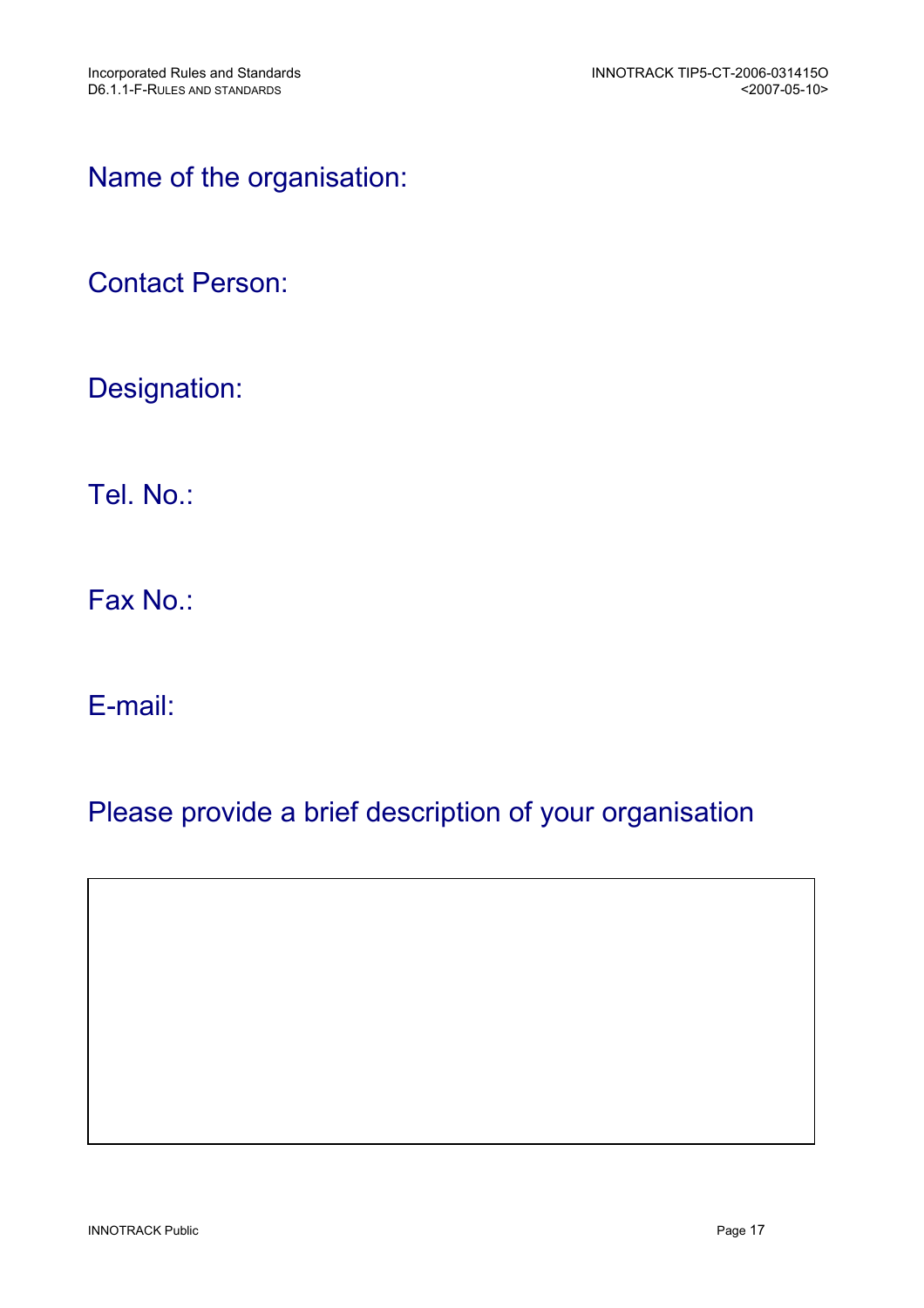## Part – I

## General understanding (Please put cross mark if your answer is YES)

- 1.1 Do you analyse/ calculate RAMS and LCC regularly?
- 1.2 Do you have specialists in your organisation?
- 1.3 Do you have a guideline for RAMS/LCC?

You calculate RAMS and LCC for

- 1.4 Components
- 1.5 System

1.6 What is the history of your data for RAMS and LCC? Please mention the year.

\_\_\_\_\_\_\_\_\_\_\_\_\_\_\_\_\_\_\_\_\_\_\_\_\_\_\_\_\_\_\_\_\_\_\_\_\_\_\_\_\_\_\_\_\_\_\_\_\_\_\_\_\_\_\_\_\_\_\_\_\_\_\_\_\_\_\_\_\_\_\_\_\_\_\_\_\_\_\_\_

1.7 Do you have RAMS/LCC parameters in your contract?

What factors do you consider for RAMS/LCC analysis?

- 2.1 Traffic volume
- 2.2 Type of traffic (e.g. passenger/freight; commuter/intercity ;...)
- 2.3 UIC traffic classification (type of line)
- 2.4 Axle load (average)
- 2.5 Axle load (maximum)
- 2.6 Weighted axle load (equivalent axle load of the vehicles)
- 2.7 Unsprung mass (maximum)
- 2.8 Unsprung mass (weighted/equivalent)
- 2.9 Type of track
- 2.10 Type of track: specific indicator (vertical stiffness, bearing capacity,…)
- 2.11 Type of sub grade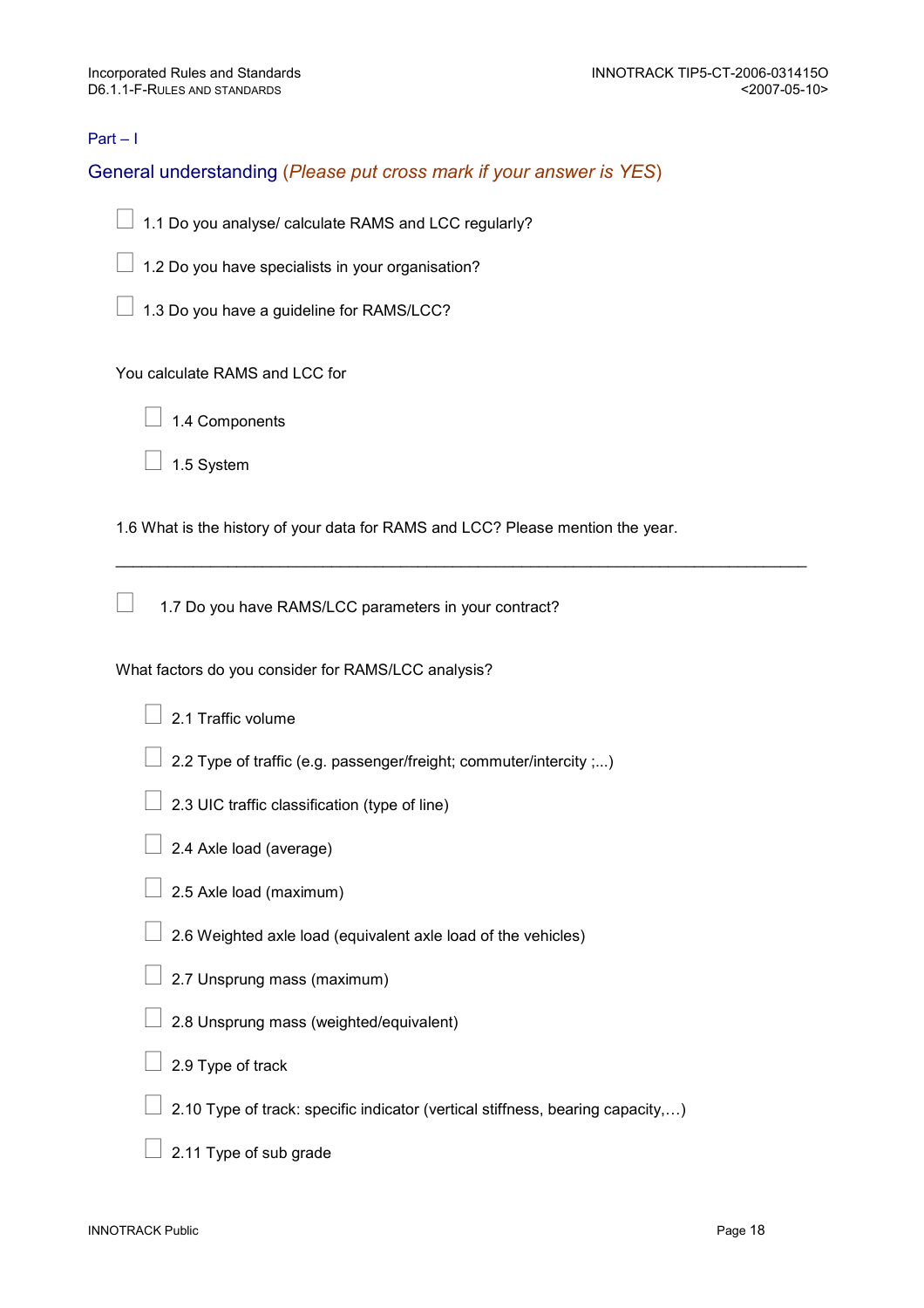2.12 Type of ballast

2.12 Type of sleeper

2.13 Type of rail

2.14 Type of maintenance strategy/policy

If you consider any other factors than the above mentioned, please mention below

 $\_$  ,  $\_$  ,  $\_$  ,  $\_$  ,  $\_$  ,  $\_$  ,  $\_$  ,  $\_$  ,  $\_$  ,  $\_$  ,  $\_$  ,  $\_$  ,  $\_$  ,  $\_$  ,  $\_$  ,  $\_$  ,  $\_$  ,  $\_$  ,  $\_$  ,  $\_$  ,  $\_$  ,  $\_$  ,  $\_$  ,  $\_$  ,  $\_$  ,  $\_$  ,  $\_$  ,  $\_$  ,  $\_$  ,  $\_$  ,  $\_$  ,  $\_$  ,  $\_$  ,  $\_$  ,  $\_$  ,  $\_$  ,  $\_$  , \_\_\_\_\_\_\_\_\_\_\_\_\_\_\_\_\_\_\_\_\_\_\_\_\_\_\_\_\_\_\_\_\_\_\_\_\_\_\_\_\_\_\_\_\_\_\_\_\_\_\_\_\_\_\_\_\_\_\_\_\_\_\_\_\_\_\_\_\_\_\_\_\_\_\_\_\_\_\_\_\_\_\_\_\_\_

 $\mathcal{L}_\text{max} = \mathcal{L}_\text{max} = \mathcal{L}_\text{max} = \mathcal{L}_\text{max} = \mathcal{L}_\text{max} = \mathcal{L}_\text{max} = \mathcal{L}_\text{max} = \mathcal{L}_\text{max} = \mathcal{L}_\text{max} = \mathcal{L}_\text{max} = \mathcal{L}_\text{max} = \mathcal{L}_\text{max} = \mathcal{L}_\text{max} = \mathcal{L}_\text{max} = \mathcal{L}_\text{max} = \mathcal{L}_\text{max} = \mathcal{L}_\text{max} = \mathcal{L}_\text{max} = \mathcal{$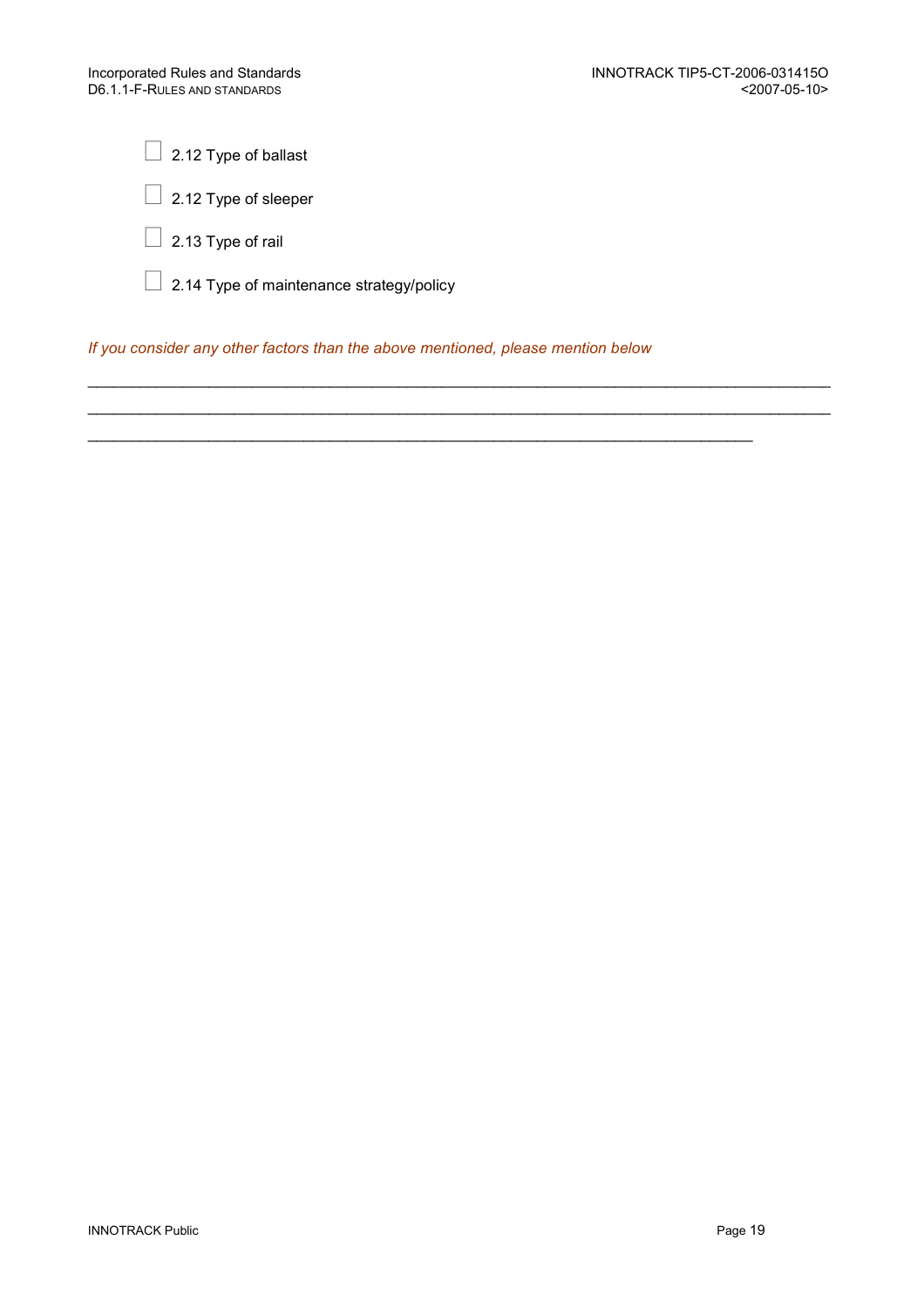## Part – II

## RAMS (Reliability, Availability, Maintainability & Safety)

## Part A

#### Standards (Please put cross mark on the standards that you follow for RAMS activities)

- 3.1 EN 50126: Railway applications the specification and demonstration of RAMS
- 3.2 IEC 61160: Formal design review (amendment 1)

 3.3 IEC 60300-3-1: Dependability management- part 3, application guide – section 1: Analysis techniques for dependability, guide on methodology

**3.4 IEC 60706:** Guide on maintainability of equipment (part  $1 - 6$ )

3.5 IEC 60812: Analysis technique for system reliability – procedures for FMEA

3.6 IEC 60863: Presentation of reliability, maintainability and availability predictions

3.7 IEC 61025: Fault tree analysis

3.8 IEC 61078: Analysis techniques for dependability – reliability block diagram method

3.9 IEC 61165: Application of markov techniques

3.10 IEC 61709: Reliability of electronic components

3.11 IEC 61508: Functional safety of electrical/electronic safety related systems (parts 1-7)

3.12 IEC 60605: Equipment reliability testing

3.13 IEC 61014: Programmes for reliability growth

3.14 IEC 61070: Compliance test procedure for steady-state availability

3.15 IEC 61123: Reliability testing – compliance test plan for success ratio

3.16 IEC 60319: Presentation of reliability data on electronic components

3.17 MIL STD 471a: Military standard maintainability verification/ demonstration/evaluation

3.18 MIL STD 2173: Reliability centred maintenance

 3.19 IEC 60571: Electronic equipment used on rail vehicles, components, programmable electronic equipment and electronic system reliability (part 3)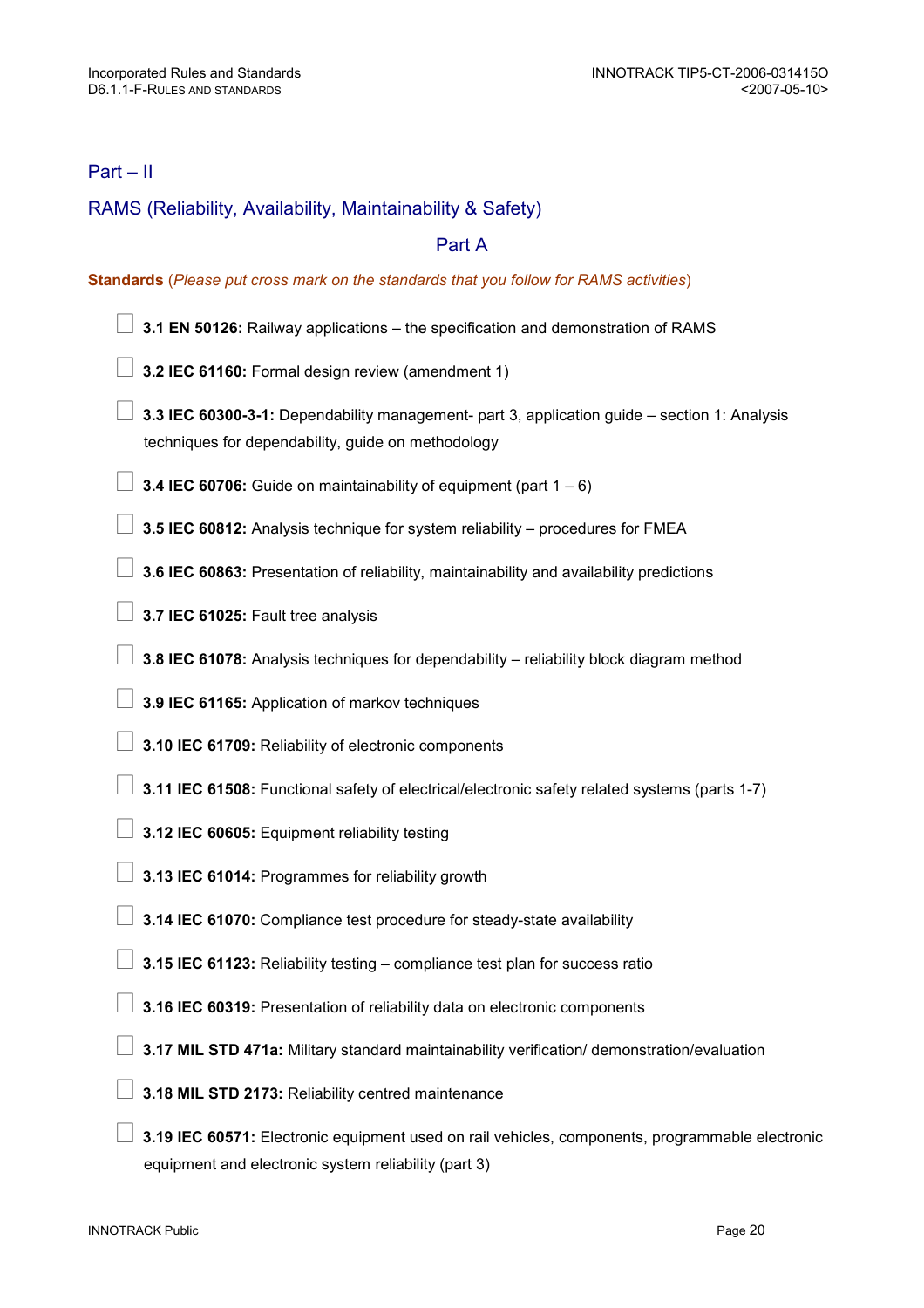3.20 MIL STD 785B: Reliability program for systems and equipment development and production

 $\_$  ,  $\_$  ,  $\_$  ,  $\_$  ,  $\_$  ,  $\_$  ,  $\_$  ,  $\_$  ,  $\_$  ,  $\_$  ,  $\_$  ,  $\_$  ,  $\_$  ,  $\_$  ,  $\_$  ,  $\_$  ,  $\_$  ,  $\_$  ,  $\_$  ,  $\_$  ,  $\_$  ,  $\_$  ,  $\_$  ,  $\_$  ,  $\_$  ,  $\_$  ,  $\_$  ,  $\_$  ,  $\_$  ,  $\_$  ,  $\_$  ,  $\_$  ,  $\_$  ,  $\_$  ,  $\_$  ,  $\_$  ,  $\_$  , \_\_\_\_\_\_\_\_\_\_\_\_\_\_\_\_\_\_\_\_\_\_\_\_\_\_\_\_\_\_\_\_\_\_\_\_\_\_\_\_\_\_\_\_\_\_\_\_\_\_\_\_\_\_\_\_\_\_\_\_\_\_\_\_\_\_\_\_\_\_\_\_\_\_\_\_\_\_\_\_\_\_\_\_\_\_

3.21 MIL STD 756: Reliability modelling and prediction

3.22 MIL STD 1629: FMECA

3.23 IEC 812: Analysis techniques for system reliability - procedure for FMECA

 $\mathcal{L}_\text{max} = \mathcal{L}_\text{max} = \mathcal{L}_\text{max} = \mathcal{L}_\text{max} = \mathcal{L}_\text{max} = \mathcal{L}_\text{max} = \mathcal{L}_\text{max} = \mathcal{L}_\text{max} = \mathcal{L}_\text{max} = \mathcal{L}_\text{max} = \mathcal{L}_\text{max} = \mathcal{L}_\text{max} = \mathcal{L}_\text{max} = \mathcal{L}_\text{max} = \mathcal{L}_\text{max} = \mathcal{L}_\text{max} = \mathcal{L}_\text{max} = \mathcal{L}_\text{max} = \mathcal{$ 

If you use any other standards than the above mentioned, please mention below

Database (Please put cross mark on the database that you follow for RAMS activities)

4.1 MIL HDBK 217: Reliability prediction for electronic system

- 4.2 MIL HDBK 882C: System safety programme requirements
- 4.3 IEEE 500: Mechanical and electronic component database
- 4.4 NPRD: Non electronic parts reliability database
- 4.5 MIL HDBK 472: Maintainability data handbook
- 4.6 RDF 2000: Reliability prediction for electronic components
- 4.7 RAC Prism: Failure prediction for both electronic and non-electronic parts
- 4.8 China 299B: Electronic equipment reliability
- 4.9 Telcordia SR-332: Reliability prediction of electronic components
- 4.10 NSWC 98/LE1: Failure rate prediction of mechanical components

If you use any other database other than the above mentioned, please mention below

 $\_$  ,  $\_$  ,  $\_$  ,  $\_$  ,  $\_$  ,  $\_$  ,  $\_$  ,  $\_$  ,  $\_$  ,  $\_$  ,  $\_$  ,  $\_$  ,  $\_$  ,  $\_$  ,  $\_$  ,  $\_$  ,  $\_$  ,  $\_$  ,  $\_$  ,  $\_$  ,  $\_$  ,  $\_$  ,  $\_$  ,  $\_$  ,  $\_$  ,  $\_$  ,  $\_$  ,  $\_$  ,  $\_$  ,  $\_$  ,  $\_$  ,  $\_$  ,  $\_$  ,  $\_$  ,  $\_$  ,  $\_$  ,  $\_$  ,  $\_$  ,  $\_$  ,  $\_$  ,  $\_$  ,  $\_$  ,  $\_$  ,  $\_$  ,  $\_$  ,  $\_$  ,  $\_$  ,  $\_$  ,  $\_$  ,  $\_$  ,  $\_$  ,  $\_$  ,  $\_$  ,  $\_$  ,  $\_$  ,  $\_$  ,  $\_$  ,  $\_$  ,  $\_$  ,  $\_$  ,  $\_$  ,  $\_$  ,  $\_$  ,  $\_$  ,  $\_$  ,  $\_$  ,  $\_$  ,  $\_$  ,  $\_$  ,  $\_$  ,  $\_$  ,  $\_$  ,  $\_$  ,  $\_$  ,

 $\mathcal{L}_\text{max} = \frac{1}{2} \sum_{i=1}^{n} \frac{1}{2} \sum_{i=1}^{n} \frac{1}{2} \sum_{i=1}^{n} \frac{1}{2} \sum_{i=1}^{n} \frac{1}{2} \sum_{i=1}^{n} \frac{1}{2} \sum_{i=1}^{n} \frac{1}{2} \sum_{i=1}^{n} \frac{1}{2} \sum_{i=1}^{n} \frac{1}{2} \sum_{i=1}^{n} \frac{1}{2} \sum_{i=1}^{n} \frac{1}{2} \sum_{i=1}^{n} \frac{1}{2} \sum_{i=1}^{n} \frac{1$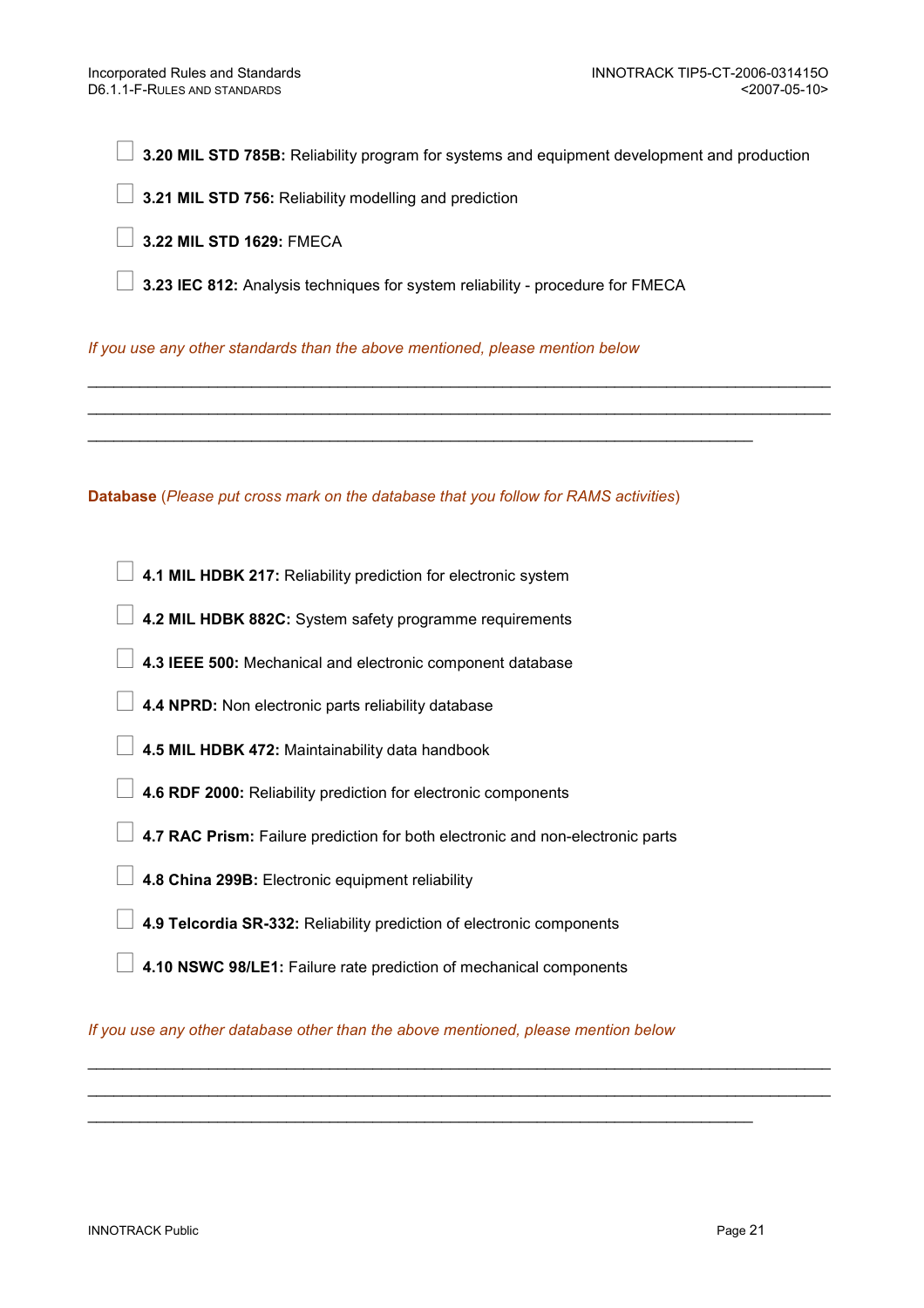## Software (Please put cross mark on the software that you follow for RAMS activities)

- 5.1 Relex
- 5.2 Reliasoft (Weibull ++, ALTA, BlcokSim etc)
- 5.3 Item software
- 5.4 RAM Commander (A.L.D)
- 5.5 MathOffice (IZP Dresden)
- 5.6 MS Excel (Developed software)
- 5.7 MS Access

If you use any other software other than the above mentioned, please mention below

\_\_\_\_\_\_\_\_\_\_\_\_\_\_\_\_\_\_\_\_\_\_\_\_\_\_\_\_\_\_\_\_\_\_\_\_\_\_\_\_\_\_\_\_\_\_\_\_\_\_\_\_\_\_\_\_\_\_\_\_\_\_\_\_\_\_\_\_\_\_\_\_\_\_\_\_\_\_\_\_\_\_\_\_\_\_ \_\_\_\_\_\_\_\_\_\_\_\_\_\_\_\_\_\_\_\_\_\_\_\_\_\_\_\_\_\_\_\_\_\_\_\_\_\_\_\_\_\_\_\_\_\_\_\_\_\_\_\_\_\_\_\_\_\_\_\_\_\_\_\_\_\_\_\_\_\_\_\_\_\_\_\_\_\_\_\_\_\_\_\_\_\_

\_\_\_\_\_\_\_\_\_\_\_\_\_\_\_\_\_\_\_\_\_\_\_\_\_\_\_\_\_\_\_\_\_\_\_\_\_\_\_\_\_\_\_\_\_\_\_\_\_\_\_\_\_\_\_\_\_\_\_\_\_\_\_\_\_\_\_\_\_\_\_\_\_\_\_\_\_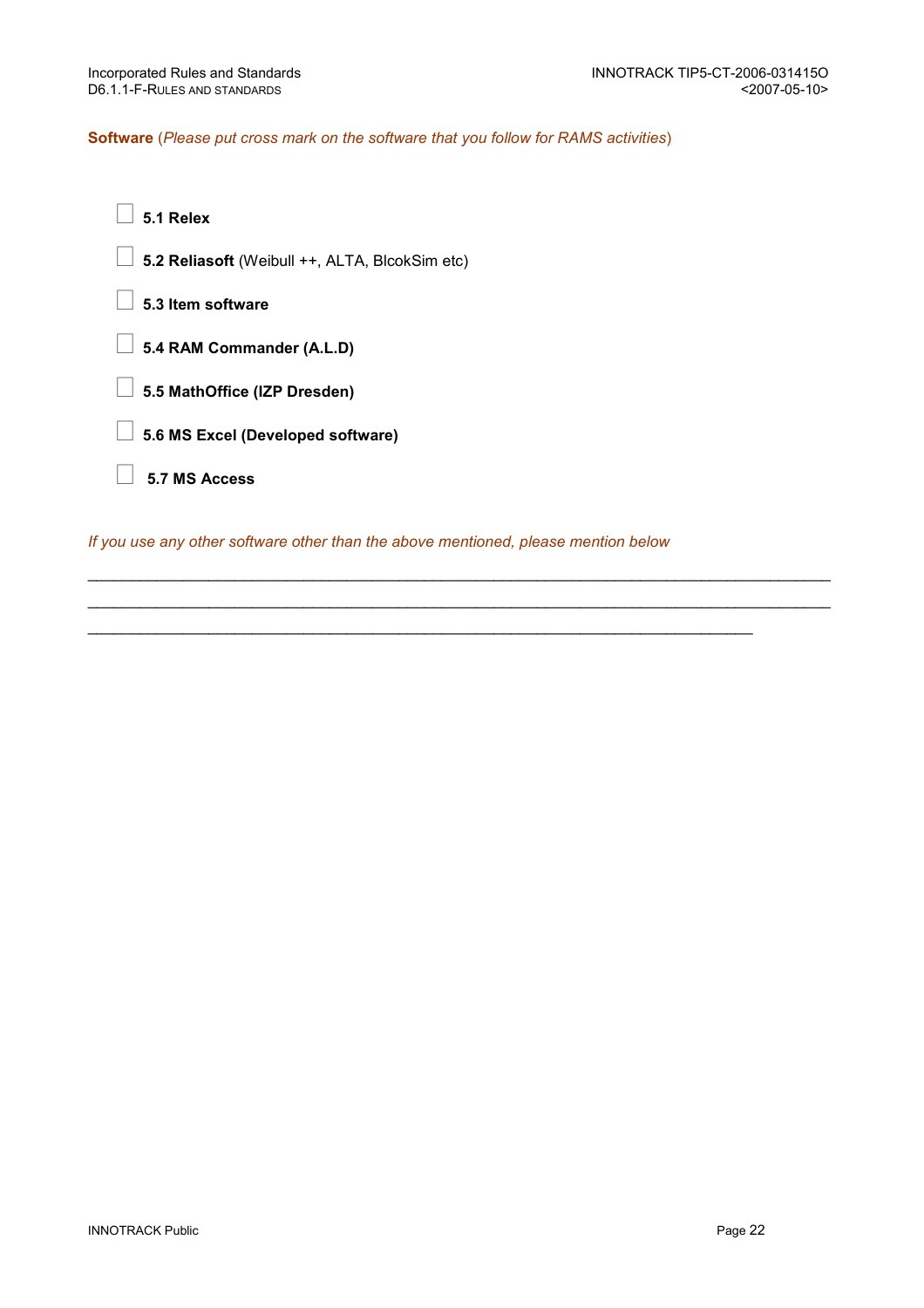## Part B

## **Reliability**

Definition: probability that an item can perform a required function under given conditions for a given time interval (EN 50126:1999)

## i) Parameters (In what parameters do you represent Reliability of component/system?)

- 6.1 Failure rate (λ)
- 6.2 Mean Up Time (MUT)
- 6.3 Mean Time To Failure (MTTF)
- 6.4 Mean Time Between Failure (MTBF)
- 6.5 Mean Distance Between Failure (MDBF)
- 6.6 Mean Time Between Service Affecting Failure (MTBSF)
- 6.7 Number of failures in the system per month/per year

## Any other parameters

## ii) Tools (What tools do you use to calculate/analyse Reliability of component/system?)

\_\_\_\_\_\_\_\_\_\_\_\_\_\_\_\_\_\_\_\_\_\_\_\_\_\_\_\_\_\_\_\_\_\_\_\_\_\_\_\_\_\_\_\_\_\_\_\_\_\_\_\_\_\_\_\_\_\_\_\_\_\_\_\_\_\_\_\_\_\_\_\_\_\_\_\_\_\_\_\_\_\_\_\_\_\_

 $\_$  ,  $\_$  ,  $\_$  ,  $\_$  ,  $\_$  ,  $\_$  ,  $\_$  ,  $\_$  ,  $\_$  ,  $\_$  ,  $\_$  ,  $\_$  ,  $\_$  ,  $\_$  ,  $\_$  ,  $\_$  ,  $\_$  ,  $\_$  ,  $\_$  ,  $\_$  ,  $\_$  ,  $\_$  ,  $\_$  ,  $\_$  ,  $\_$  ,  $\_$  ,  $\_$  ,  $\_$  ,  $\_$  ,  $\_$  ,  $\_$  ,  $\_$  ,  $\_$  ,  $\_$  ,  $\_$  ,  $\_$  ,  $\_$  ,

- 7.1 FMECA (Failure Modes Effects and Criticality Analysis)
- 7.2 Fault Tree Analysis
- 7.3 Parts stress analysis
- 7.4 Worst case analysis
- 7.5 Expert estimation
- 7.6 Simulation

## Any other tools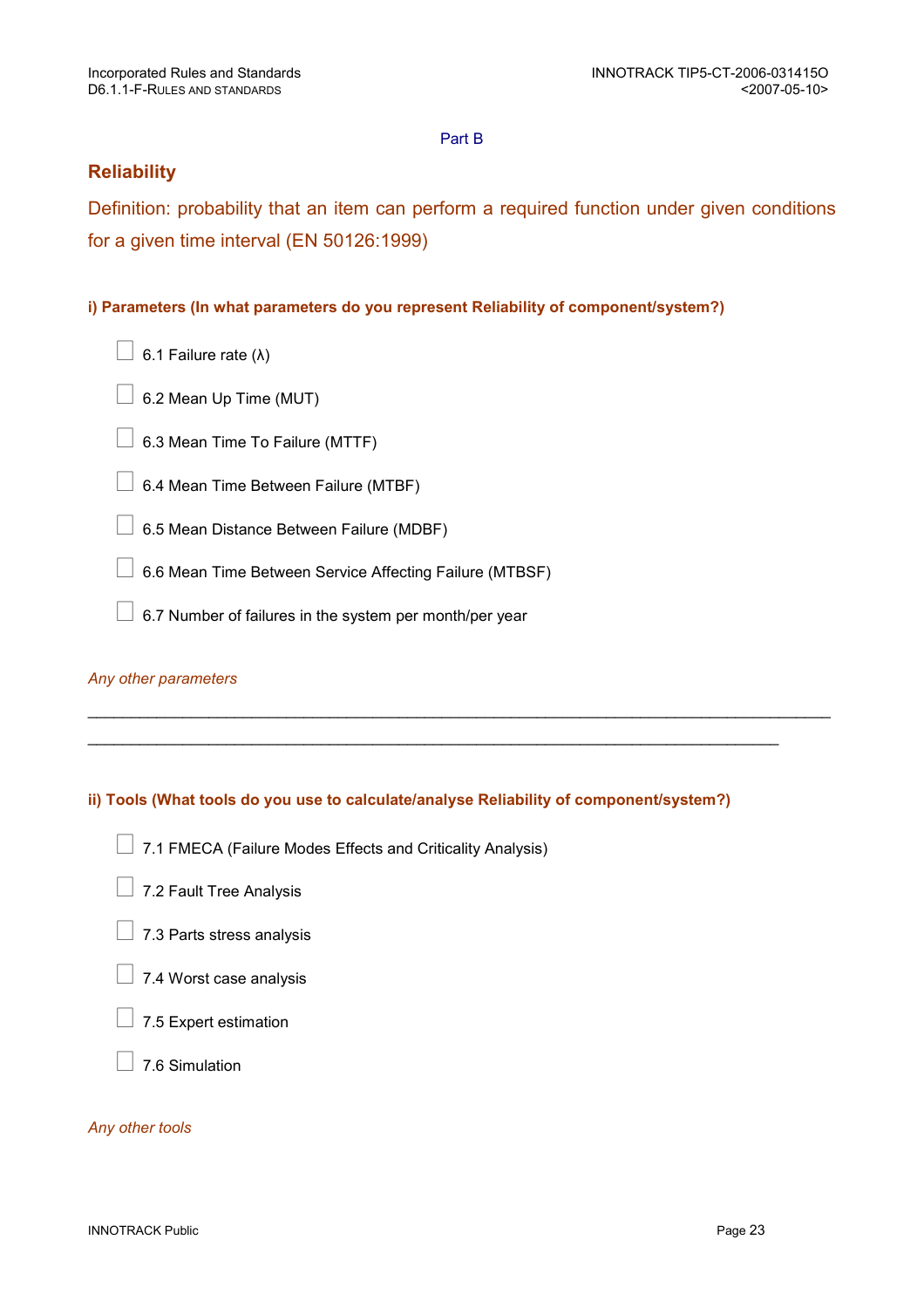#### iii) Reliability analysis (Please put cross mark if your answer is YES)

- 8.1 Do you have a failure database?
- 8.2 Do you have a reliability target for the track system?
- 8.3 Do you do a reliability block diagram (RBD) for the track system?
- 8.4 Do you calculate failure rate for each component/sub-system in the system?
- 8.5 Do you identify the most failed component in the system and have their failure rates?

\_\_\_\_\_\_\_\_\_\_\_\_\_\_\_\_\_\_\_\_\_\_\_\_\_\_\_\_\_\_\_\_\_\_\_\_\_\_\_\_\_\_\_\_\_\_\_\_\_\_\_\_\_\_\_\_\_\_\_\_\_\_\_\_\_\_\_\_\_\_\_\_\_\_\_\_\_\_\_\_\_\_\_\_\_\_

 $\_$  ,  $\_$  ,  $\_$  ,  $\_$  ,  $\_$  ,  $\_$  ,  $\_$  ,  $\_$  ,  $\_$  ,  $\_$  ,  $\_$  ,  $\_$  ,  $\_$  ,  $\_$  ,  $\_$  ,  $\_$  ,  $\_$  ,  $\_$  ,  $\_$  ,  $\_$  ,  $\_$  ,  $\_$  ,  $\_$  ,  $\_$  ,  $\_$  ,  $\_$  ,  $\_$  ,  $\_$  ,  $\_$  ,  $\_$  ,  $\_$  ,  $\_$  ,  $\_$  ,  $\_$  ,  $\_$  ,  $\_$  ,  $\_$  ,

 8.6 Do you categorise the failures in the system in terms of their effect on the operation of the system? (e.g., Significant, Major, Minor, Negligible)

 8.7 If you answer 'yes' to the above question, do you have failure rate for each kind of failure category?

8.8 Do you have a reliability analysis database for different boundary conditions? (Example of boundary condition: axle load (25 ton), MGT (30), Temperature (-10 C to 25 C), Humidity (50 – 60%), Speed, Rail type (UIC 60), Curve radius, Track elevation etc)

 $\mathcal{L}_\text{G} = \mathcal{L}_\text{G} = \mathcal{L}_\text{G} = \mathcal{L}_\text{G} = \mathcal{L}_\text{G} = \mathcal{L}_\text{G} = \mathcal{L}_\text{G} = \mathcal{L}_\text{G} = \mathcal{L}_\text{G} = \mathcal{L}_\text{G} = \mathcal{L}_\text{G} = \mathcal{L}_\text{G} = \mathcal{L}_\text{G} = \mathcal{L}_\text{G} = \mathcal{L}_\text{G} = \mathcal{L}_\text{G} = \mathcal{L}_\text{G} = \mathcal{L}_\text{G} = \mathcal{$ \_\_\_\_\_\_\_\_\_\_\_\_\_\_\_\_\_\_\_\_\_\_\_\_\_\_\_\_\_\_\_\_\_\_\_\_\_\_\_\_\_\_\_\_\_\_\_\_\_\_\_\_\_\_\_\_\_\_\_\_\_\_\_\_\_\_\_\_\_\_\_\_\_\_\_\_\_\_\_\_\_\_\_

\_\_\_\_\_\_\_\_\_\_\_\_\_\_\_\_\_\_\_\_\_\_\_\_\_\_\_\_\_\_\_\_\_\_\_\_\_\_\_\_\_\_\_\_\_\_\_\_\_\_\_\_\_\_\_\_\_\_\_\_\_\_\_\_\_\_\_\_\_\_\_\_\_\_

Please mention below the different boundary conditions

8.09 Do you do reliability testing during design phase?

- 8.10 Do you carry out reliability growth analysis?
- 8.11 Do you demonstrate to achieve system reliability target during system validation phase?

 $\_$  ,  $\_$  ,  $\_$  ,  $\_$  ,  $\_$  ,  $\_$  ,  $\_$  ,  $\_$  ,  $\_$  ,  $\_$  ,  $\_$  ,  $\_$  ,  $\_$  ,  $\_$  ,  $\_$  ,  $\_$  ,  $\_$  ,  $\_$  ,  $\_$  ,  $\_$  ,  $\_$  ,  $\_$  ,  $\_$  ,  $\_$  ,  $\_$  ,  $\_$  ,  $\_$  ,  $\_$  ,  $\_$  ,  $\_$  ,  $\_$  ,  $\_$  ,  $\_$  ,  $\_$  ,  $\_$  ,  $\_$  ,  $\_$  ,  $\_$  ,  $\_$  ,  $\_$  ,  $\_$  ,  $\_$  ,  $\_$  ,  $\_$  ,  $\_$  ,  $\_$  ,  $\_$  ,  $\_$  ,  $\_$  ,  $\_$  ,  $\_$  ,  $\_$  ,  $\_$  ,  $\_$  ,  $\_$  ,  $\_$  ,  $\_$  ,  $\_$  ,  $\_$  ,  $\_$  ,  $\_$  ,  $\_$  ,  $\_$  ,  $\_$  ,  $\_$  ,  $\_$  ,  $\_$  ,  $\_$  ,  $\_$  ,  $\_$  ,  $\_$  ,  $\_$  ,  $\_$  ,  $\_$  ,  $\_$  ,  $\_$  ,  $\_$  ,  $\_$  ,  $\_$  ,  $\_$  ,  $\_$  ,  $\_$  ,  $\_$  ,  $\_$  ,  $\_$  ,  $\_$  ,  $\_$  ,  $\_$  ,  $\_$  ,  $\_$  ,  $\_$  ,  $\_$  ,  $\_$  ,  $\_$  ,  $\_$  ,  $\_$  ,  $\_$  ,  $\_$  ,  $\_$  ,  $\_$  ,  $\_$  ,  $\_$  ,  $\_$  ,  $\_$  ,  $\_$  ,  $\_$  ,  $\_$  ,  $\_$  ,  $\_$  ,  $\_$  ,  $\_$  ,

8.12 Do you consider the different failures effect on environment?

#### Any other questions you like to mention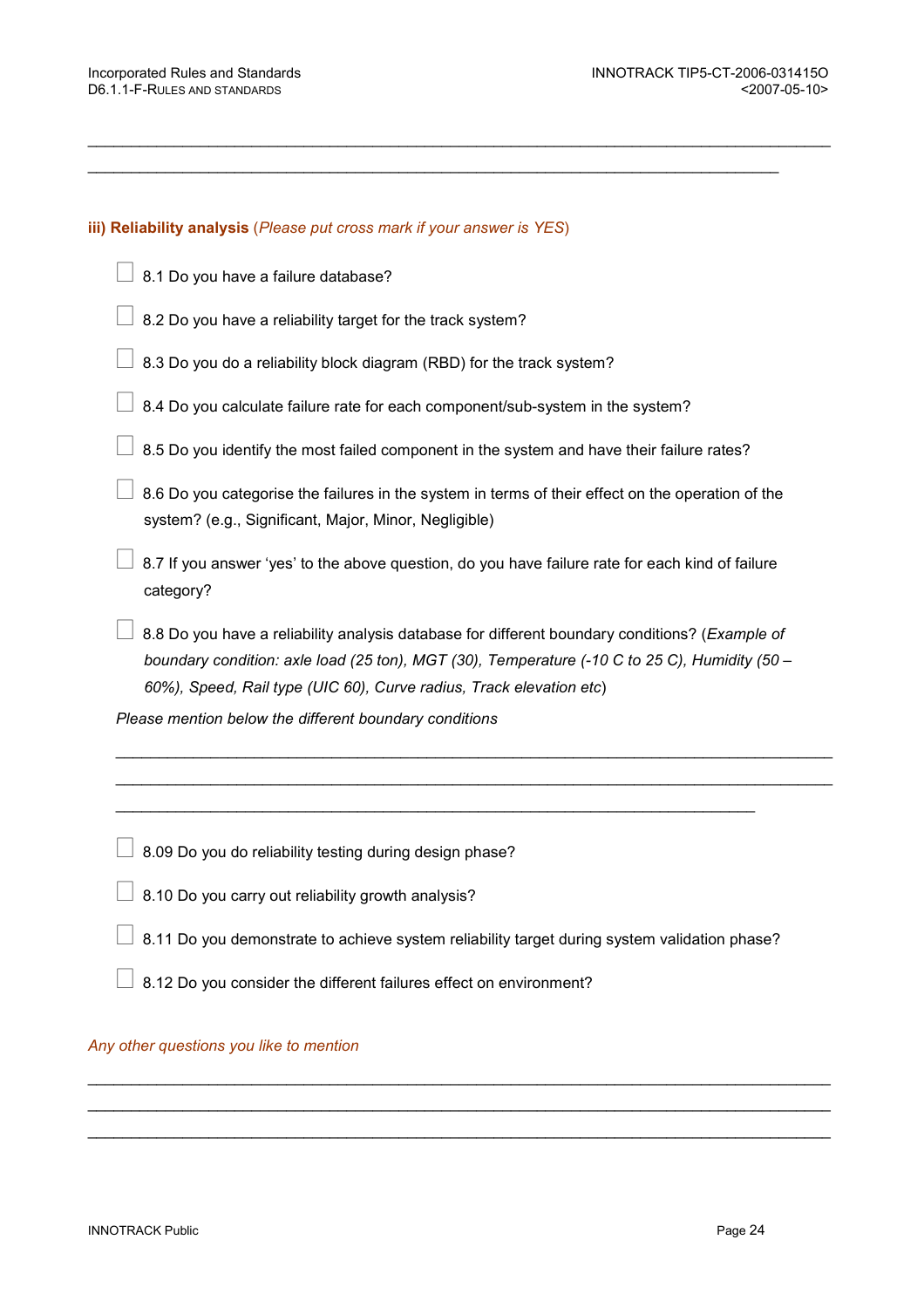## Availability

Definition: ability of a product to be in a state to perform a required function under given conditions at a given instant of time or over a given time interval assuming that the required external sources are provided (EN 50126:1999)

\_\_\_\_\_\_\_\_\_\_\_\_\_\_\_\_\_\_\_\_\_\_\_\_\_\_\_\_\_\_\_\_\_\_\_\_\_\_\_\_\_\_\_\_\_\_\_\_\_\_\_\_\_\_\_\_\_\_\_\_\_\_\_\_\_\_\_\_\_\_\_\_\_\_\_\_\_\_\_\_\_\_\_\_\_\_

## i) Parameters (In what parameters do you represent Availability of system?)

9.1 Inherent availability (when you consider corrective maintenance only)

\_\_\_\_\_\_\_\_\_\_\_\_\_\_\_\_\_\_\_\_\_\_\_\_\_\_\_\_\_\_\_\_\_\_\_\_\_\_\_\_\_\_\_\_\_\_\_\_\_\_\_\_\_\_\_\_\_\_\_\_\_\_\_\_\_\_\_\_\_\_\_

 9.2 Technical availability (when you consider corrective maintenance as well as preventive maintenance)

 9.3 Operational availability (when you consider logistic time also along with both kind of maintenance mentioned above)

9.4 Train delay (hours)

9.5 Total train delay

9.6 Train delay caused by infrastructure

9.7 Train delay caused by specified infrastructure asset

## Any other parameters

## ii) Tools (What tools do you use to calculate/analyse Availability of component/system?)

\_\_\_\_\_\_\_\_\_\_\_\_\_\_\_\_\_\_\_\_\_\_\_\_\_\_\_\_\_\_\_\_\_\_\_\_\_\_\_\_\_\_\_\_\_\_\_\_\_\_\_\_\_\_\_\_\_\_\_\_\_\_\_\_\_\_\_\_\_\_\_\_\_\_\_\_\_\_\_\_\_\_\_\_\_\_

\_\_\_\_\_\_\_\_\_\_\_\_\_\_\_\_\_\_\_\_\_\_\_\_\_\_\_\_\_\_\_\_\_\_\_\_\_\_\_\_\_\_\_\_\_\_\_\_\_\_\_\_\_\_\_\_\_\_\_\_\_\_\_\_\_\_\_\_\_\_\_\_\_\_\_\_\_\_\_\_

- 10.1 Markov analysis
- 10.2 Spares optimisation
- 10.3 Expert estimation
- 10.4 Simulation (e.g., RailSys)

## Any other tools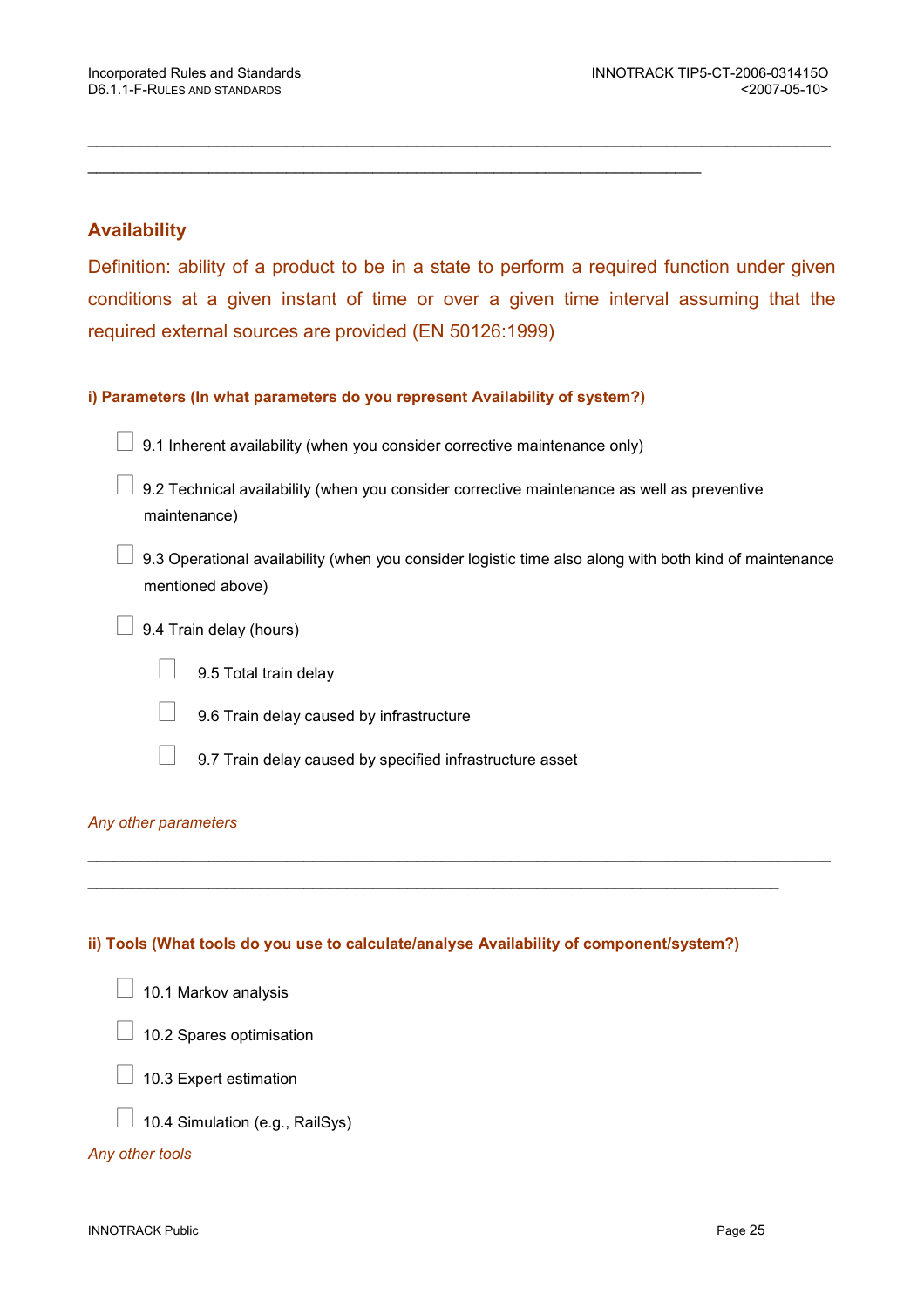iii) Availability analysis (Please put cross mark if your answer is YES)

11.1 Do you have an availability target for the track system?

11.2 Do you do spare parts planning in accordance with the target availability of the track system?

 $\mathcal{L}_\text{G} = \mathcal{L}_\text{G} = \mathcal{L}_\text{G} = \mathcal{L}_\text{G} = \mathcal{L}_\text{G} = \mathcal{L}_\text{G} = \mathcal{L}_\text{G} = \mathcal{L}_\text{G} = \mathcal{L}_\text{G} = \mathcal{L}_\text{G} = \mathcal{L}_\text{G} = \mathcal{L}_\text{G} = \mathcal{L}_\text{G} = \mathcal{L}_\text{G} = \mathcal{L}_\text{G} = \mathcal{L}_\text{G} = \mathcal{L}_\text{G} = \mathcal{L}_\text{G} = \mathcal{$  $\mathcal{L}_\text{G} = \mathcal{L}_\text{G} = \mathcal{L}_\text{G} = \mathcal{L}_\text{G} = \mathcal{L}_\text{G} = \mathcal{L}_\text{G} = \mathcal{L}_\text{G} = \mathcal{L}_\text{G} = \mathcal{L}_\text{G} = \mathcal{L}_\text{G} = \mathcal{L}_\text{G} = \mathcal{L}_\text{G} = \mathcal{L}_\text{G} = \mathcal{L}_\text{G} = \mathcal{L}_\text{G} = \mathcal{L}_\text{G} = \mathcal{L}_\text{G} = \mathcal{L}_\text{G} = \mathcal{$ 

\_\_\_\_\_\_\_\_\_\_\_\_\_\_\_\_\_\_\_\_\_\_\_\_\_\_\_\_\_\_\_\_\_\_\_\_\_\_\_\_\_\_\_\_\_\_\_\_\_\_\_\_\_\_\_\_\_\_\_\_\_\_\_\_\_\_\_\_\_\_\_\_\_\_\_\_\_\_\_\_\_\_\_\_\_\_

 $\_$  ,  $\_$  ,  $\_$  ,  $\_$  ,  $\_$  ,  $\_$  ,  $\_$  ,  $\_$  ,  $\_$  ,  $\_$  ,  $\_$  ,  $\_$  ,  $\_$  ,  $\_$  ,  $\_$  ,  $\_$  ,  $\_$  ,  $\_$  ,  $\_$  ,  $\_$  ,  $\_$  ,  $\_$  ,  $\_$  ,  $\_$  ,  $\_$  ,  $\_$  ,  $\_$  ,  $\_$  ,  $\_$  ,  $\_$  ,  $\_$  ,  $\_$  ,  $\_$  ,  $\_$  ,  $\_$  ,  $\_$  ,  $\_$  ,

11.3 Do you have an availability analysis database for different boundary conditions?

Please mention below the different boundary conditions

11.4 Do you demonstrate to achieve system availability target during system validation phase?

 $\_$  ,  $\_$  ,  $\_$  ,  $\_$  ,  $\_$  ,  $\_$  ,  $\_$  ,  $\_$  ,  $\_$  ,  $\_$  ,  $\_$  ,  $\_$  ,  $\_$  ,  $\_$  ,  $\_$  ,  $\_$  ,  $\_$  ,  $\_$  ,  $\_$  ,  $\_$  ,  $\_$  ,  $\_$  ,  $\_$  ,  $\_$  ,  $\_$  ,  $\_$  ,  $\_$  ,  $\_$  ,  $\_$  ,  $\_$  ,  $\_$  ,  $\_$  ,  $\_$  ,  $\_$  ,  $\_$  ,  $\_$  ,  $\_$  ,  $\_$  ,  $\_$  ,  $\_$  ,  $\_$  ,  $\_$  ,  $\_$  ,  $\_$  ,  $\_$  ,  $\_$  ,  $\_$  ,  $\_$  ,  $\_$  ,  $\_$  ,  $\_$  ,  $\_$  ,  $\_$  ,  $\_$  ,  $\_$  ,  $\_$  ,  $\_$  ,  $\_$  ,  $\_$  ,  $\_$  ,  $\_$  ,  $\_$  ,  $\_$  ,  $\_$  ,  $\_$  ,  $\_$  ,  $\_$  ,  $\_$  ,  $\_$  ,  $\_$  ,  $\_$  ,  $\_$  ,  $\_$  ,  $\_$  ,  $\_$  ,  $\_$  ,  $\_$  ,  $\_$  ,  $\_$  ,  $\_$  ,  $\_$  ,  $\_$  ,  $\_$  ,  $\_$  ,  $\_$  ,  $\_$  ,  $\_$  ,  $\_$  ,  $\_$  ,  $\_$  ,  $\_$  ,  $\_$  ,  $\_$  ,  $\_$  ,  $\_$  ,  $\_$  ,  $\_$  ,  $\_$  ,  $\_$  ,  $\_$  ,  $\_$  ,  $\_$  ,  $\_$  ,  $\_$  ,  $\_$  ,  $\_$  ,  $\_$  ,  $\_$  ,  $\_$  ,  $\_$  ,  $\_$  ,  $\_$  ,  $\_$  ,  $\_$  ,  $\_$  ,  $\_$  ,  $\_$  ,  $\_$  ,  $\_$  ,  $\_$  ,  $\_$  ,  $\_$  ,  $\_$  ,  $\_$  ,  $\_$  ,  $\_$  ,  $\_$  ,  $\_$  ,  $\_$  ,  $\_$  ,  $\_$  ,  $\_$  ,  $\_$  ,  $\_$  ,  $\_$  ,  $\_$  ,  $\_$  ,  $\_$  ,  $\_$  ,  $\_$  ,  $\_$  ,  $\_$  ,  $\_$  ,  $\_$  ,  $\_$  ,  $\_$  ,  $\_$  ,  $\_$  ,

\_\_\_\_\_\_\_\_\_\_\_\_\_\_\_\_\_\_\_\_\_\_\_\_\_\_\_\_\_\_\_\_\_\_\_\_\_\_\_\_\_\_\_\_\_\_\_\_\_\_\_\_\_\_\_\_\_\_\_\_\_\_\_\_\_\_\_\_\_\_\_

11.5 Do you simulate the train delay caused by track construction, maintenance etc?

 $\_$  ,  $\_$  ,  $\_$  ,  $\_$  ,  $\_$  ,  $\_$  ,  $\_$  ,  $\_$  ,  $\_$  ,  $\_$  ,  $\_$  ,  $\_$  ,  $\_$  ,  $\_$  ,  $\_$  ,  $\_$  ,  $\_$  ,  $\_$  ,  $\_$  ,  $\_$ 

11.6 Do you have service availability criteria to achieve?

Any other questions you like to mention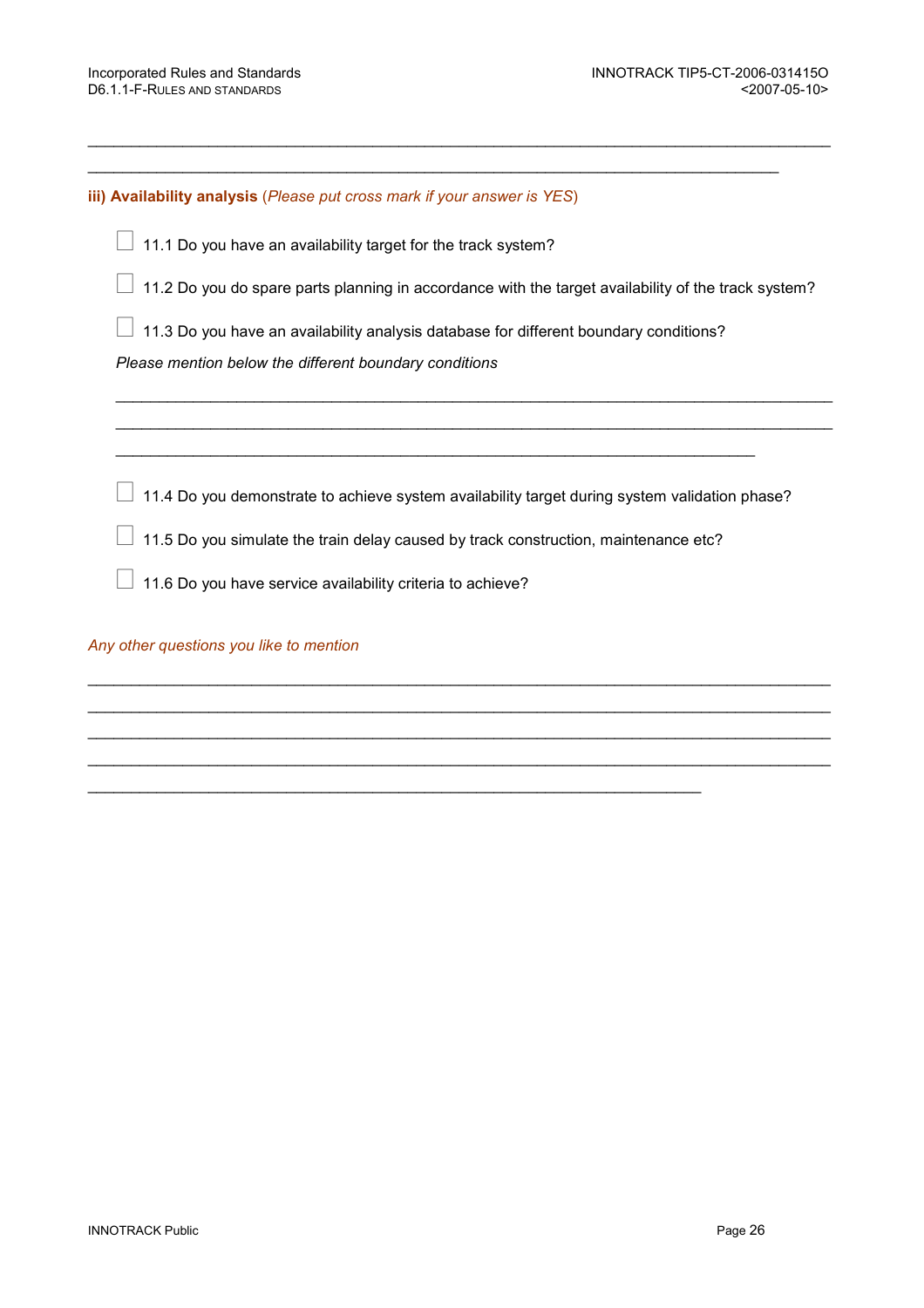## **Maintainability**

Definition: probability that a given active maintenance action, for an item under given conditions of use can be carried out within a stated time interval when the maintenance is performed under stated conditions and using stated procedures and resources (EN 50126:1999)

## i) Parameters (In what parameters do you represent Maintainability of system?)

- 12.1 Mean Time Between Maintenance (MTBM)
- 12.2 Mean Distance Between Maintenance (MDBM)
- 12.3 Mean Time To Maintain (MTTM)
- 12.4 Mean Down Time (MDT)
- 12.5 Mean Time To Repair (MTTR)
- 12.6 Mean Logistic Time (MLT)

12.7 Mean Time To Recover (MTTRec) (Time to recover a service after system disruption)

 12.8 Number of maintenance shortcoming per month/per year (In terms of failing to execute the maintenance action in stipulated time)

\_\_\_\_\_\_\_\_\_\_\_\_\_\_\_\_\_\_\_\_\_\_\_\_\_\_\_\_\_\_\_\_\_\_\_\_\_\_\_\_\_\_\_\_\_\_\_\_\_\_\_\_\_\_\_\_\_\_\_\_\_\_\_\_\_\_\_\_\_\_\_\_\_\_\_\_\_\_\_\_\_\_\_\_\_\_

## Any other parameters

## ii) Tools (What tools do you use to calculate/analyse Maintainability of component/system?)

\_\_\_\_\_\_\_\_\_\_\_\_\_\_\_\_\_\_\_\_\_\_\_\_\_\_\_\_\_\_\_\_\_\_\_\_\_\_\_\_\_\_\_\_\_\_\_\_\_\_\_\_\_\_\_\_\_\_\_\_\_\_\_\_\_\_\_\_\_\_\_\_\_\_\_\_\_\_\_\_

- 13.1 Failure Reporting And Corrective Action System (FRACAS)
- 13.2 Markov analysis
- 13.3 Reliability Centred Maintenance (RCM)
- 13.4 Expert estimation

## Any other tools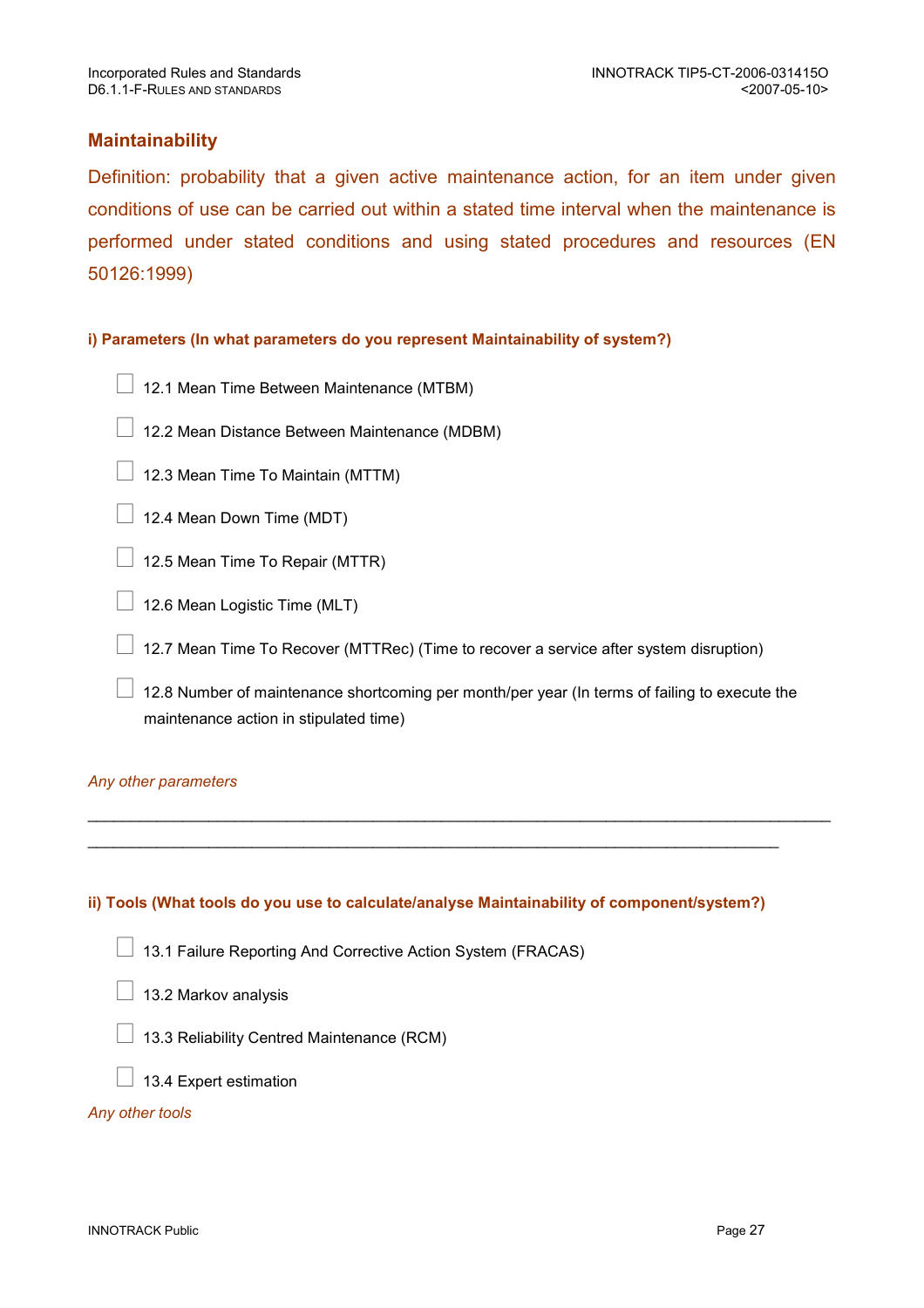### iii) Maintainability analysis (Please put cross mark if your answer is YES)

14.1 Do you have maintainability target for the track system?

 14.2 Do you calculate the repair/replacement time (troubleshooting+removal+refit+testing+logistic) for each component/sub-system in the system?

\_\_\_\_\_\_\_\_\_\_\_\_\_\_\_\_\_\_\_\_\_\_\_\_\_\_\_\_\_\_\_\_\_\_\_\_\_\_\_\_\_\_\_\_\_\_\_\_\_\_\_\_\_\_\_\_\_\_\_\_\_\_\_\_\_\_\_\_\_\_\_\_\_\_\_\_\_\_\_\_\_\_\_\_\_\_

 $\_$  ,  $\_$  ,  $\_$  ,  $\_$  ,  $\_$  ,  $\_$  ,  $\_$  ,  $\_$  ,  $\_$  ,  $\_$  ,  $\_$  ,  $\_$  ,  $\_$  ,  $\_$  ,  $\_$  ,  $\_$  ,  $\_$  ,  $\_$  ,  $\_$  ,  $\_$  ,  $\_$  ,  $\_$  ,  $\_$  ,  $\_$  ,  $\_$  ,  $\_$  ,  $\_$  ,  $\_$  ,  $\_$  ,  $\_$  ,  $\_$  ,  $\_$  ,  $\_$  ,  $\_$  ,  $\_$  ,  $\_$  ,  $\_$  ,

 14.3 Do you define the periodicity of each and every kind of preventive maintenance/overhaul that you do on the track?

 14.4 Do you calculate the material and maintenance personnel required for each kind of maintenance that you perform on the track?

 14.5 Do you have a maintainability analysis database for different boundary conditions? Please mention below the different boundary conditions

\_\_\_\_\_\_\_\_\_\_\_\_\_\_\_\_\_\_\_\_\_\_\_\_\_\_\_\_\_\_\_\_\_\_\_\_\_\_\_\_\_\_\_\_\_\_\_\_\_\_\_\_\_\_\_\_\_\_\_\_\_\_\_\_\_\_\_\_\_\_\_\_\_\_

14.6 Do you demonstrate to achieve system maintainability target during system validation phase?

 $\_$  ,  $\_$  ,  $\_$  ,  $\_$  ,  $\_$  ,  $\_$  ,  $\_$  ,  $\_$  ,  $\_$  ,  $\_$  ,  $\_$  ,  $\_$  ,  $\_$  ,  $\_$  ,  $\_$  ,  $\_$  ,  $\_$  ,  $\_$  ,  $\_$  ,  $\_$  ,  $\_$  ,  $\_$  ,  $\_$  ,  $\_$  ,  $\_$  ,  $\_$  ,  $\_$  ,  $\_$  ,  $\_$  ,  $\_$  ,  $\_$  ,  $\_$  ,  $\_$  ,  $\_$  ,  $\_$  ,  $\_$  ,  $\_$  ,  $\_$  ,  $\_$  ,  $\_$  ,  $\_$  ,  $\_$  ,  $\_$  ,  $\_$  ,  $\_$  ,  $\_$  ,  $\_$  ,  $\_$  ,  $\_$  ,  $\_$  ,  $\_$  ,  $\_$  ,  $\_$  ,  $\_$  ,  $\_$  ,  $\_$  ,  $\_$  ,  $\_$  ,  $\_$  ,  $\_$  ,  $\_$  ,  $\_$  ,  $\_$  ,  $\_$  ,  $\_$  ,  $\_$  ,  $\_$  ,  $\_$  ,  $\_$  ,  $\_$  ,  $\_$  ,  $\_$  ,  $\_$  ,  $\_$  ,

 $\mathcal{L}_\text{max} = \frac{1}{2} \sum_{i=1}^{n} \frac{1}{2} \sum_{i=1}^{n} \frac{1}{2} \sum_{i=1}^{n} \frac{1}{2} \sum_{i=1}^{n} \frac{1}{2} \sum_{i=1}^{n} \frac{1}{2} \sum_{i=1}^{n} \frac{1}{2} \sum_{i=1}^{n} \frac{1}{2} \sum_{i=1}^{n} \frac{1}{2} \sum_{i=1}^{n} \frac{1}{2} \sum_{i=1}^{n} \frac{1}{2} \sum_{i=1}^{n} \frac{1}{2} \sum_{i=1}^{n} \frac{1$ 

\_\_\_\_\_\_\_\_\_\_\_\_\_\_\_\_\_\_\_\_\_\_\_\_\_\_\_\_\_\_\_\_\_\_\_\_\_\_\_\_\_\_\_\_\_\_\_\_\_\_\_\_\_\_\_\_\_\_\_\_\_\_\_\_\_\_\_\_\_\_\_\_\_\_\_\_\_\_\_\_\_\_\_ \_\_\_\_\_\_\_\_\_\_\_\_\_\_\_\_\_\_\_\_\_\_\_\_\_\_\_\_\_\_\_\_\_\_\_\_\_\_\_\_\_\_\_\_\_\_\_\_\_\_\_\_\_\_\_\_\_\_\_\_\_\_\_\_\_\_\_\_\_\_\_\_\_\_\_\_\_\_\_\_\_\_\_

14.7 Do you consider logistic time in the parameters?

Do you define your maintenance on?

14.8 Technical point of view

14.9 Economical point of view

Any other questions you like to mention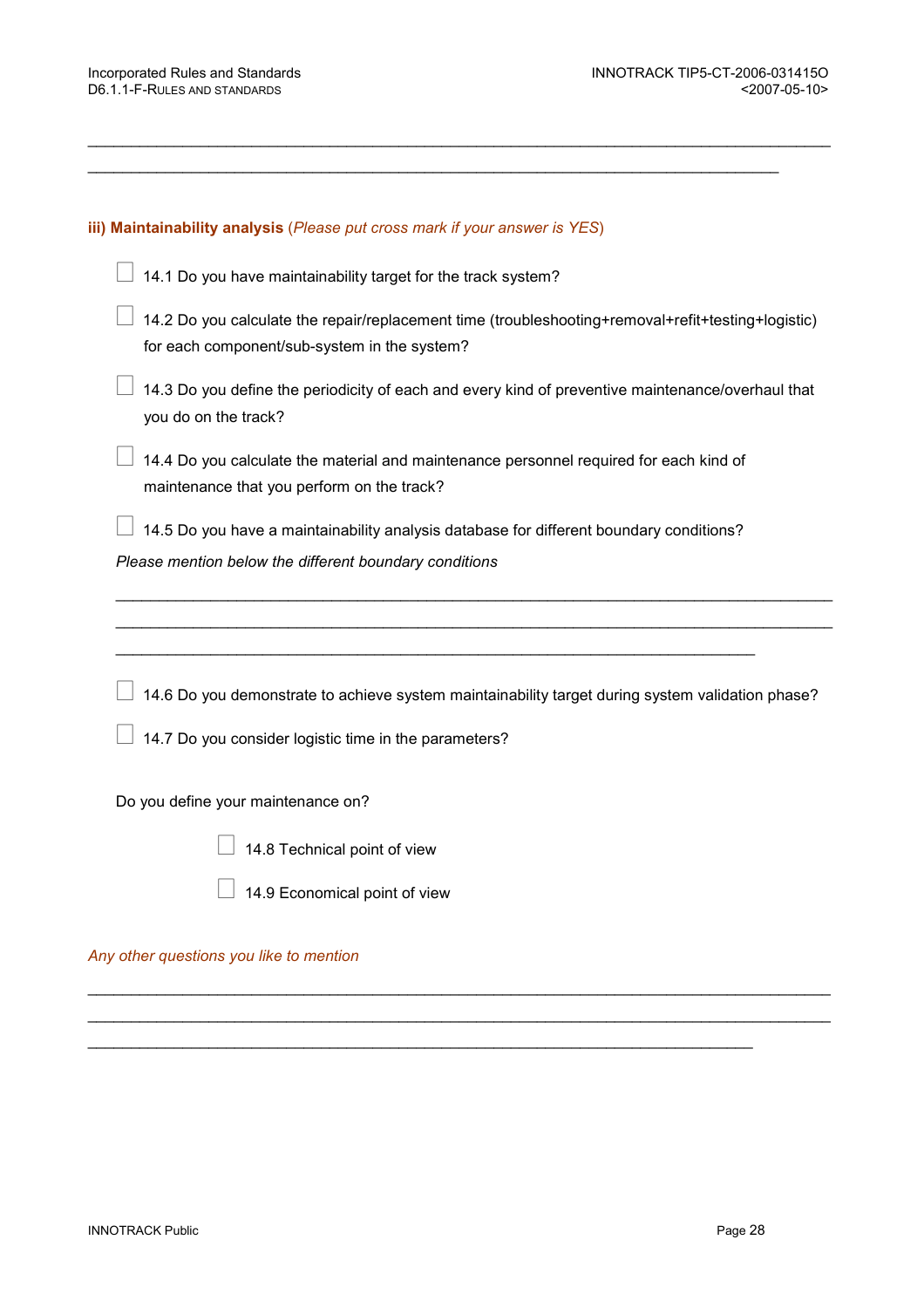## **Safety**

Definition: state of a technical system freedom from unacceptable risk of harm (EN 50126:1999)

### i) Parameters (In what parameters do you represent Safety of system?)

- 15.1 Mean Time Between Hazardous Failure (MTBHF)
- 15.2 Mean Time Between Safety System Failure (MTBSF)
- 15.3 Hazard rate (H(t))
- 15.4 Number of accidents
	- 15.4 Number of derailments
	- 15.5 Number of accidents due to external sources
	- 15.6 Number of accidents due to internal sources

#### Any other parameters

## ii) Tools (What tools do you use to calculate/analyse Safety of component/system?)

\_\_\_\_\_\_\_\_\_\_\_\_\_\_\_\_\_\_\_\_\_\_\_\_\_\_\_\_\_\_\_\_\_\_\_\_\_\_\_\_\_\_\_\_\_\_\_\_\_\_\_\_\_\_\_\_\_\_\_\_\_\_\_\_\_\_\_\_\_\_\_\_\_\_\_\_\_\_\_\_\_\_\_\_\_\_

 $\_$  ,  $\_$  ,  $\_$  ,  $\_$  ,  $\_$  ,  $\_$  ,  $\_$  ,  $\_$  ,  $\_$  ,  $\_$  ,  $\_$  ,  $\_$  ,  $\_$  ,  $\_$  ,  $\_$  ,  $\_$  ,  $\_$  ,  $\_$  ,  $\_$  ,  $\_$  ,  $\_$  ,  $\_$  ,  $\_$  ,  $\_$  ,  $\_$  ,  $\_$  ,  $\_$  ,  $\_$  ,  $\_$  ,  $\_$  ,  $\_$  ,  $\_$  ,  $\_$  ,  $\_$  ,  $\_$  ,  $\_$  ,  $\_$  ,

 $\_$  ,  $\_$  ,  $\_$  ,  $\_$  ,  $\_$  ,  $\_$  ,  $\_$  ,  $\_$  ,  $\_$  ,  $\_$  ,  $\_$  ,  $\_$  ,  $\_$  ,  $\_$  ,  $\_$  ,  $\_$  ,  $\_$  ,  $\_$  ,  $\_$  ,  $\_$  ,  $\_$  ,  $\_$  ,  $\_$  ,  $\_$  ,  $\_$  ,  $\_$  ,  $\_$  ,  $\_$  ,  $\_$  ,  $\_$  ,  $\_$  ,  $\_$  ,  $\_$  ,  $\_$  ,  $\_$  ,  $\_$  ,  $\_$  ,

\_\_\_\_\_\_\_\_\_\_\_\_\_\_\_\_\_\_\_\_\_\_\_\_\_\_\_\_\_\_\_\_\_\_\_\_\_\_\_\_\_\_\_\_\_\_\_\_\_\_\_\_\_\_\_\_\_\_\_\_\_\_\_\_\_\_\_\_\_\_\_\_\_\_\_\_\_\_\_\_

- 16.1 HAZOP
- 16.2 Preliminary Hazard Analysis (PHA)
- 16.3 Event Tree
- 16.4 Risk analysis
- 16.5 RCA (Root Cause Analysis)
- 16.6 FMECA

### Any other tools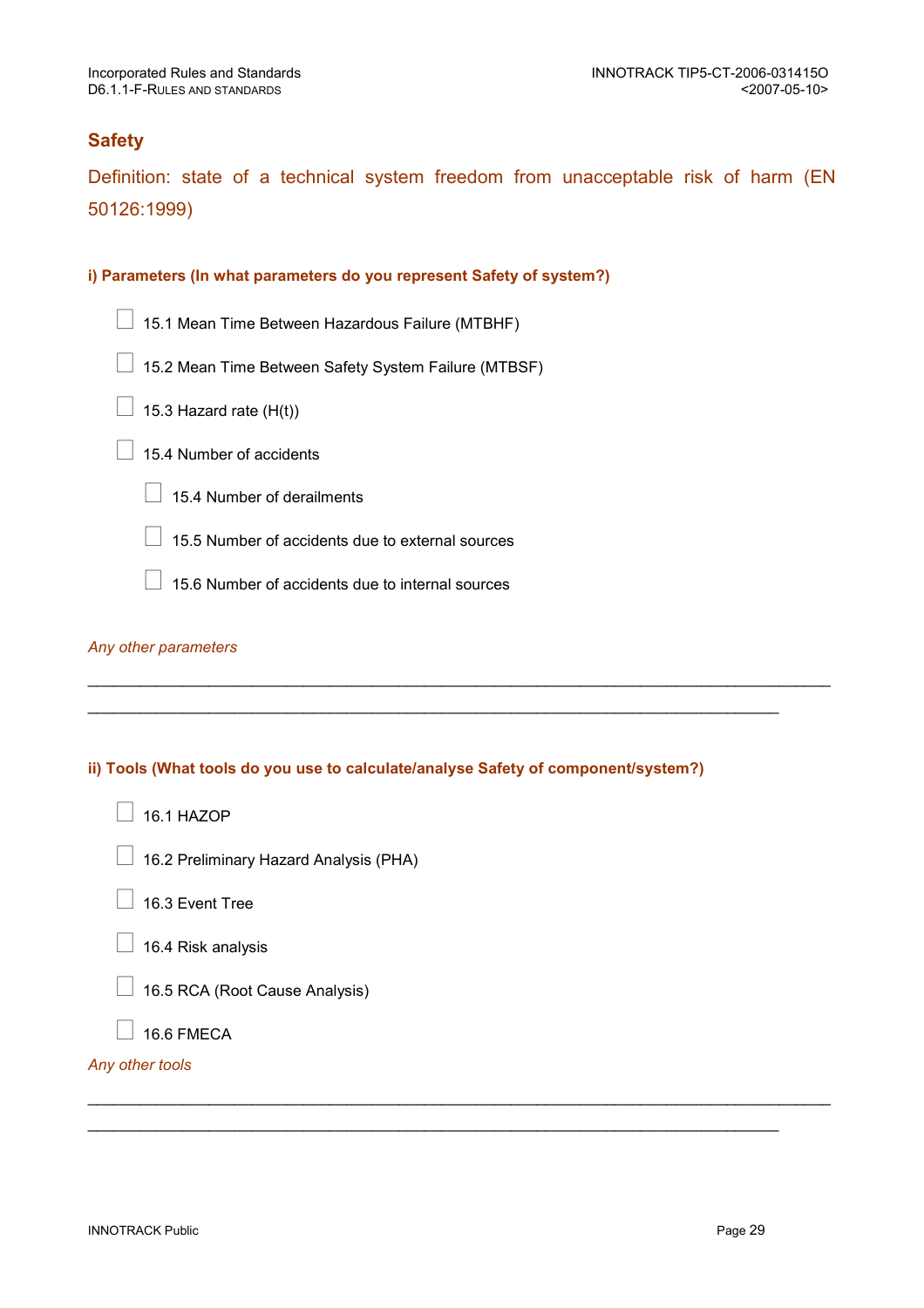### iii) Safety analysis (Please put cross mark if your answer is YES)

- 17.1 Do you have safety target for the track system?
- 17.2 Do you prepare a hazard log?
- 17.3 Do you identify hazards and their probabilities for the system?

 17.4 Do you define hazard severity levels with consequence to person and environment? (e.g., Catastrophic, Critical, Marginal, Insignificant)

 $\mathcal{L}_\text{G} = \mathcal{L}_\text{G} = \mathcal{L}_\text{G} = \mathcal{L}_\text{G} = \mathcal{L}_\text{G} = \mathcal{L}_\text{G} = \mathcal{L}_\text{G} = \mathcal{L}_\text{G} = \mathcal{L}_\text{G} = \mathcal{L}_\text{G} = \mathcal{L}_\text{G} = \mathcal{L}_\text{G} = \mathcal{L}_\text{G} = \mathcal{L}_\text{G} = \mathcal{L}_\text{G} = \mathcal{L}_\text{G} = \mathcal{L}_\text{G} = \mathcal{L}_\text{G} = \mathcal{$ \_\_\_\_\_\_\_\_\_\_\_\_\_\_\_\_\_\_\_\_\_\_\_\_\_\_\_\_\_\_\_\_\_\_\_\_\_\_\_\_\_\_\_\_\_\_\_\_\_\_\_\_\_\_\_\_\_\_\_\_\_\_\_\_\_\_\_\_\_\_\_\_\_\_\_\_\_\_\_\_\_\_\_

17.5 Do you have a safety analysis database for different boundary conditions?

Please mention below the different boundary conditions

17.6 Do you demonstrate to achieve system safety target during system validation phase?

 $\_$  ,  $\_$  ,  $\_$  ,  $\_$  ,  $\_$  ,  $\_$  ,  $\_$  ,  $\_$  ,  $\_$  ,  $\_$  ,  $\_$  ,  $\_$  ,  $\_$  ,  $\_$  ,  $\_$  ,  $\_$  ,  $\_$  ,  $\_$  ,  $\_$  ,  $\_$  ,  $\_$  ,  $\_$  ,  $\_$  ,  $\_$  ,  $\_$  ,  $\_$  ,  $\_$  ,  $\_$  ,  $\_$  ,  $\_$  ,  $\_$  ,  $\_$  ,  $\_$  ,  $\_$  ,  $\_$  ,  $\_$  ,  $\_$  ,  $\_$  ,  $\_$  ,  $\_$  ,  $\_$  ,  $\_$  ,  $\_$  ,  $\_$  ,  $\_$  ,  $\_$  ,  $\_$  ,  $\_$  ,  $\_$  ,  $\_$  ,  $\_$  ,  $\_$  ,  $\_$  ,  $\_$  ,  $\_$  ,  $\_$  ,  $\_$  ,  $\_$  ,  $\_$  ,  $\_$  ,  $\_$  ,  $\_$  ,  $\_$  ,  $\_$  ,  $\_$  ,  $\_$  ,  $\_$  ,  $\_$  ,  $\_$  ,  $\_$  ,  $\_$  ,  $\_$  ,  $\_$  ,  $\_$  ,  $\_$  ,  $\_$  ,  $\_$  ,  $\_$  ,  $\_$  ,  $\_$  ,  $\_$  ,  $\_$  ,  $\_$  ,  $\_$  ,  $\_$  ,  $\_$  ,  $\_$  ,  $\_$  ,  $\_$  ,  $\_$  ,  $\_$  ,  $\_$  ,  $\_$  ,  $\_$  ,  $\_$  ,  $\_$  ,  $\_$  ,  $\_$  ,  $\_$  ,  $\_$  ,  $\_$  ,  $\_$  ,  $\_$  ,  $\_$  ,  $\_$  ,  $\_$  ,  $\_$  ,  $\_$  ,  $\_$  ,  $\_$  ,  $\_$  ,  $\_$  ,  $\_$  ,  $\_$  ,  $\_$  ,  $\_$  ,  $\_$  ,  $\_$  ,  $\_$  ,  $\_$  ,  $\_$  ,  $\_$  ,  $\_$  ,  $\_$  ,  $\_$  ,  $\_$  ,  $\_$  ,  $\_$  ,  $\_$  ,  $\_$  ,  $\_$  ,  $\_$  ,  $\_$  ,  $\_$  ,  $\_$  ,  $\_$  ,  $\_$  ,  $\_$  ,  $\_$  ,  $\_$  ,  $\_$  ,  $\_$  ,  $\_$  ,  $\_$  ,  $\_$  ,  $\_$  ,  $\_$  ,  $\_$  ,

\_\_\_\_\_\_\_\_\_\_\_\_\_\_\_\_\_\_\_\_\_\_\_\_\_\_\_\_\_\_\_\_\_\_\_\_\_\_\_\_\_\_\_\_\_\_\_\_\_\_\_\_\_\_\_\_\_\_\_\_\_\_\_\_\_\_\_\_\_\_\_

\_\_\_\_\_\_\_\_\_\_\_\_\_\_\_\_\_\_\_\_\_\_\_\_\_\_\_\_\_\_\_\_\_\_\_\_\_\_\_\_\_\_\_\_\_\_\_\_\_\_\_\_\_\_\_\_\_\_\_\_\_\_\_\_\_\_\_\_\_\_\_\_\_\_

Any other questions you like to mention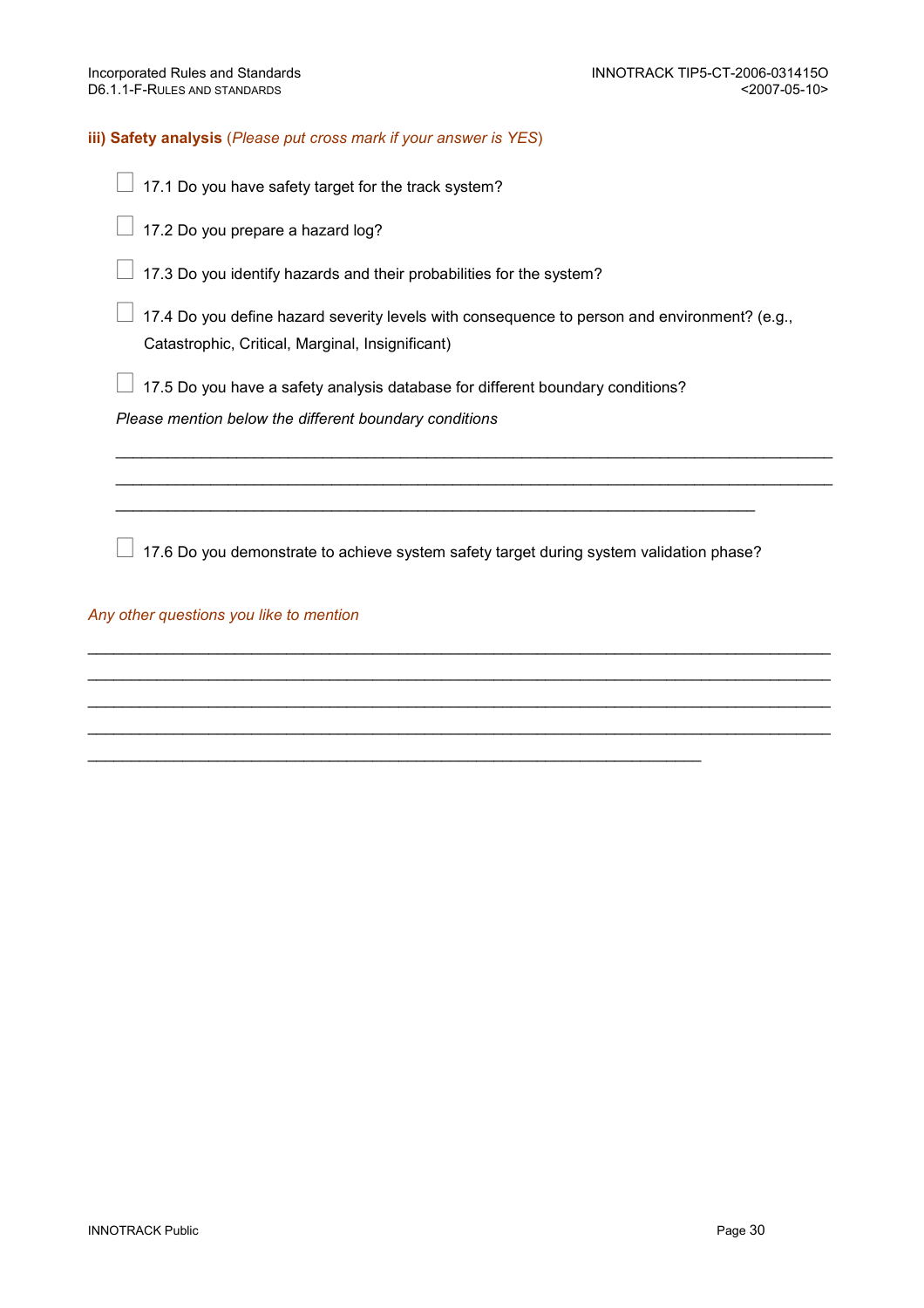## Part – III

## LCC (Life Cycle Cost)

## **Description**

LCC is a decision support tool which calculates the cost during the system life cycle.

Use of Life Cycle Cost model to optimise the cost during an asset lifetime can be viewed as a process including 6 steps

- 1. Definition of System Requirements
	- LCC analysis needs to be based on
		- a definition of system operational requirements, maintenance concept, and
		- a program plan and profile illustration major life-cycle activities and the projected operational horizon for the system
	- Requirements should be addressed in terms of function to be performed, quantities required and geographical distribution, reliability factors, maintenance and support concept
- 2. Cost Breakdown Structure (Cost Categories)
	- Product break down structure
	- A cost break down structure , showing all the phases during the assets lifetime:
		- Research and development
		- Investment (manufacturing, construction and initial logistic support)
		- Operation and maintenance
		- Disposal, system phase out
	- Cost categories must be well defined, all must have the same understanding of what is included, cost doubling must be eliminated
	- The cost structure and categories should be coded in such manner as to allow analysis of certain specific areas of interest (e.g. system operation, energy consumption, equipment design, spares, and maintenance personnel and support)
	- The cost structure should be compatible with the program work break down and with the management accounting records
	- Where subcontracting is prevalent, it is often desirable and necessary to separate supplier cost (bid-cost etc) from the product cost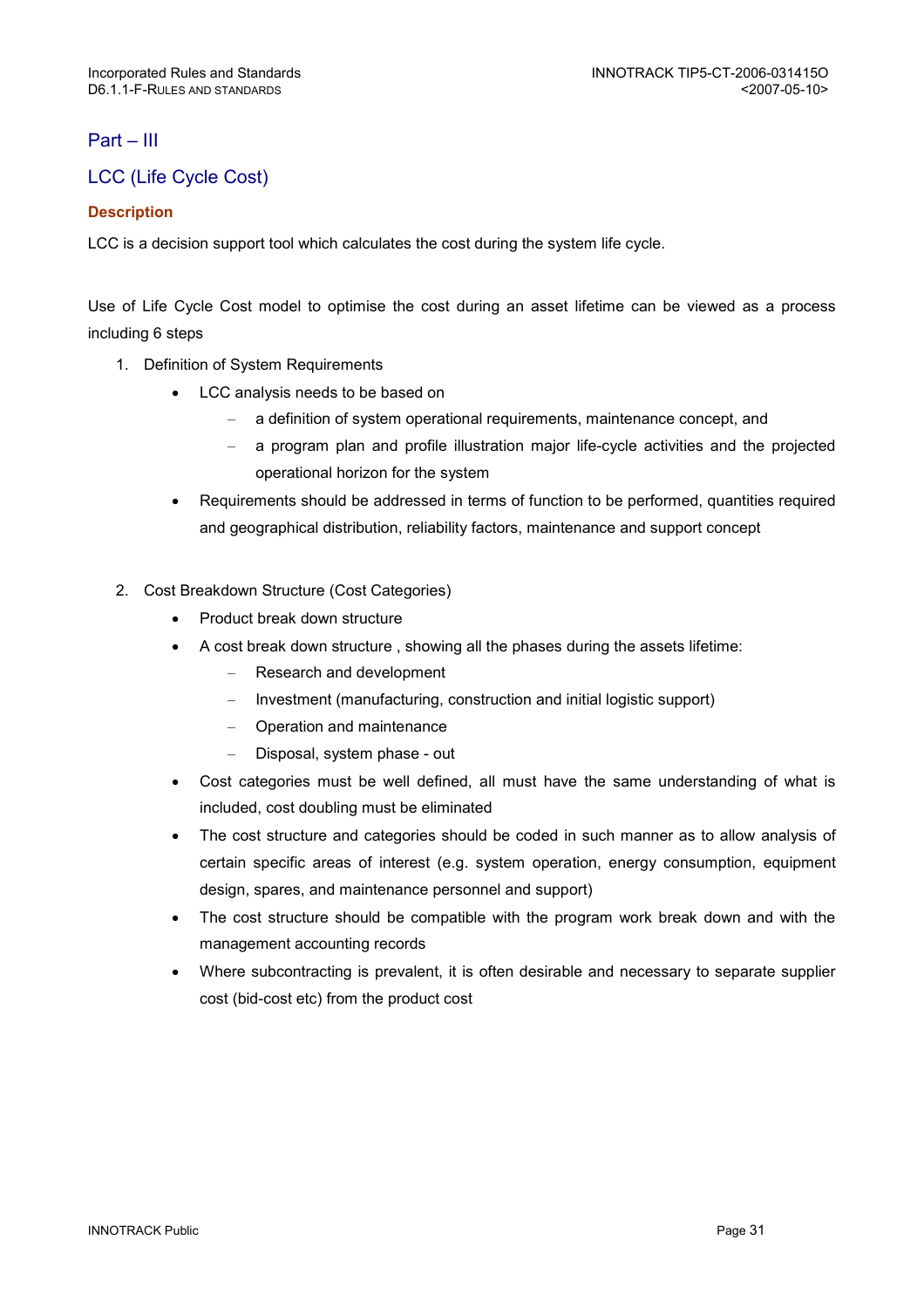- 3. Cost Estimating
	- Known factors or rates, estimating relationships, expert opinion
	- Discounting, relates to the time value of money, and all the future cost most be adjusted to the net present value (NPV)
	- Inflation
- 4. Build a cost model that is adopted to the situation
- 5. Cost profile, presenting the results in a graphical manner
- 6. Evaluation of Alternatives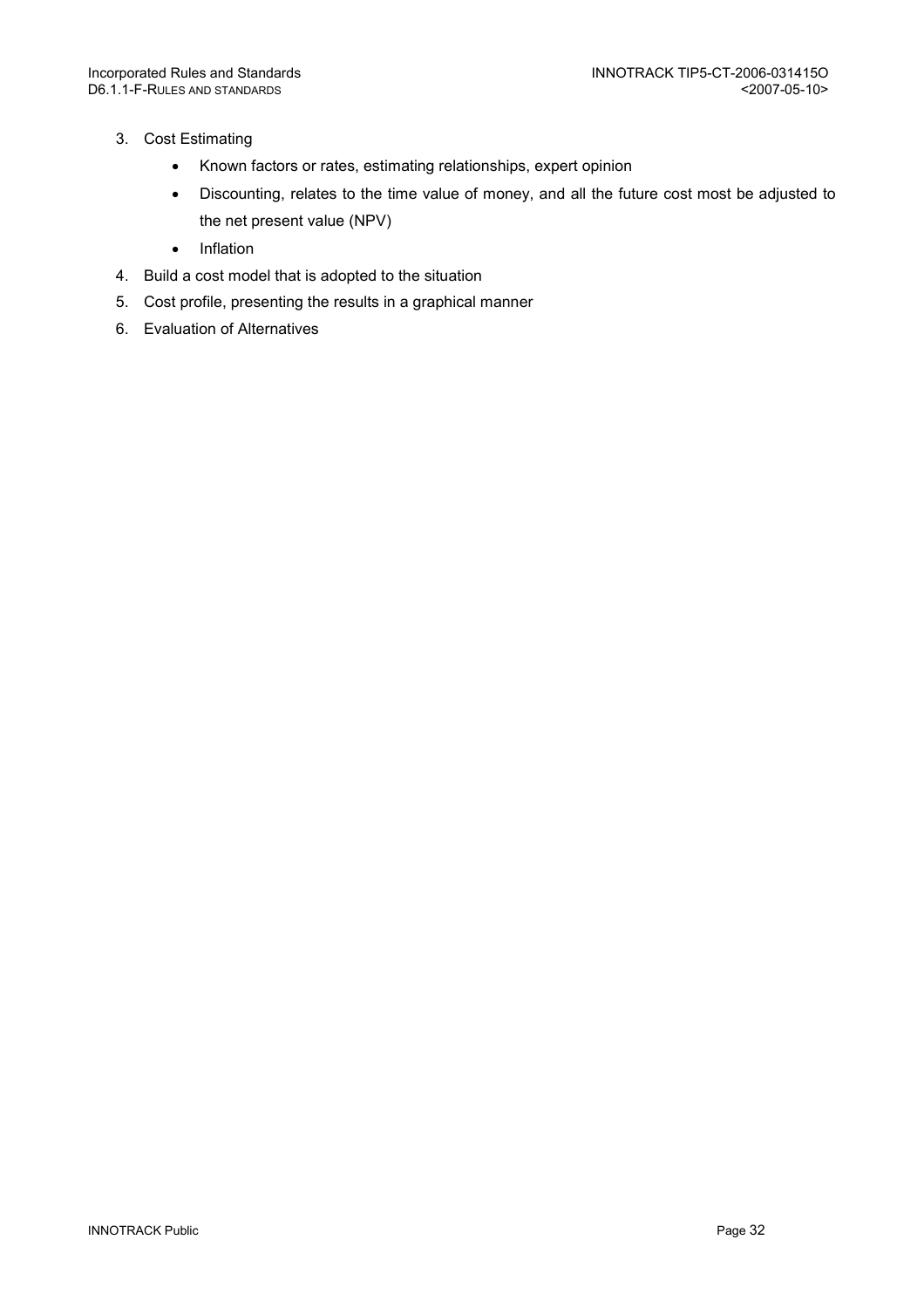## Part C

## General questions on LCC (Please put cross mark if your answer is YES)

18.1 Does a standard/guideline of LCC exist in your organisation?

You use LCC analysis

- 18.2.1 To define/obtain management indicators
- 18.2.2 To have feedback for technical improvement
- 18.2.3 To evaluate maintenance strategies
- 18.2.4 To evaluate investment alternatives
- 18.3 Do you use LCC for target costing analysis?

 18.4 Do you (or Traffic Operator) define service life time before conducting LCC calculations? The define service life time is

- 18.5.1 Economic service life time
- 18.5.2 Technical service life time
- 18.6 Do you consider system warranty period in the LCC calculation?
- 18.7 Do you consider discounting rate?
	- 18.8 Is it constant over the life cycle period?
- 18.9 Do you consider inflation rate?
	- 18.10 Is it constant over the life cycle period?
- 18.11 Do you consider same rates for equity/ committed assets?
- 18.12 Do you consider cost of downtime/cost due to un-availability of track in the LCC model?
- 18.13 Do you consider traffic disruption cost in the LCC model?
	- 18.14 If yes, do you distinguish planned/unplanned interruptions?
- 18.15 Do you consider derailment cost?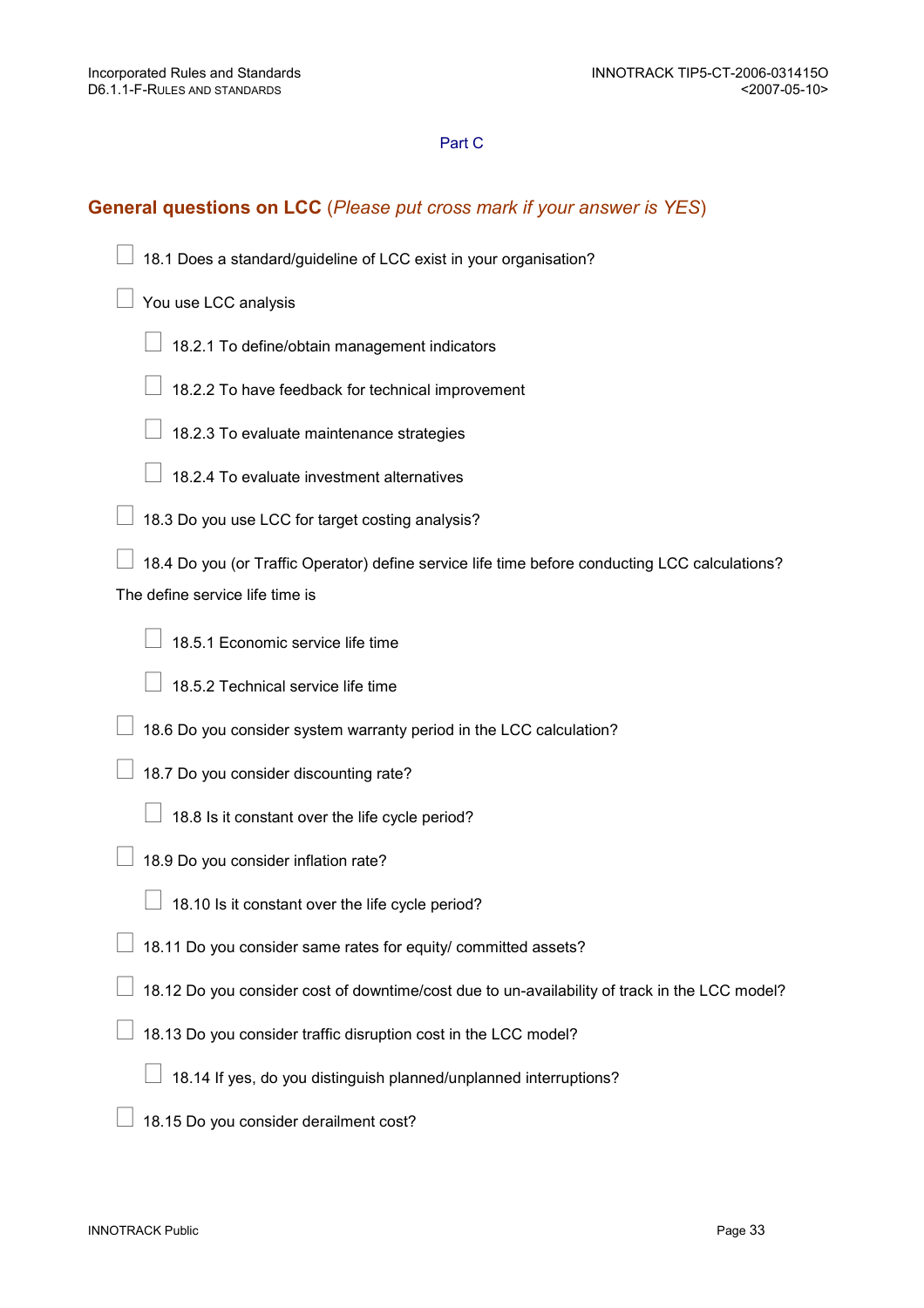18.16 Do you consider penalty cost (failing to meet schedule, specification etc) imposed by traffic operator?

18.17 Do you consider the costumer reduction cost due to train delay?

 18.18 Do you consider risk analysis while modelling LCC? (trade-off between LCC and cost due to risk)

18.19 Do you consider federal funds?

18.20 Do you consider benefits?

18.21 Do you consider environmental costs (noise, etc.)

18.22 Do you consider security costs?

18.23 Do you consider overhead costs?

18.24 Do you allocate overhead costs to different activities?

Do you consider the following maintenance categories in LCC calculation and calculate cost for each separately?

18.25.1 Corrective maintenance

18.25.2 Preventive maintenance

18.25.3 Condition based maintenance

18.25.4 Renewal

#### Any other category

Do you consider the following maintenance types in LCC calculation and calculate cost for each separately?

\_\_\_\_\_\_\_\_\_\_\_\_\_\_\_\_\_\_\_\_\_\_\_\_\_\_\_\_\_\_\_\_\_\_\_\_\_\_\_\_\_\_\_\_\_\_\_\_\_\_\_\_\_\_\_\_\_\_\_\_\_\_\_\_\_\_\_\_\_\_\_\_\_\_\_\_\_\_\_

18.26.1 In house maintenance

18.26.2 Out sourced maintenance

18.26.3 Combined of above two types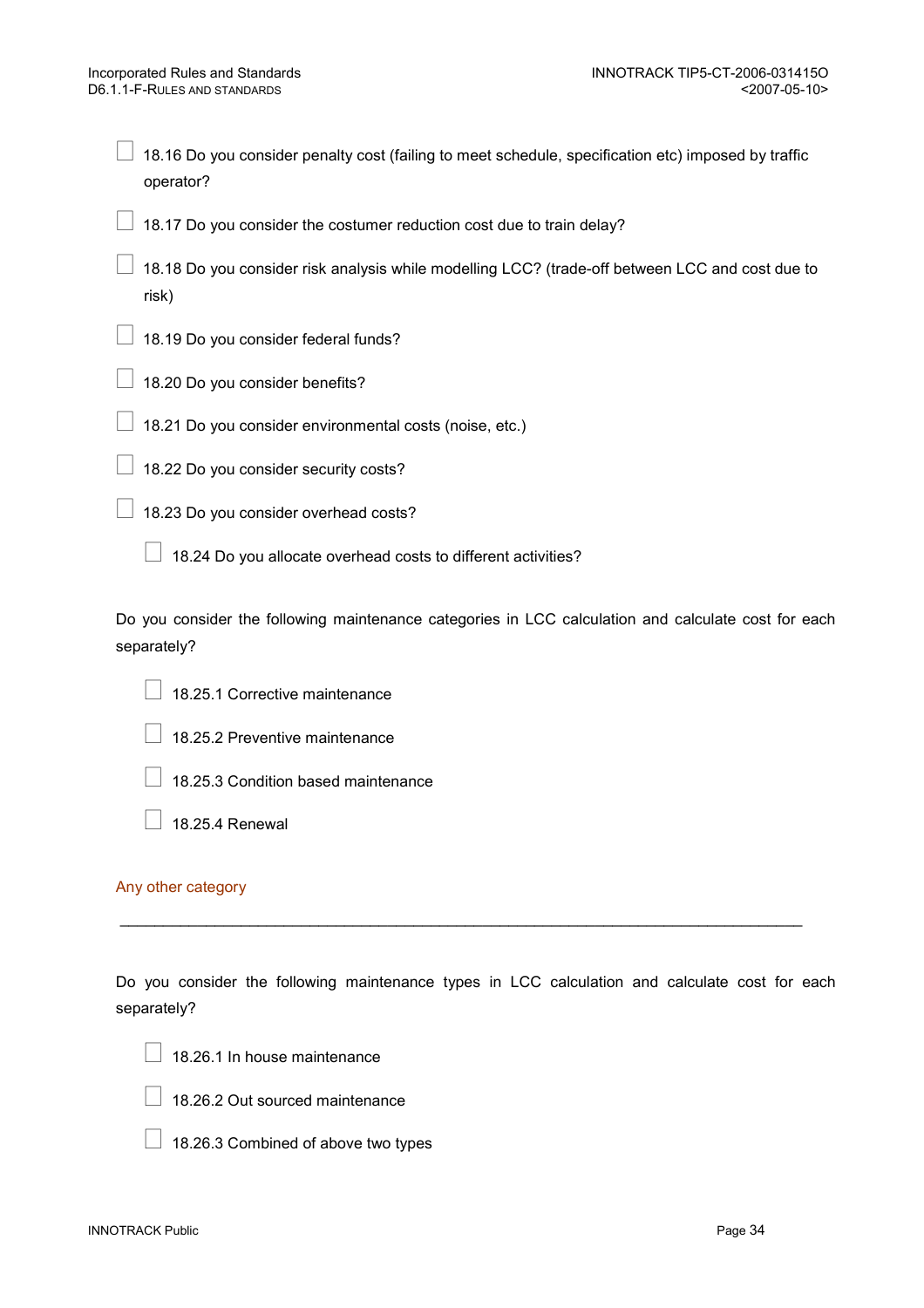How is the maintenance cost reported?

18.27.1 Asset wise

18.27.2 Performance wise

The major maintenance actions done on track that you consider in the LCC model are

18.28.1 Inspection for safety

- 18.28.3 Inspection for maintenances
- 18.28.3 Track adjustment
- 18.28.4 Rail lubrication
- 18.28.5 Snow removal
- 18.28.6 Rail grinding
- 18.28.7 Track tamping
- 18.28.8 Ballast cleaning
- 18.28.9 Ballast compacting
- 18.28.10 Weld straightening
- 18.28.11Vegetation removal
- 18.28.12 Neutralisation
- 18.28.13 Draining, ditching
- 18.28.14 Failure replacement (of rail, sleeper, fastening etc)
- 18.28.15 Rail renewal
- 18.28.16 Ballast renewal
- 18.28.17 Subsoil rehabilitation
- 18.28.18 Sleeper renewal
- 18.28.19 Turnout renewal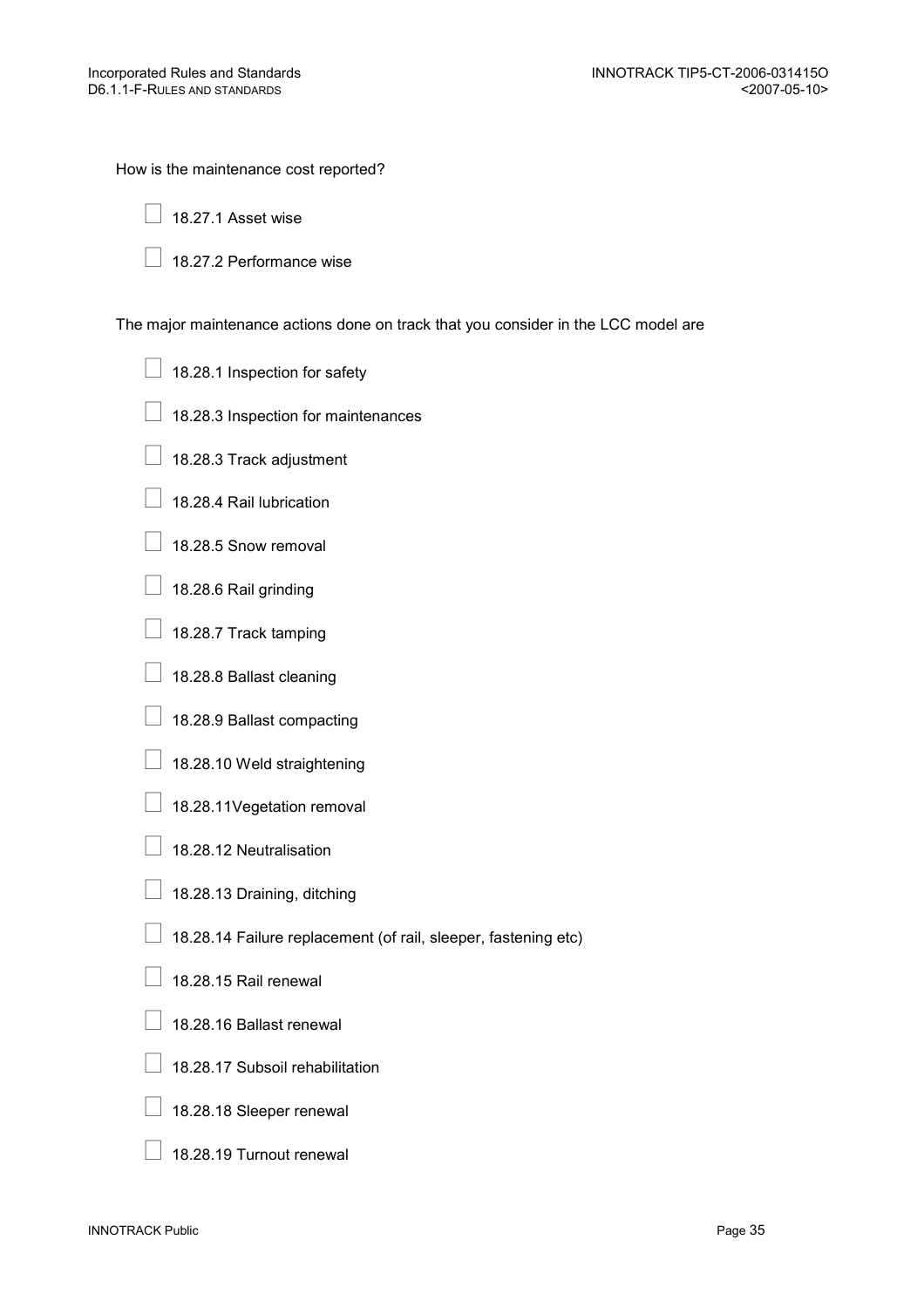18.28.20 Fastening renewal

18.28.21 Track renewal

Any other maintenance actions you consider, please mention below

## Are you using any specific models/software for LCC calculation, please mention them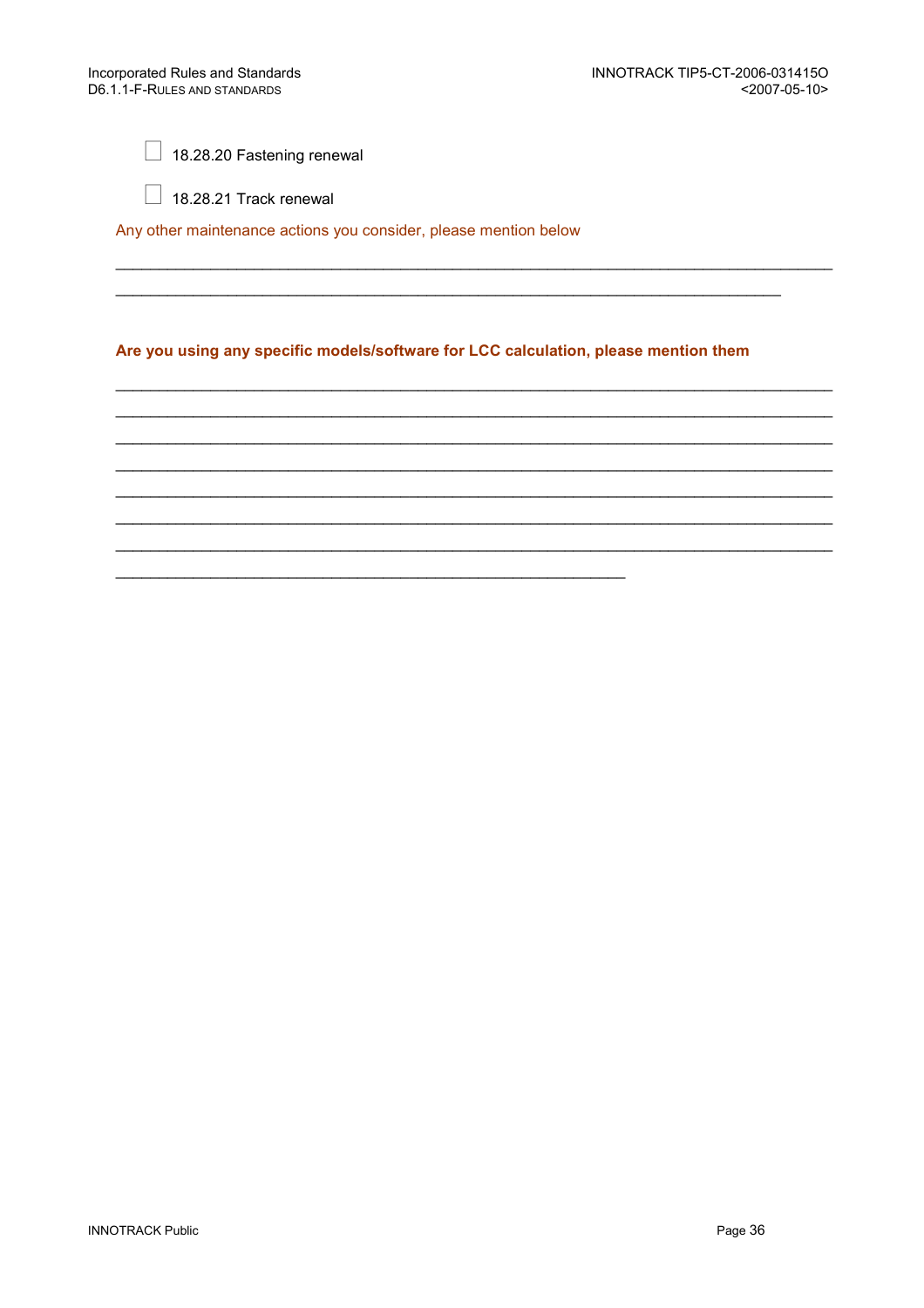## Part D

 $\_$  ,  $\_$  ,  $\_$  ,  $\_$  ,  $\_$  ,  $\_$  ,  $\_$  ,  $\_$  ,  $\_$  ,  $\_$  ,  $\_$  ,  $\_$  ,  $\_$  ,  $\_$  ,  $\_$  ,  $\_$  ,  $\_$  ,  $\_$  ,  $\_$  ,  $\_$  ,  $\_$  ,  $\_$  ,  $\_$  ,  $\_$  ,  $\_$  ,  $\_$  ,  $\_$  ,  $\_$  ,  $\_$  ,  $\_$  ,  $\_$  ,  $\_$  ,  $\_$  ,  $\_$  ,  $\_$  ,  $\_$  ,  $\_$  ,

 $\_$  ,  $\_$  ,  $\_$  ,  $\_$  ,  $\_$  ,  $\_$  ,  $\_$  ,  $\_$  ,  $\_$  ,  $\_$  ,  $\_$  ,  $\_$  ,  $\_$  ,  $\_$  ,  $\_$  ,  $\_$  ,  $\_$  ,  $\_$  ,  $\_$  ,  $\_$  ,  $\_$  ,  $\_$  ,  $\_$  ,  $\_$  ,  $\_$  ,  $\_$  ,  $\_$  ,  $\_$  ,  $\_$  ,  $\_$  ,  $\_$  ,  $\_$  ,  $\_$  ,  $\_$  ,  $\_$  ,  $\_$  ,  $\_$  ,

LCC calculation (Please put cross mark if your answer is YES)

What phases of life cycle do you consider for LCC calculation?

19.1.1 Research and development phase

19.1.2 Investment phase

19.1.3 Operation and maintenance phase

19.1.4 Disposal phase

Any other phase you consider, please mention below

## i) Research and development phase (What kinds of cost are considered?)

- 20.1 Program management cost
- 20.2 Advanced R&D cost
- 20.3 Engineering design cost

20.4 Reclamation cost

20.5 Equipment development/test cost

20.6 Prototype fabrication and assembly labour cost

20.7 Prototype material cost

20.8 Prototype test and evaluation cost

- 20.9 Engineering data cost
- 20.10 Pre study for railway system investment cost

20.11 Market inquiry cost (Collection customers and stakeholders opinion)

 20.12 Specifying alternative solution cost (considering context, working condition and environmental aspects)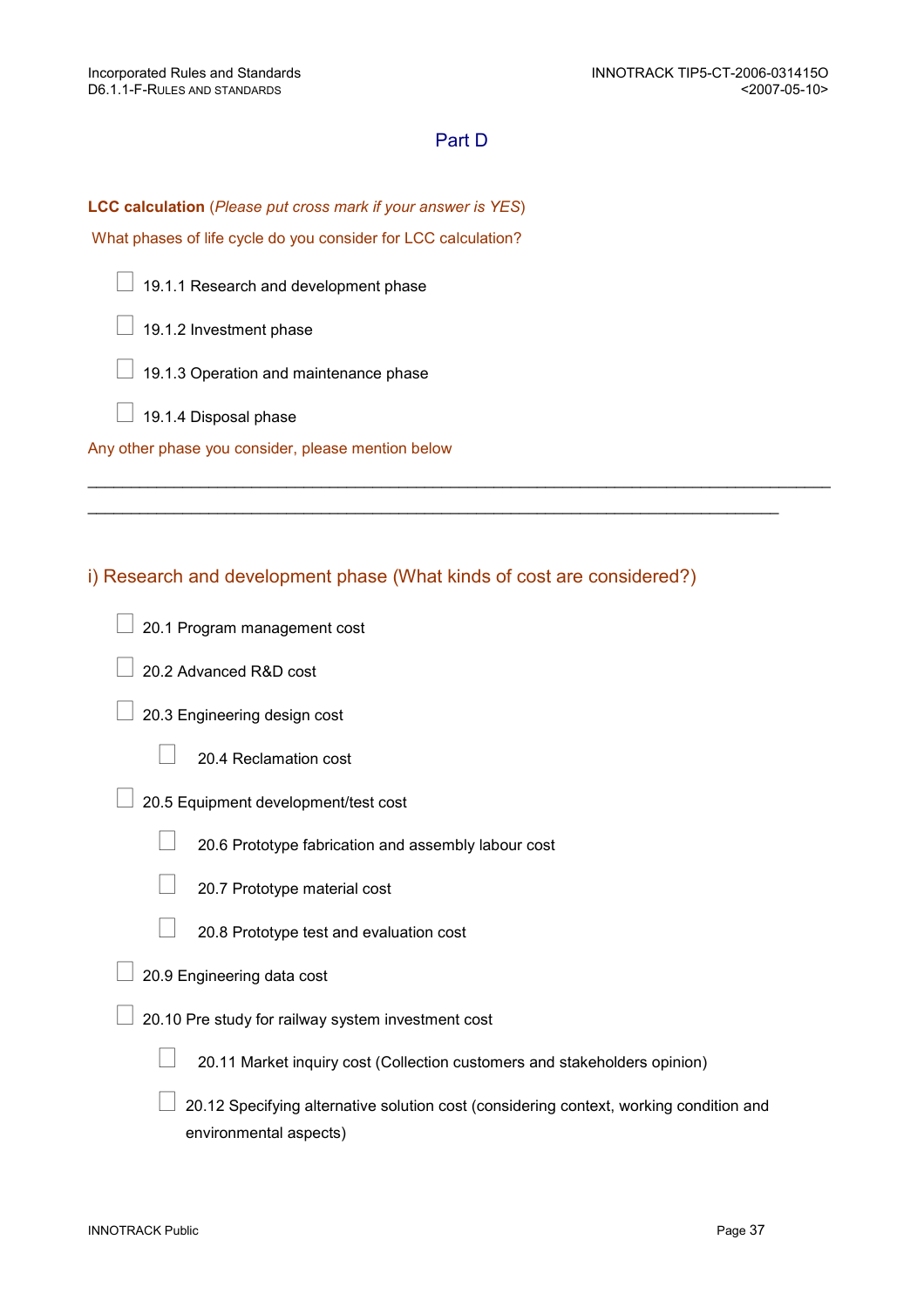20.13 Demand specification cost

20.14 Environmental consequences analysis cost

20.15 Maintenance consequences analysis cost

 $\_$  ,  $\_$  ,  $\_$  ,  $\_$  ,  $\_$  ,  $\_$  ,  $\_$  ,  $\_$  ,  $\_$  ,  $\_$  ,  $\_$  ,  $\_$  ,  $\_$  ,  $\_$  ,  $\_$  ,  $\_$  ,  $\_$  ,  $\_$  ,  $\_$  ,  $\_$  ,  $\_$  ,  $\_$  ,  $\_$  ,  $\_$  ,  $\_$  ,  $\_$  ,  $\_$  ,  $\_$  ,  $\_$  ,  $\_$  ,  $\_$  ,  $\_$  ,  $\_$  ,  $\_$  ,  $\_$  ,  $\_$  ,  $\_$  ,  $\_$  ,  $\_$  ,  $\_$  ,  $\_$  ,  $\_$  ,  $\_$  ,  $\_$  ,  $\_$  ,  $\_$  ,  $\_$  ,  $\_$  ,  $\_$  ,  $\_$  ,  $\_$  ,  $\_$  ,  $\_$  ,  $\_$  ,  $\_$  ,  $\_$  ,  $\_$  ,  $\_$  ,  $\_$  ,  $\_$  ,  $\_$  ,  $\_$  ,  $\_$  ,  $\_$  ,  $\_$  ,  $\_$  ,  $\_$  ,  $\_$  ,  $\_$  ,  $\_$  ,  $\_$  ,  $\_$  ,  $\_$  ,  $\_$  ,

 $\mathcal{L}_\text{max} = \frac{1}{2} \sum_{i=1}^{n} \frac{1}{2} \sum_{i=1}^{n} \frac{1}{2} \sum_{i=1}^{n} \frac{1}{2} \sum_{i=1}^{n} \frac{1}{2} \sum_{i=1}^{n} \frac{1}{2} \sum_{i=1}^{n} \frac{1}{2} \sum_{i=1}^{n} \frac{1}{2} \sum_{i=1}^{n} \frac{1}{2} \sum_{i=1}^{n} \frac{1}{2} \sum_{i=1}^{n} \frac{1}{2} \sum_{i=1}^{n} \frac{1}{2} \sum_{i=1}^{n} \frac{1$ 

Any other cost you consider in this phase/sub-phase, please mention below

## ii) Investment phase (What kinds of cost are considered?)

- 21.1 System/equipment manufacturing cost
	- 21.1.1 First article qualification test cost
	- 21.1.2 Recurring manufacturing cost
	- 21.1.3 Inspection and test cost
	- 21.1.4 Tools and equipment cost
	- 21.1.5 Manufacturing labour cost
	- 21.1.6 Manufacturing material and inventory cost
	- 21.1.7 Quality assurance cost
- 21.2 System construction cost
	- 21.2.1 Land purchase cost
	- 21.1.2 Construction fabrication labour cost
	- 21.2.3 Construction material cost
	- 21.2.4 Capital equipment cost
	- 21.2.5 Construction management costs
- 21.3 Initial logistic support cost
	- 21.3.1 Packing and initial transportation cost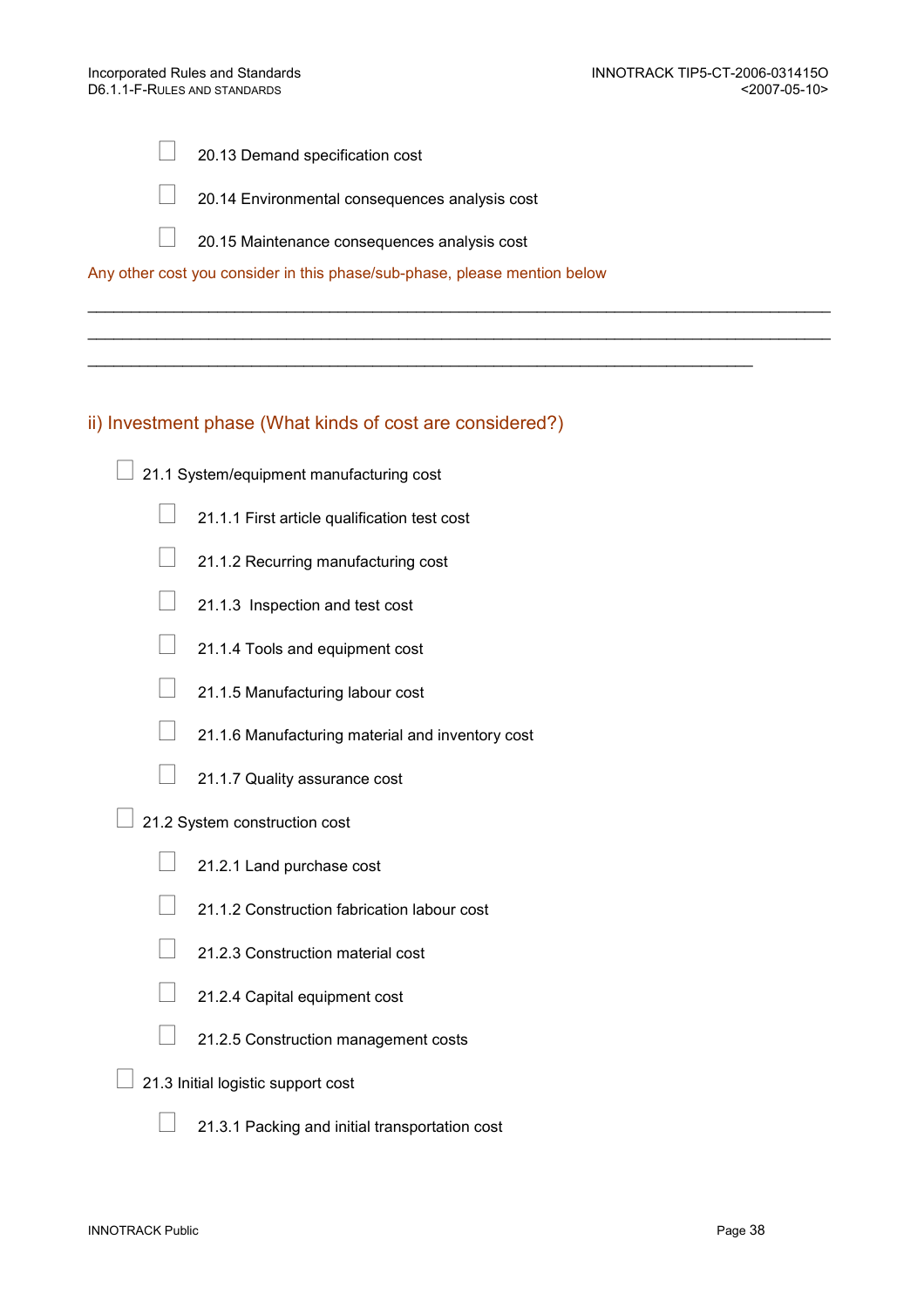21.3.2 Provisioning cost (data covering spares, test and support etc)

 $\_$  ,  $\_$  ,  $\_$  ,  $\_$  ,  $\_$  ,  $\_$  ,  $\_$  ,  $\_$  ,  $\_$  ,  $\_$  ,  $\_$  ,  $\_$  ,  $\_$  ,  $\_$  ,  $\_$  ,  $\_$  ,  $\_$  ,  $\_$  ,  $\_$  ,  $\_$  ,  $\_$  ,  $\_$  ,  $\_$  ,  $\_$  ,  $\_$  ,  $\_$  ,  $\_$  ,  $\_$  ,  $\_$  ,  $\_$  ,  $\_$  ,  $\_$  ,  $\_$  ,  $\_$  ,  $\_$  ,  $\_$  ,  $\_$  ,  $\_$  ,  $\_$  ,  $\_$  ,  $\_$  ,  $\_$  ,  $\_$  ,  $\_$  ,  $\_$  ,  $\_$  ,  $\_$  ,  $\_$  ,  $\_$  ,  $\_$  ,  $\_$  ,  $\_$  ,  $\_$  ,  $\_$  ,  $\_$  ,  $\_$  ,  $\_$  ,  $\_$  ,  $\_$  ,  $\_$  ,  $\_$  ,  $\_$  ,  $\_$  ,  $\_$  ,  $\_$  ,  $\_$  ,  $\_$  ,  $\_$  ,  $\_$  ,  $\_$  ,  $\_$  ,  $\_$  ,  $\_$  ,  $\_$  ,

21.3.3 Initial inventory management cost

21.3.4 Training and training equipment cost

Any other cost you consider in this phase/sub-phase, please mention below

## iii) Operation and maintenance phase (What kinds of cost are considered?)

 $\mathcal{L}_\text{max} = \mathcal{L}_\text{max} = \mathcal{L}_\text{max} = \mathcal{L}_\text{max} = \mathcal{L}_\text{max} = \mathcal{L}_\text{max} = \mathcal{L}_\text{max} = \mathcal{L}_\text{max} = \mathcal{L}_\text{max} = \mathcal{L}_\text{max} = \mathcal{L}_\text{max} = \mathcal{L}_\text{max} = \mathcal{L}_\text{max} = \mathcal{L}_\text{max} = \mathcal{L}_\text{max} = \mathcal{L}_\text{max} = \mathcal{L}_\text{max} = \mathcal{L}_\text{max} = \mathcal{$ 

- 22.1 Operation cost
	- 22.1.1 Operating personnel cost
	- 22.1.2 Operator training cost
	- 22.1.3 Operational facilities cost
	- 22.1.4 Support and handling equipment cost
	- 22.1.5 Power supply to infrastructure cost
- 22.2 Maintenance cost (for all kind such as preventive, renewal, condition based etc)
	- 22.2.1 Maintenance personnel cost
	- 22.2.2 Maintenance training cost
	- 22.2.3 Spare/repair parts cost
	- 22.2.4 Test and support equipment maintenance cost
	- 22.2.5 Transportation and handling cost
	- 22.2.6 Maintenance facilities cost
	- 22.2.7 Consumables cost
	- 22.2.8 Maintenance machine cost (Grinding machine, Tamping machine etc)
	- 22.2.9 Modification cost (due to change of requirement)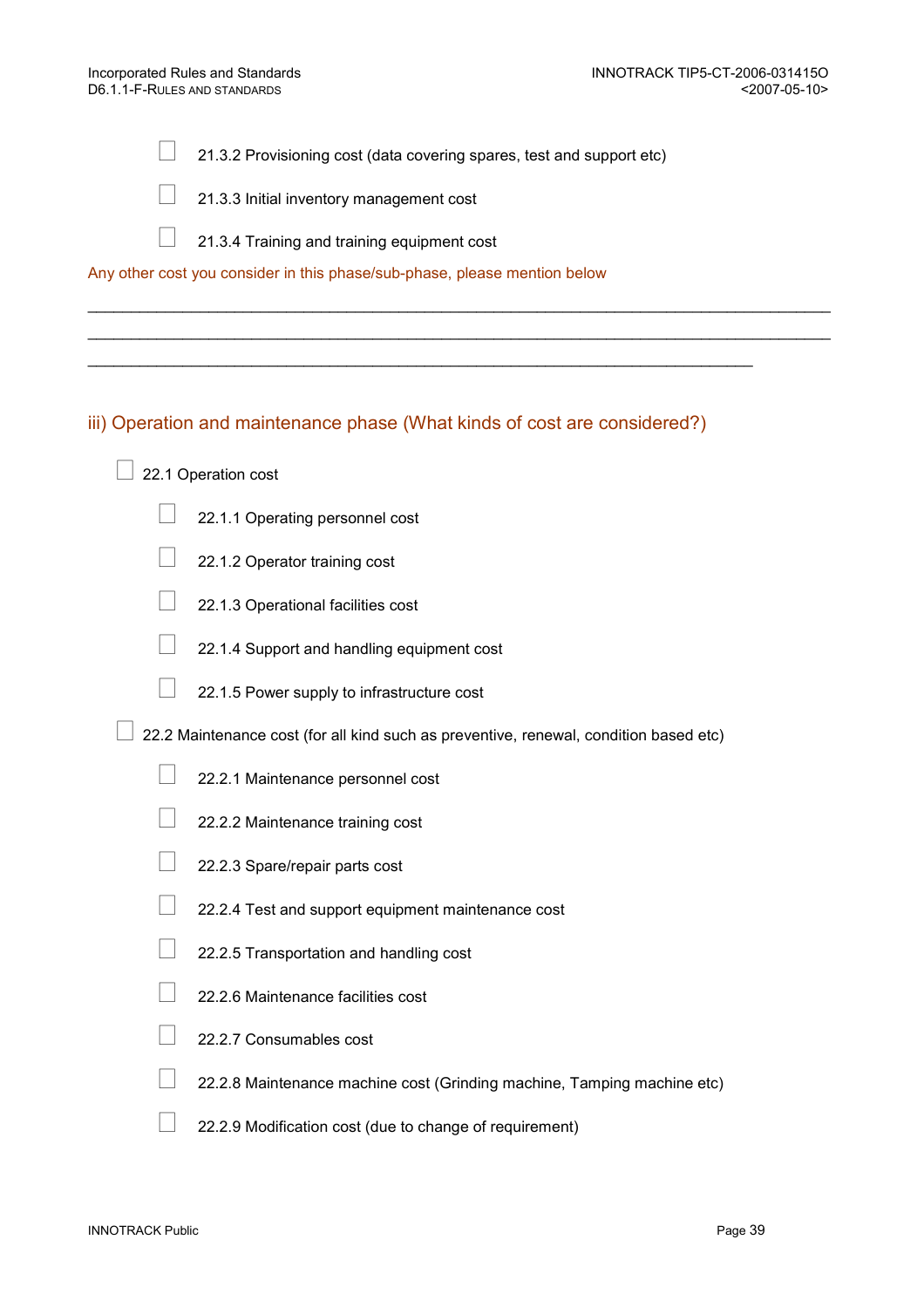## 22.2.10 Environmental cost (oil, steel etc)

Any other cost you consider in this phase/sub-phase, please mention below

## iv) Disposal phase (What kinds of cost are considered?)

- 23.1 System disposal cost
- 23.2 Cleaning cost
- 23.3 System residual value
- 23.4 Regeneration/ recycling cost

Any other cost you consider in this phase/sub-phase, please mention below

## (Any other points on LCC that you like to mention which has not been discussed above)

 $\_$  ,  $\_$  ,  $\_$  ,  $\_$  ,  $\_$  ,  $\_$  ,  $\_$  ,  $\_$  ,  $\_$  ,  $\_$  ,  $\_$  ,  $\_$  ,  $\_$  ,  $\_$  ,  $\_$  ,  $\_$  ,  $\_$  ,  $\_$  ,  $\_$  ,  $\_$  ,  $\_$  ,  $\_$  ,  $\_$  ,  $\_$  ,  $\_$  ,  $\_$  ,  $\_$  ,  $\_$  ,  $\_$  ,  $\_$  ,  $\_$  ,  $\_$  ,  $\_$  ,  $\_$  ,  $\_$  ,  $\_$  ,  $\_$  , \_\_\_\_\_\_\_\_\_\_\_\_\_\_\_\_\_\_\_\_\_\_\_\_\_\_\_\_\_\_\_\_\_\_\_\_\_\_\_\_\_\_\_\_\_\_\_\_\_\_\_\_\_\_\_\_\_\_\_\_\_\_\_\_\_\_\_\_\_\_\_\_\_\_\_\_\_\_\_\_\_\_\_\_\_\_

\_\_\_\_\_\_\_\_\_\_\_\_\_\_\_\_\_\_\_\_\_\_\_\_\_\_\_\_\_\_\_\_\_\_\_\_\_\_\_\_\_\_\_\_\_\_\_\_\_\_\_\_\_\_\_\_\_\_\_\_\_\_\_\_\_\_\_\_\_\_\_\_\_\_\_\_\_

\_\_\_\_\_\_\_\_\_\_\_\_\_\_\_\_\_\_\_\_\_\_\_\_\_\_\_\_\_\_\_\_\_\_\_\_\_\_\_\_\_\_\_\_\_\_\_\_\_\_\_\_\_\_\_\_\_\_\_\_\_\_\_\_\_\_\_\_\_\_\_\_\_\_\_\_\_\_\_\_\_\_\_\_\_\_  $\_$  ,  $\_$  ,  $\_$  ,  $\_$  ,  $\_$  ,  $\_$  ,  $\_$  ,  $\_$  ,  $\_$  ,  $\_$  ,  $\_$  ,  $\_$  ,  $\_$  ,  $\_$  ,  $\_$  ,  $\_$  ,  $\_$  ,  $\_$  ,  $\_$  ,  $\_$  ,  $\_$  ,  $\_$  ,  $\_$  ,  $\_$  ,  $\_$  ,  $\_$  ,  $\_$  ,  $\_$  ,  $\_$  ,  $\_$  ,  $\_$  ,  $\_$  ,  $\_$  ,  $\_$  ,  $\_$  ,  $\_$  ,  $\_$  ,

 $\mathcal{L}_\text{max} = \mathcal{L}_\text{max} = \mathcal{L}_\text{max} = \mathcal{L}_\text{max} = \mathcal{L}_\text{max} = \mathcal{L}_\text{max} = \mathcal{L}_\text{max} = \mathcal{L}_\text{max} = \mathcal{L}_\text{max} = \mathcal{L}_\text{max} = \mathcal{L}_\text{max} = \mathcal{L}_\text{max} = \mathcal{L}_\text{max} = \mathcal{L}_\text{max} = \mathcal{L}_\text{max} = \mathcal{L}_\text{max} = \mathcal{L}_\text{max} = \mathcal{L}_\text{max} = \mathcal{$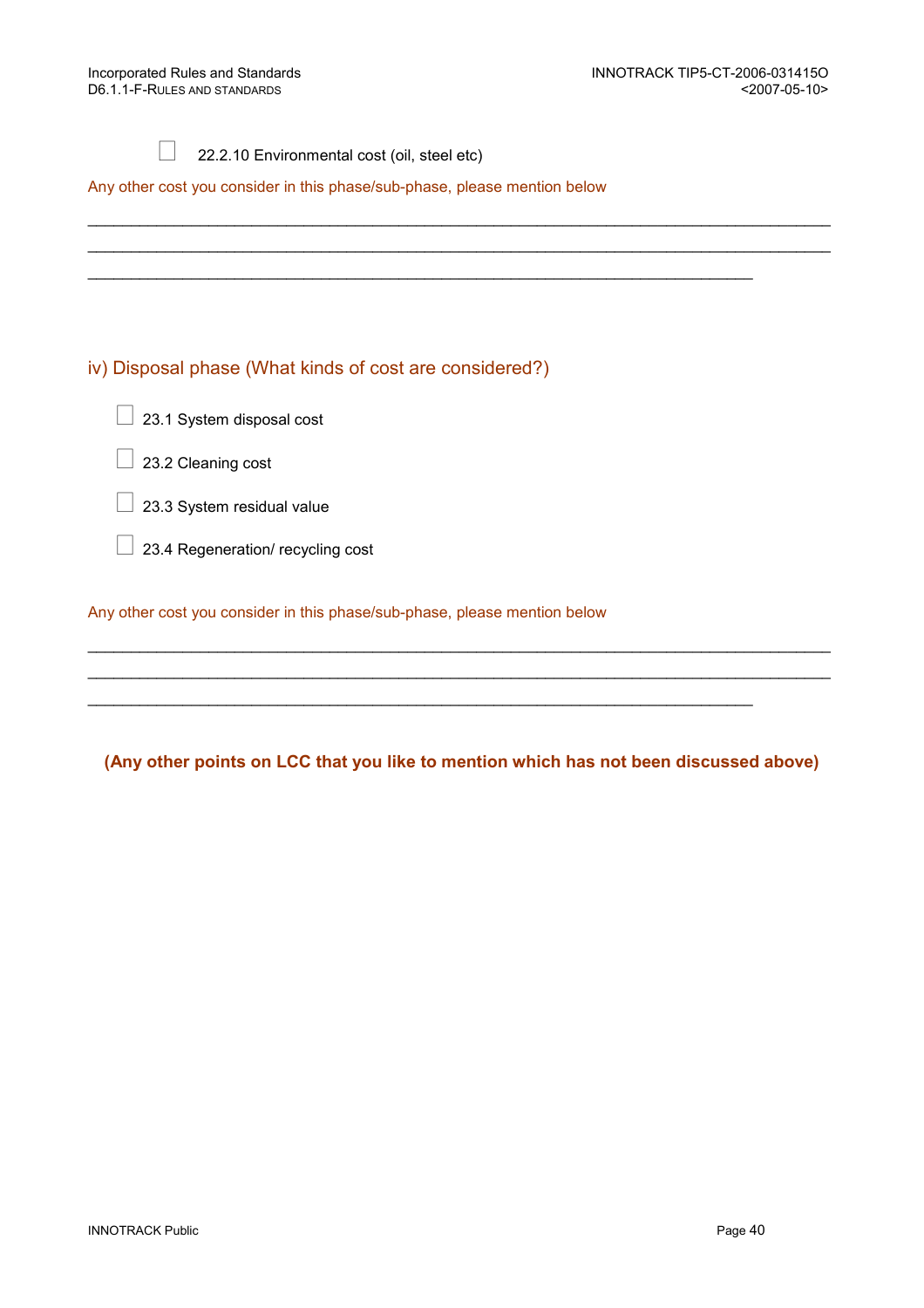## 6.2 ANNEX 2: GENERAL UNDERSTANDING OF RAMS AND LCC

## ANNEX 2A



#### ANNEX 2B

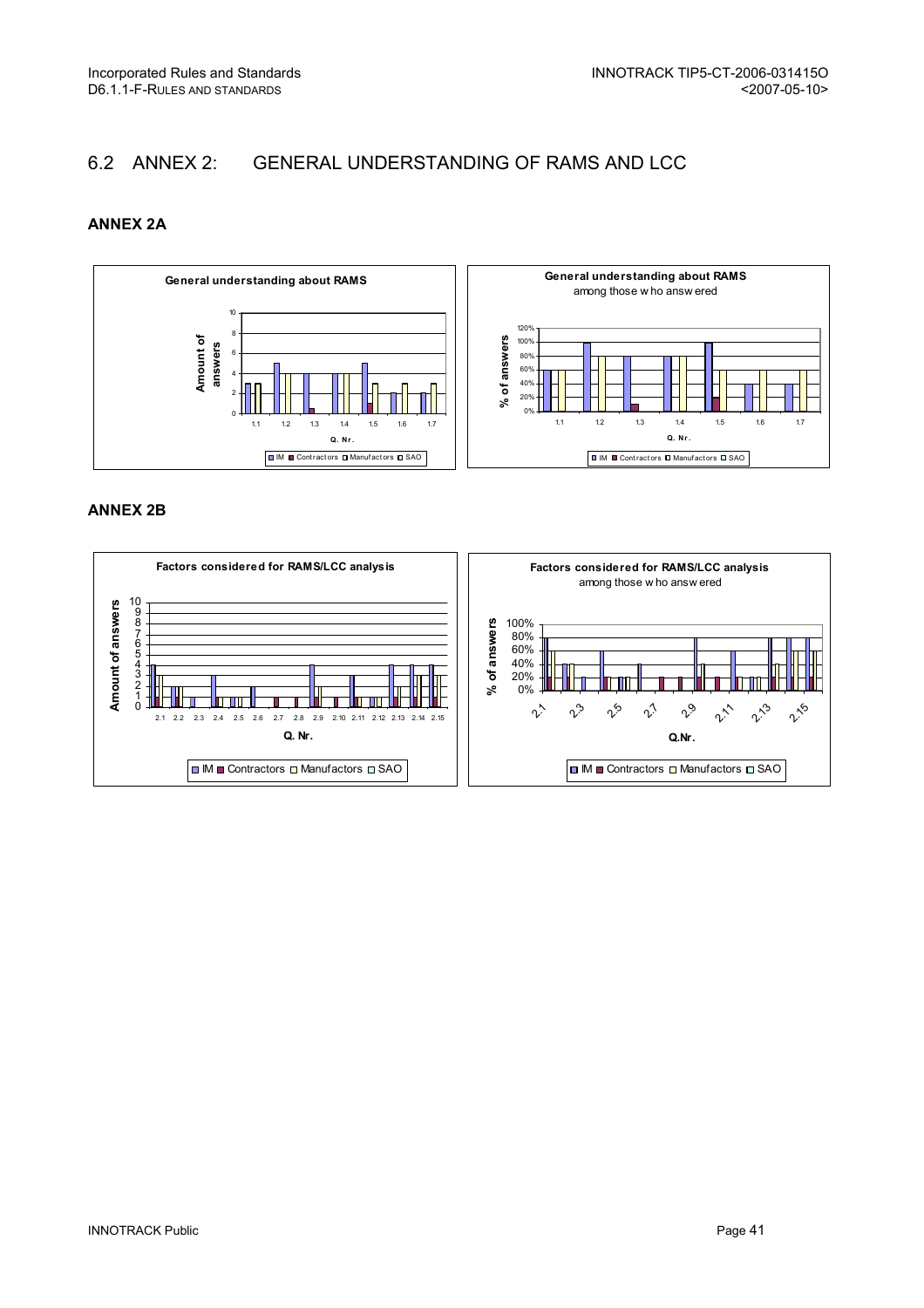## 6.3 ANNEX 3: RAMS STANDARD



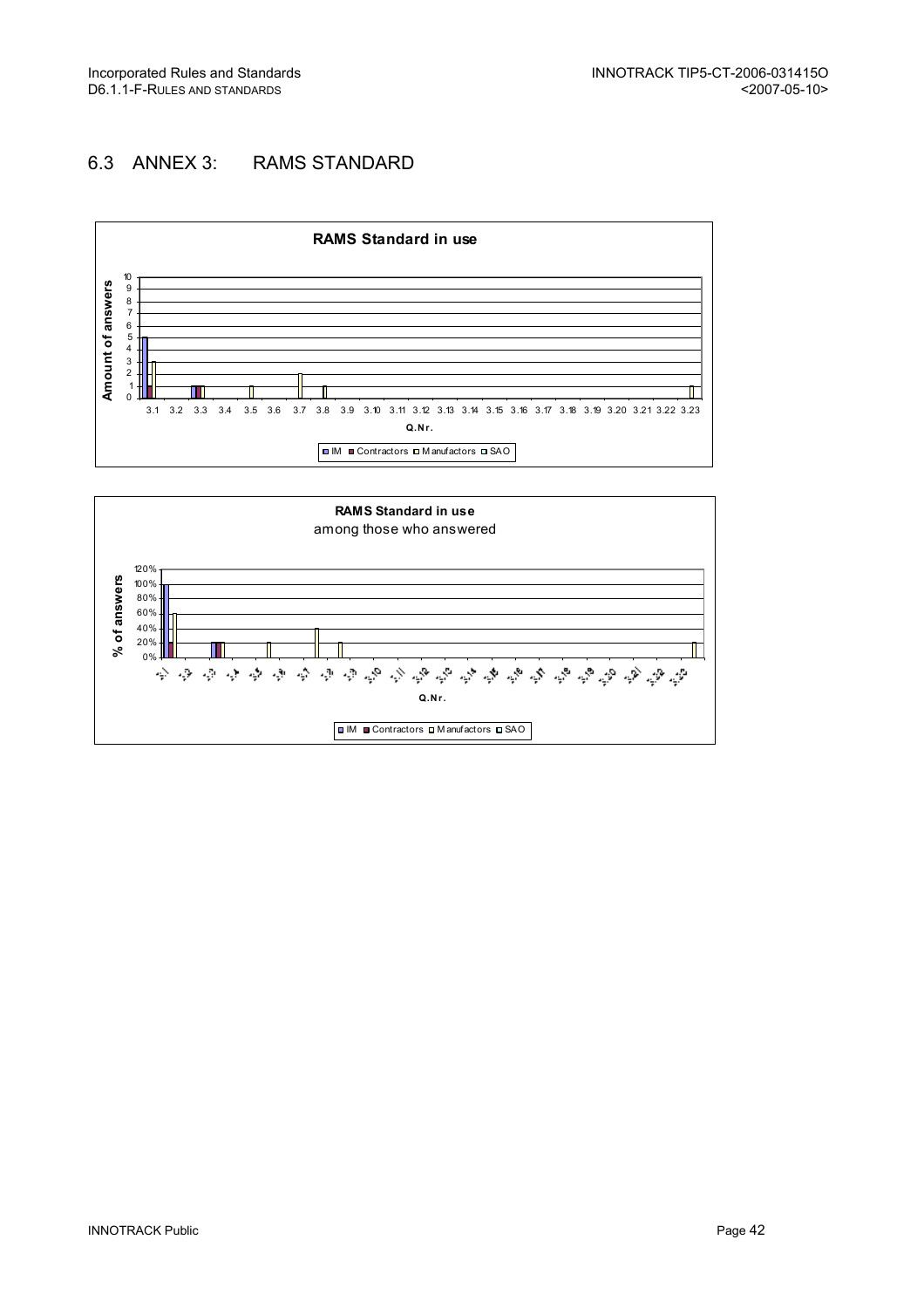## 6.4 ANNEX 4: RAMS DATABASE



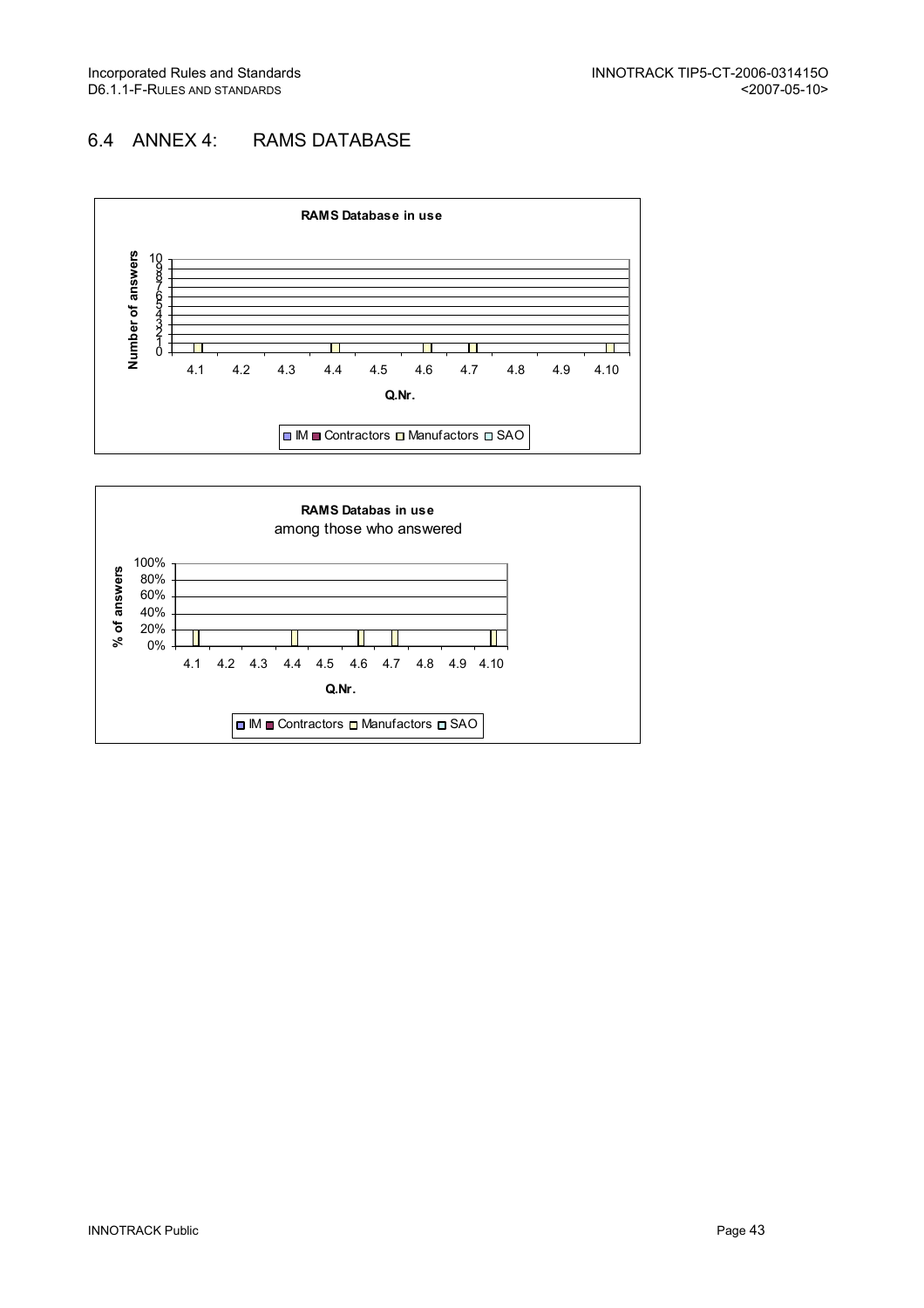## 6.5 ANNEX 5: RAMS SOFTWARE



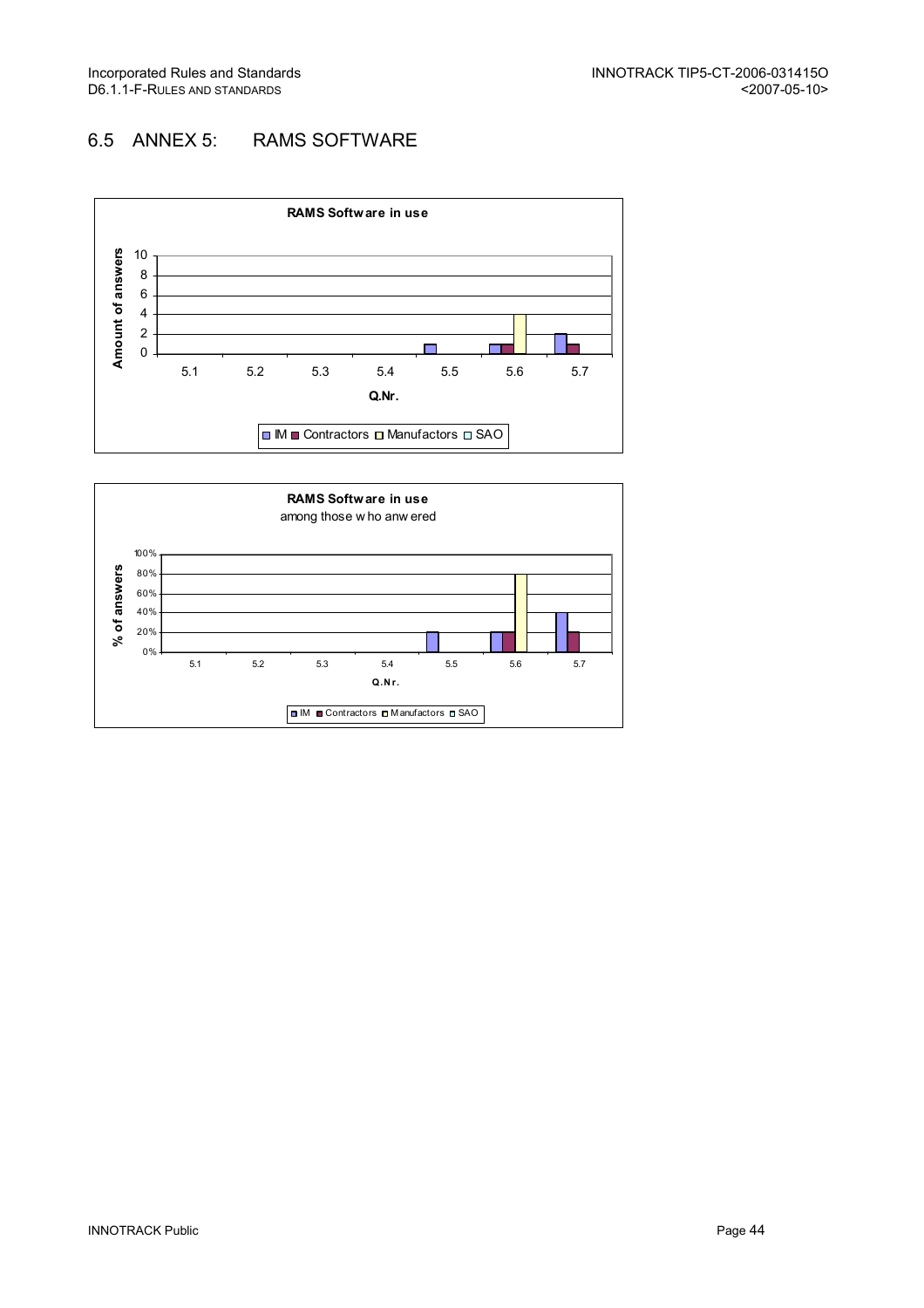## 6.6 ANNEX 6: RELIABILITY

## ANNEX 6A



#### ANNEX 6B



## ANNEX 6C

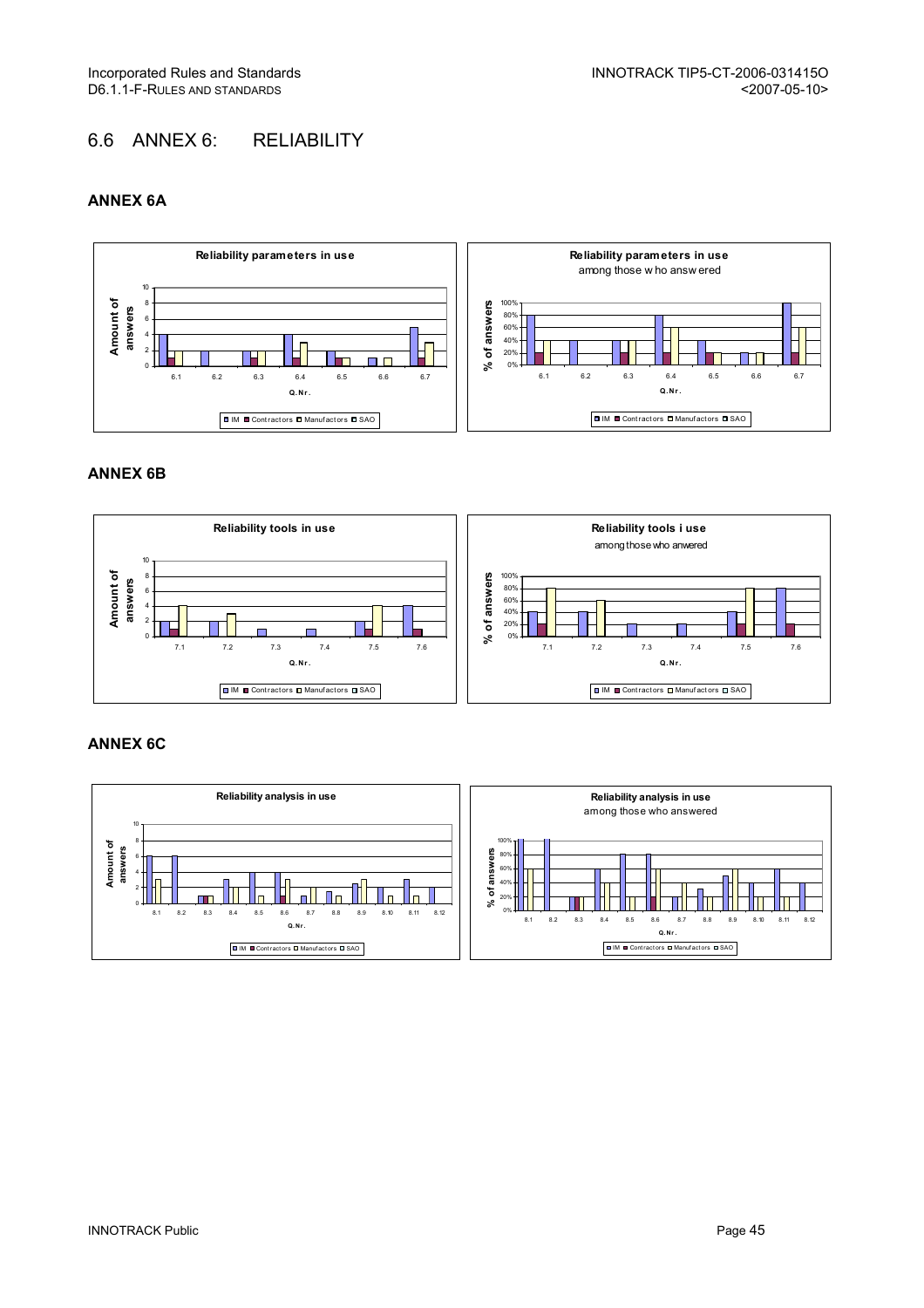## 6.7 ANNEX 7: AVAILABILITY

## ANNEX 7A



#### ANNEX 7B



#### ANNEX 7C

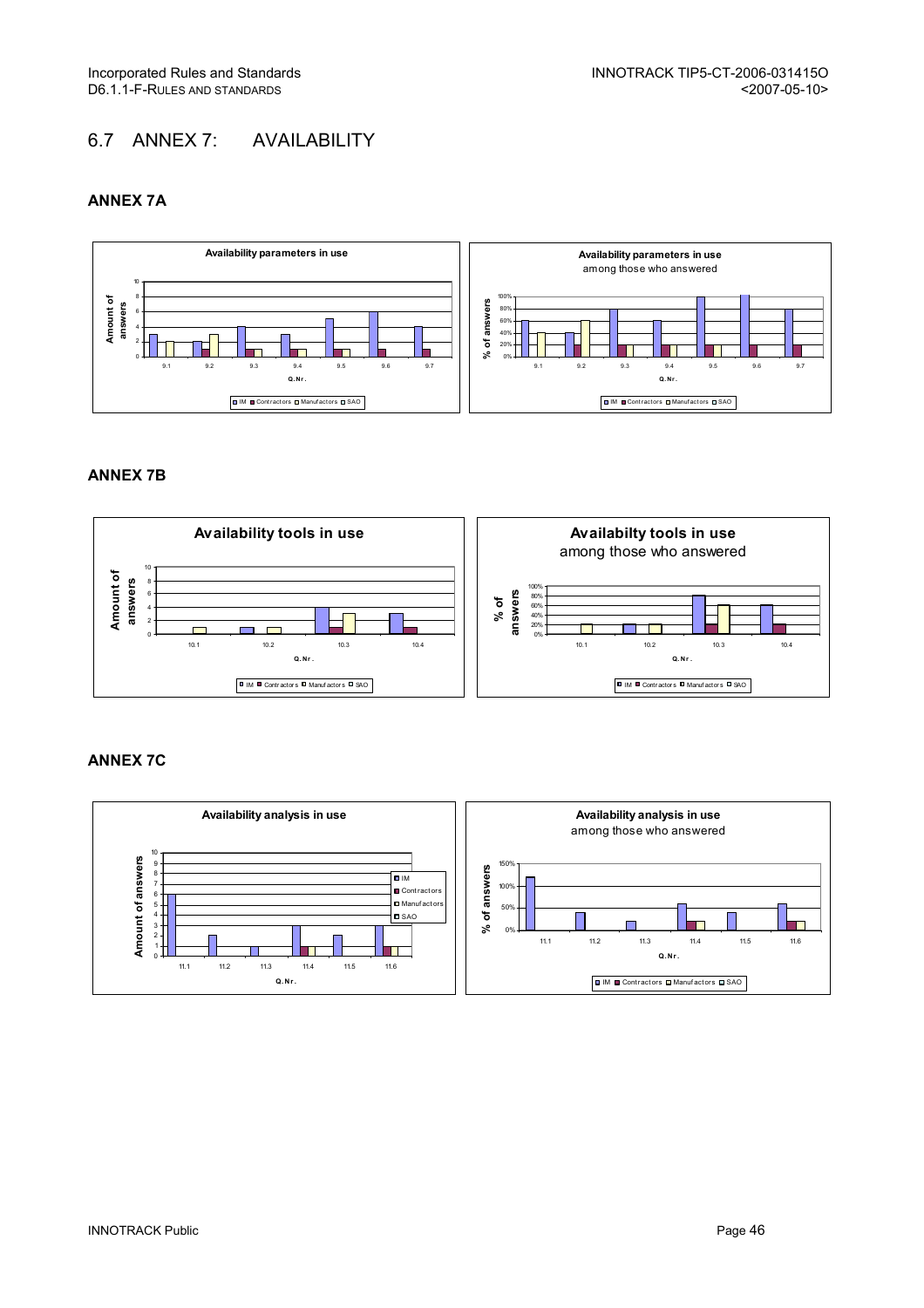## 6.8 ANNEX 8: MAINTAINABILITY

### ANNEX 8A



#### ANNEX 8B



#### ANNEX 8C

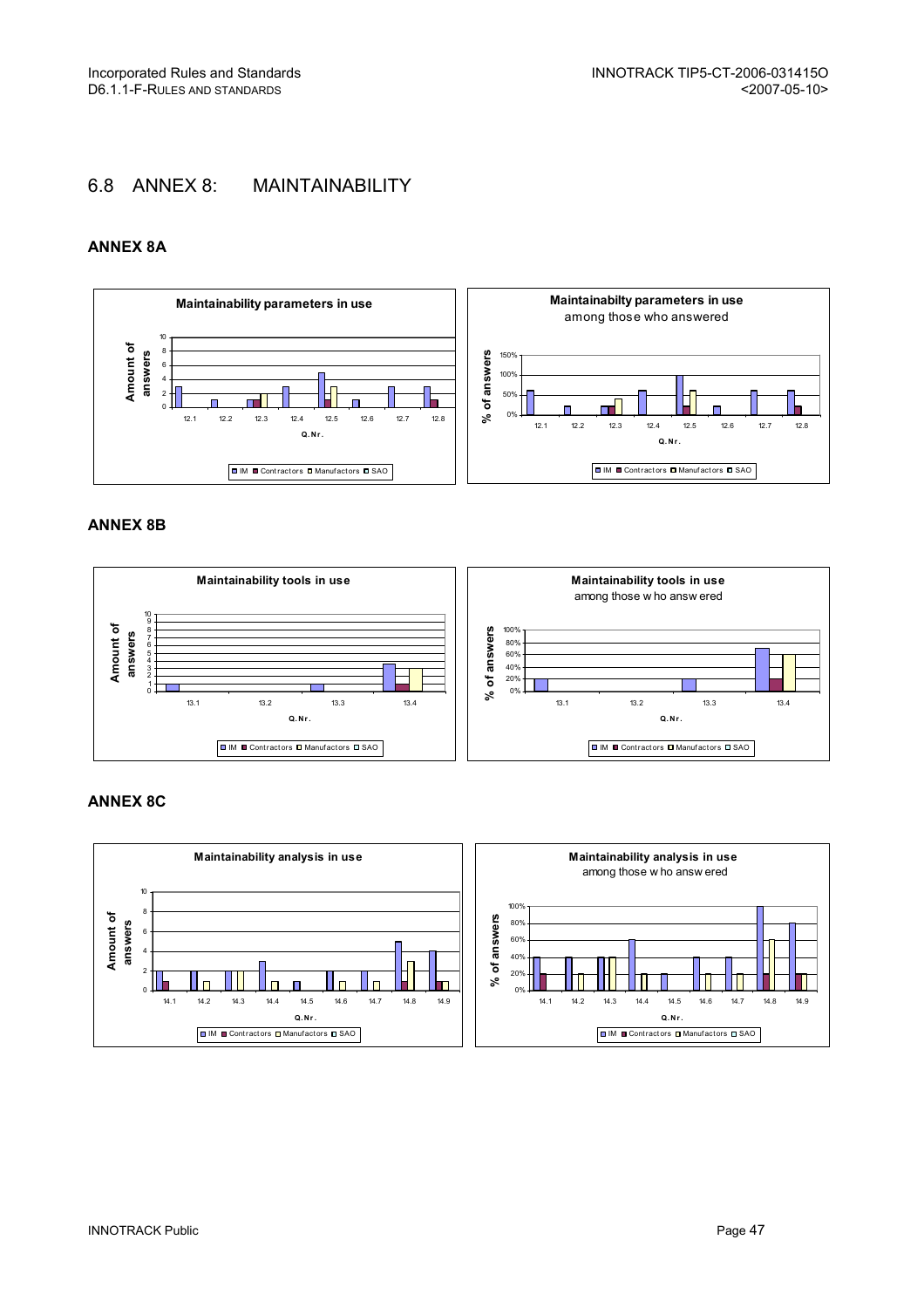## 6.9 ANNEX 9: SAFETY

### ANNEX 9A



#### ANNEX 9B



## ANNEX 9C

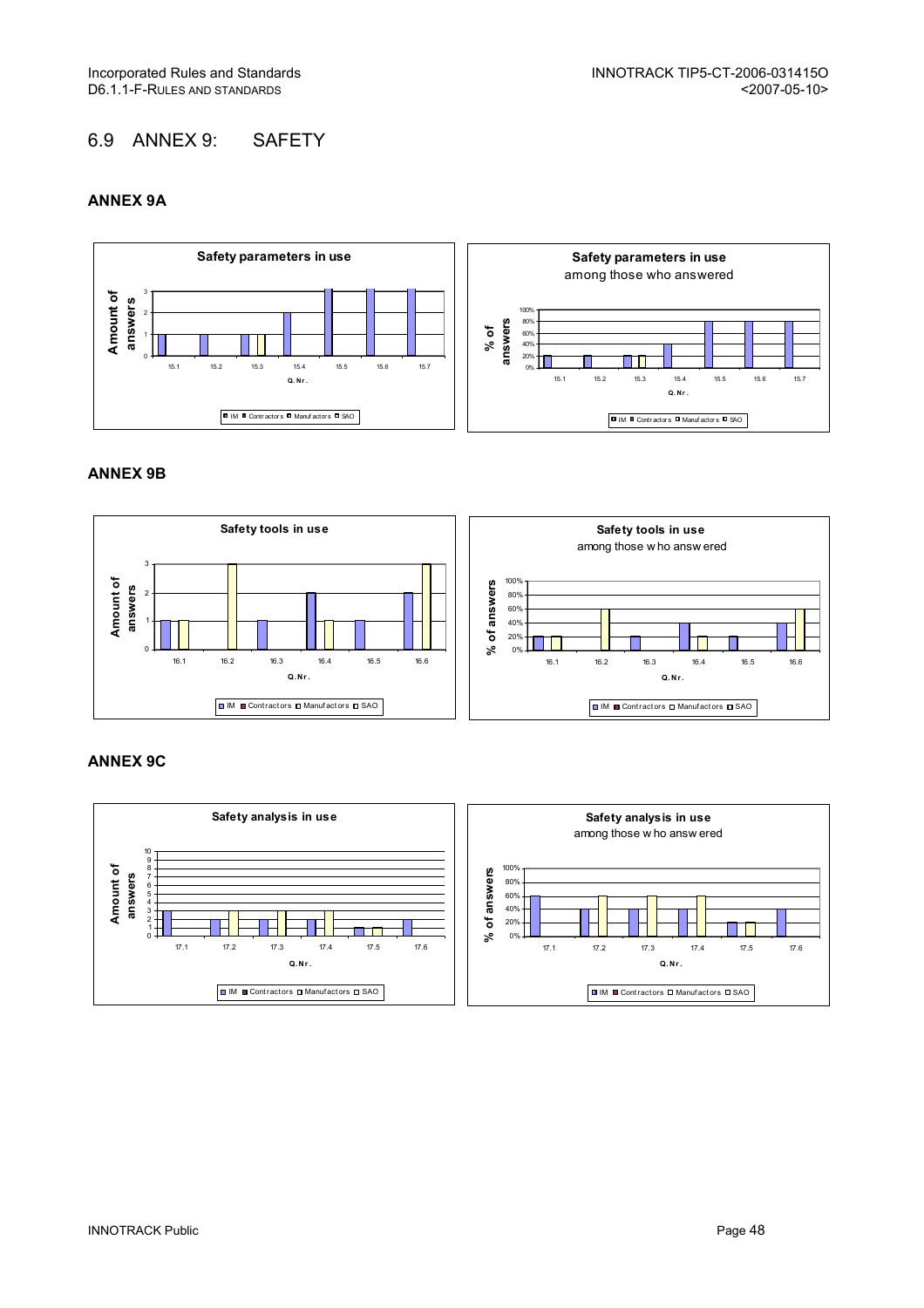## 6.10 ANNEX 10: GENERAL QUESTIONS ON LCC

## ANNEX 10A



### ANNEX 10B



#### ANNEX 10C

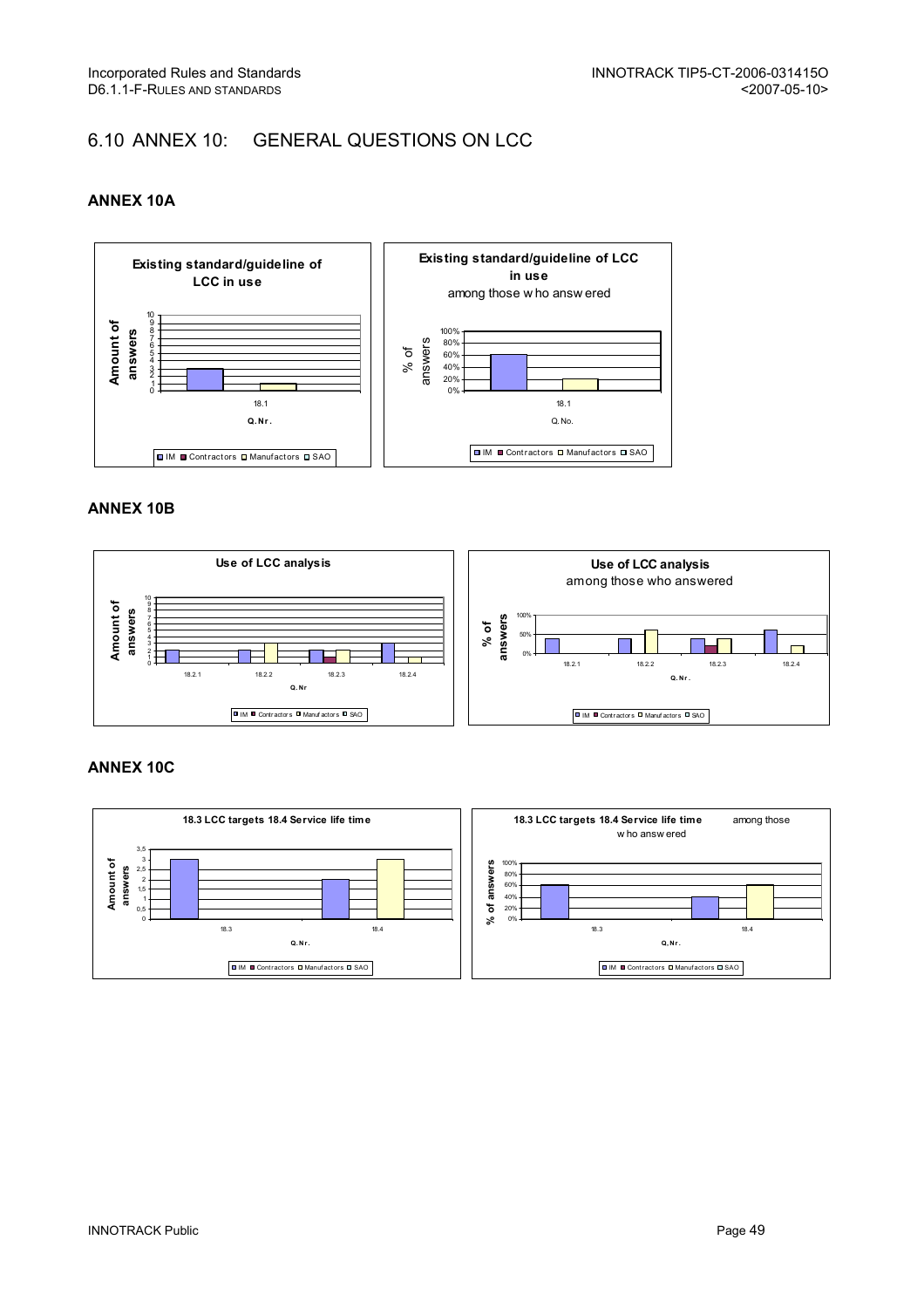## ANNEX 10D



## ANNEX 10E



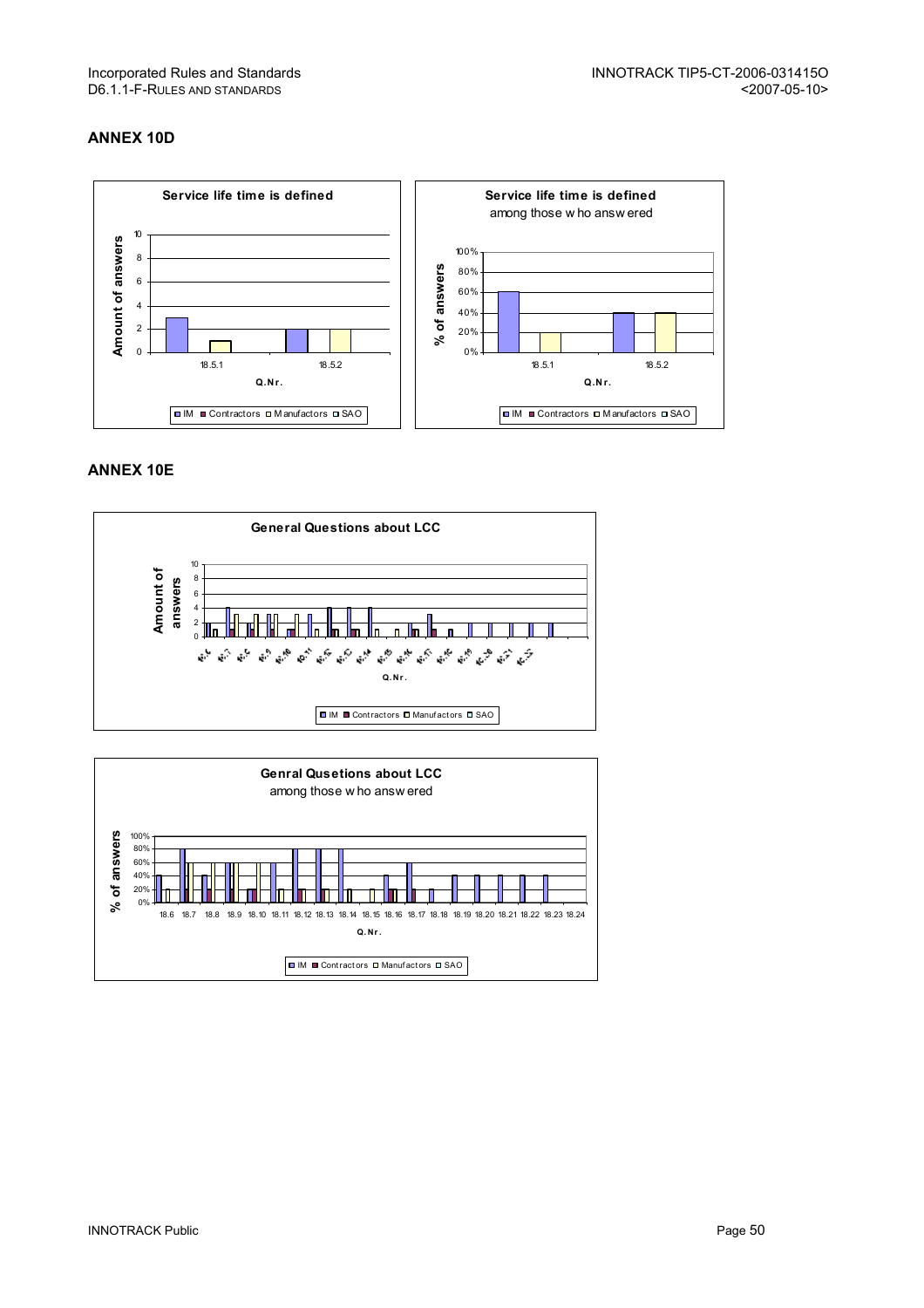## ANNEX 10F



## ANNEX 10G



#### ANNEX 10H

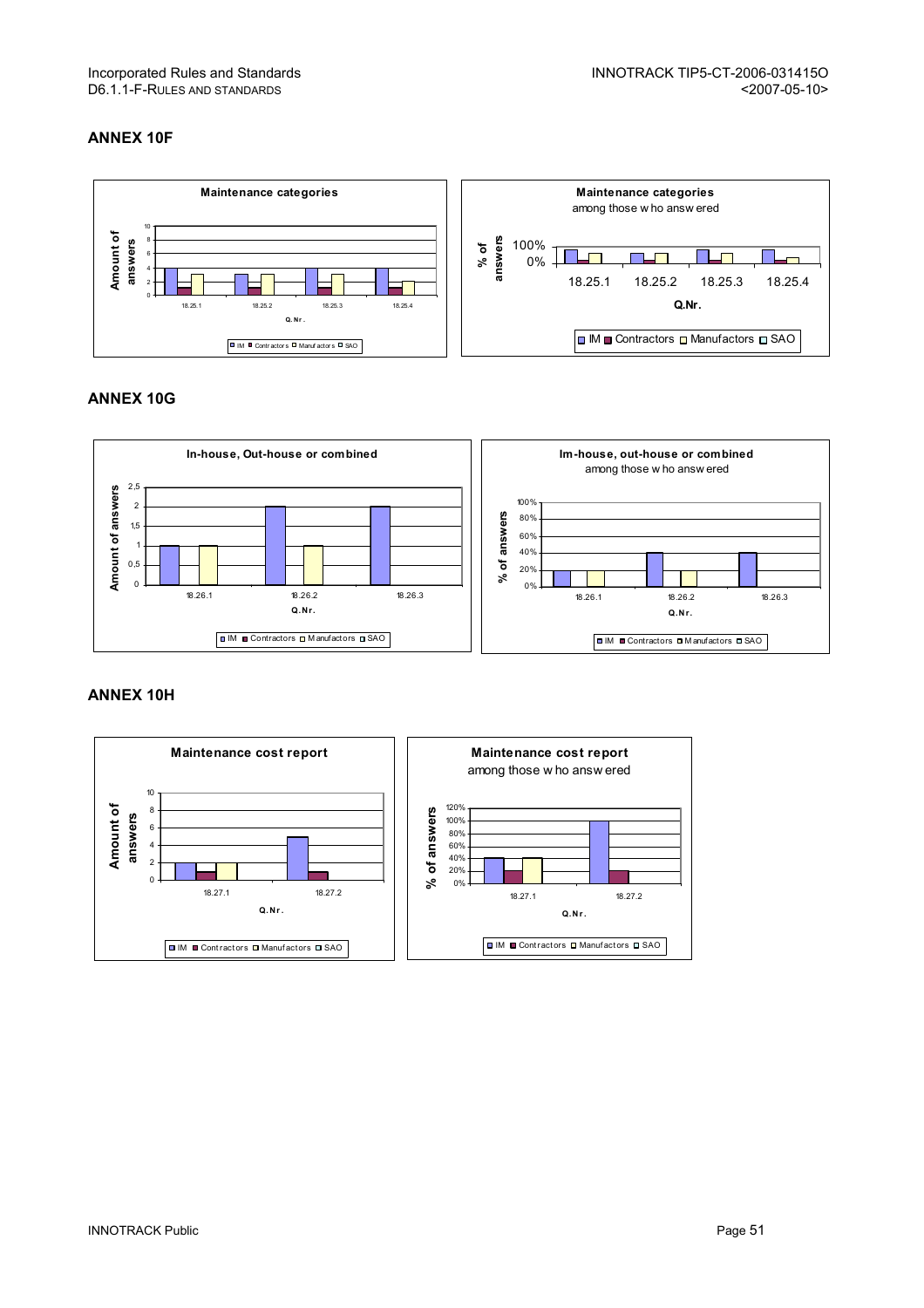## ANNEX 10I

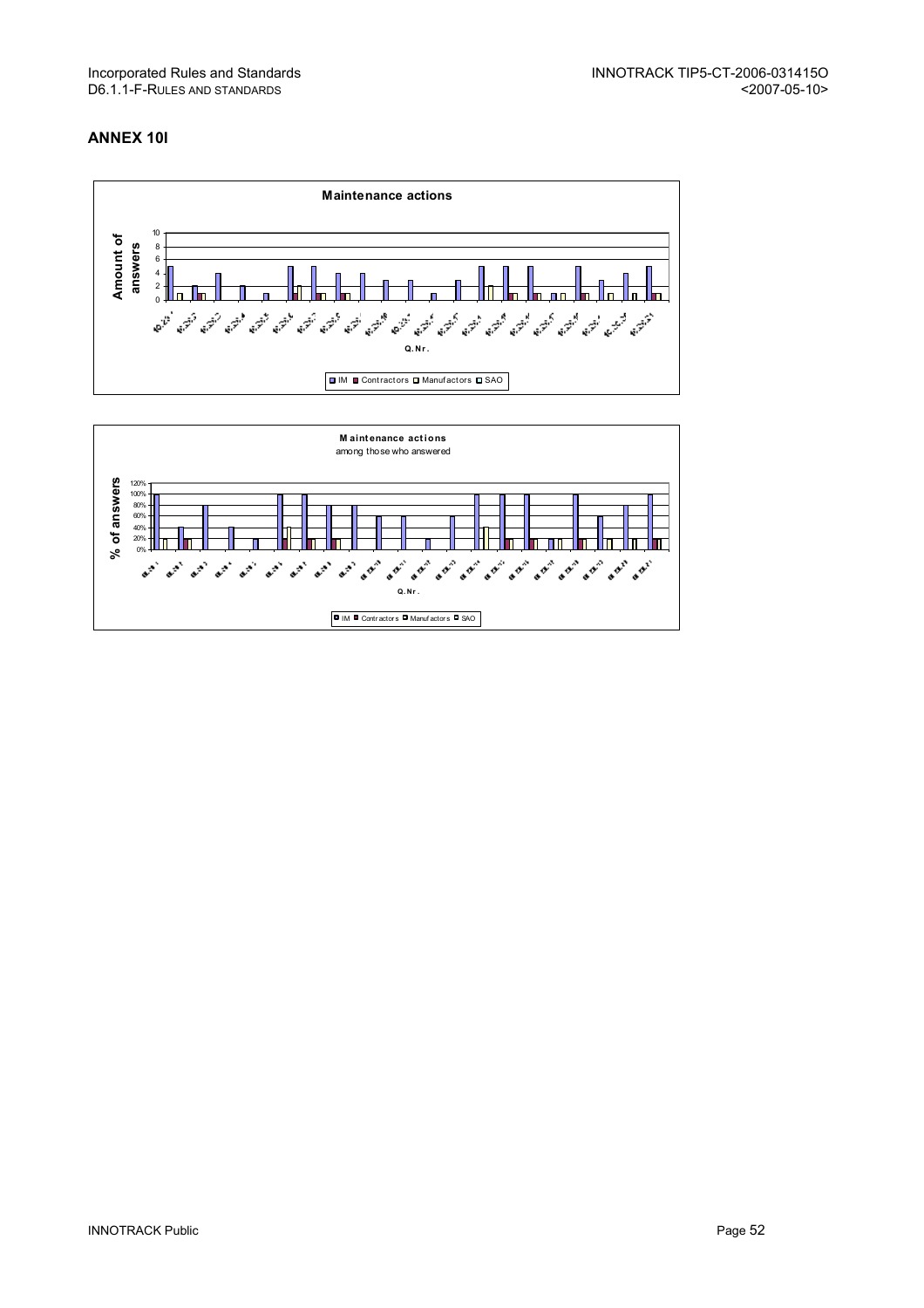## 6.11 ANNEX 11: LCC CALCULATION

## ANNEX 11A



### ANNEX 11B

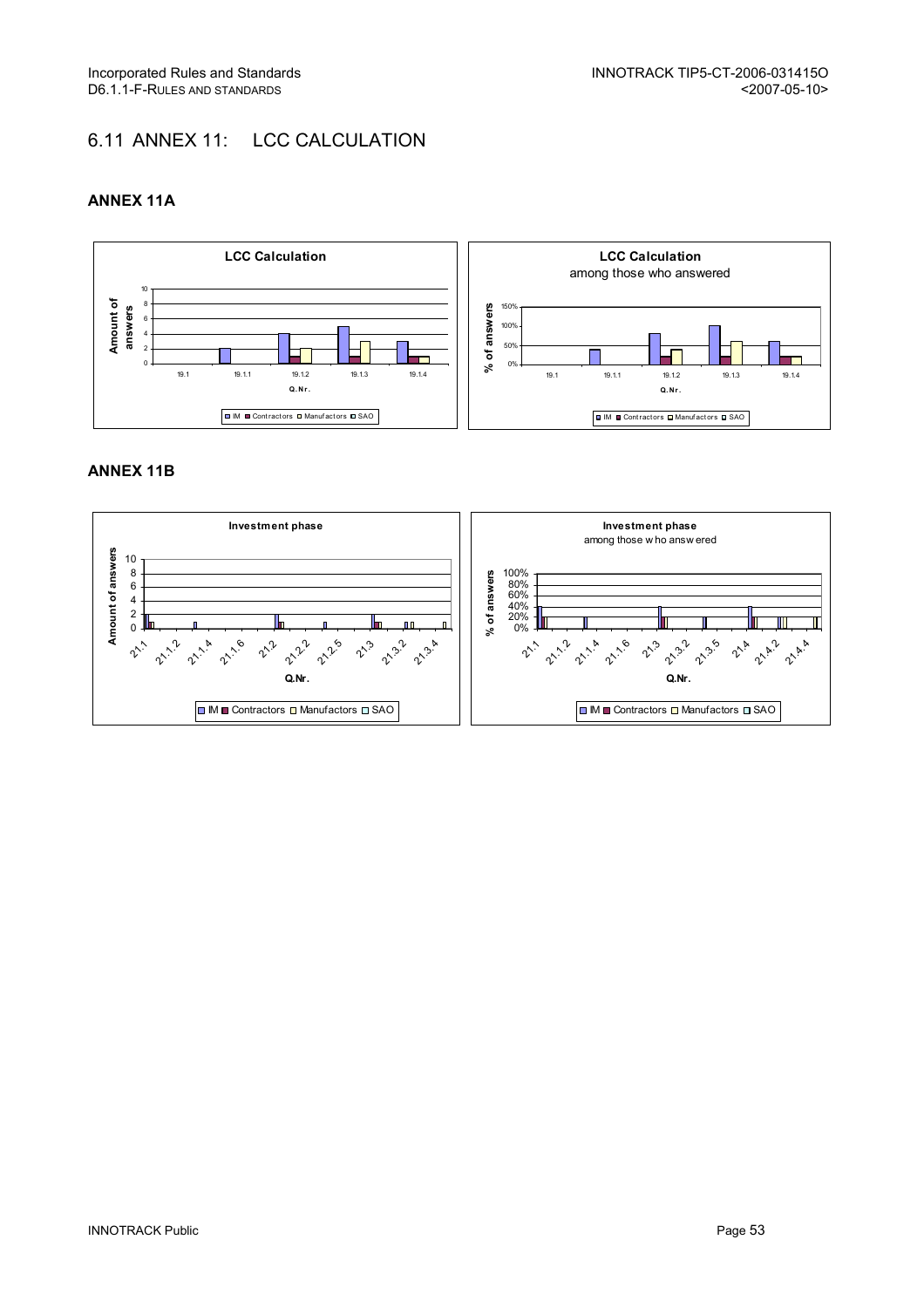# D6.1.1-F-RULES AND STANDARDS

## ANNEX 11C



#### ANNEX 11D

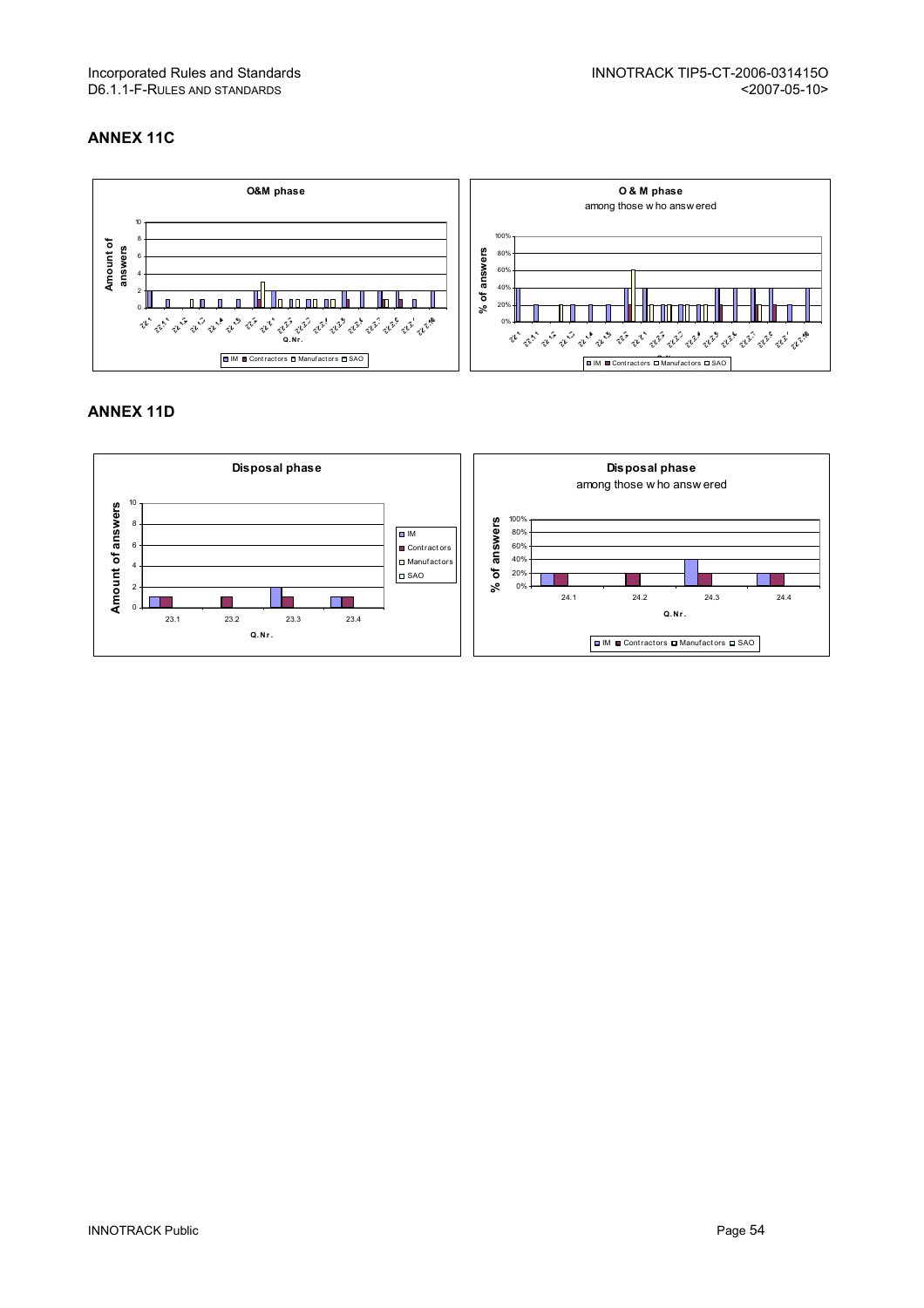## 6.12 ANNEX 12: RAMS STANDARDS CLASSIFICATION

| <b>Reliability</b>  | Availability     | <b>Maintainability</b> | <b>Safety</b>       |
|---------------------|------------------|------------------------|---------------------|
| EN 50126            | EN 50126         | EN 50126               | EN 50126            |
| IEC 61160           | IEC 61160        | IEC 61160              | IEC 61160           |
| IEC 60300-3-1       | IEC 60300-3-1    | IEC 60300-3-1          | IEC 60300-3-1       |
| IEC 60812           | IEC 60863        | IEC 60706              | IEC 61025           |
| IEC 60863           | IEC 61165        | IEC 60863              | <b>IEC 61508</b>    |
| IEC 61025           | <b>IEC 61070</b> | MIL STD 471A           | <b>MIL STD 1629</b> |
| IEC 61078           |                  | <b>MIL STD 2173</b>    | <b>IEC 812</b>      |
| IEC 61709           |                  |                        |                     |
| IEC 60605           |                  |                        |                     |
| <b>IEC 61014</b>    |                  |                        |                     |
| IEC 61123           |                  |                        |                     |
| IEC 60319           |                  |                        |                     |
| IEC 60571           |                  |                        |                     |
| MIL STD 785B        |                  |                        |                     |
| MIL STD 756         |                  |                        |                     |
| <b>MIL STD 1629</b> |                  |                        |                     |
| <b>IEC 812</b>      |                  |                        |                     |
|                     |                  |                        |                     |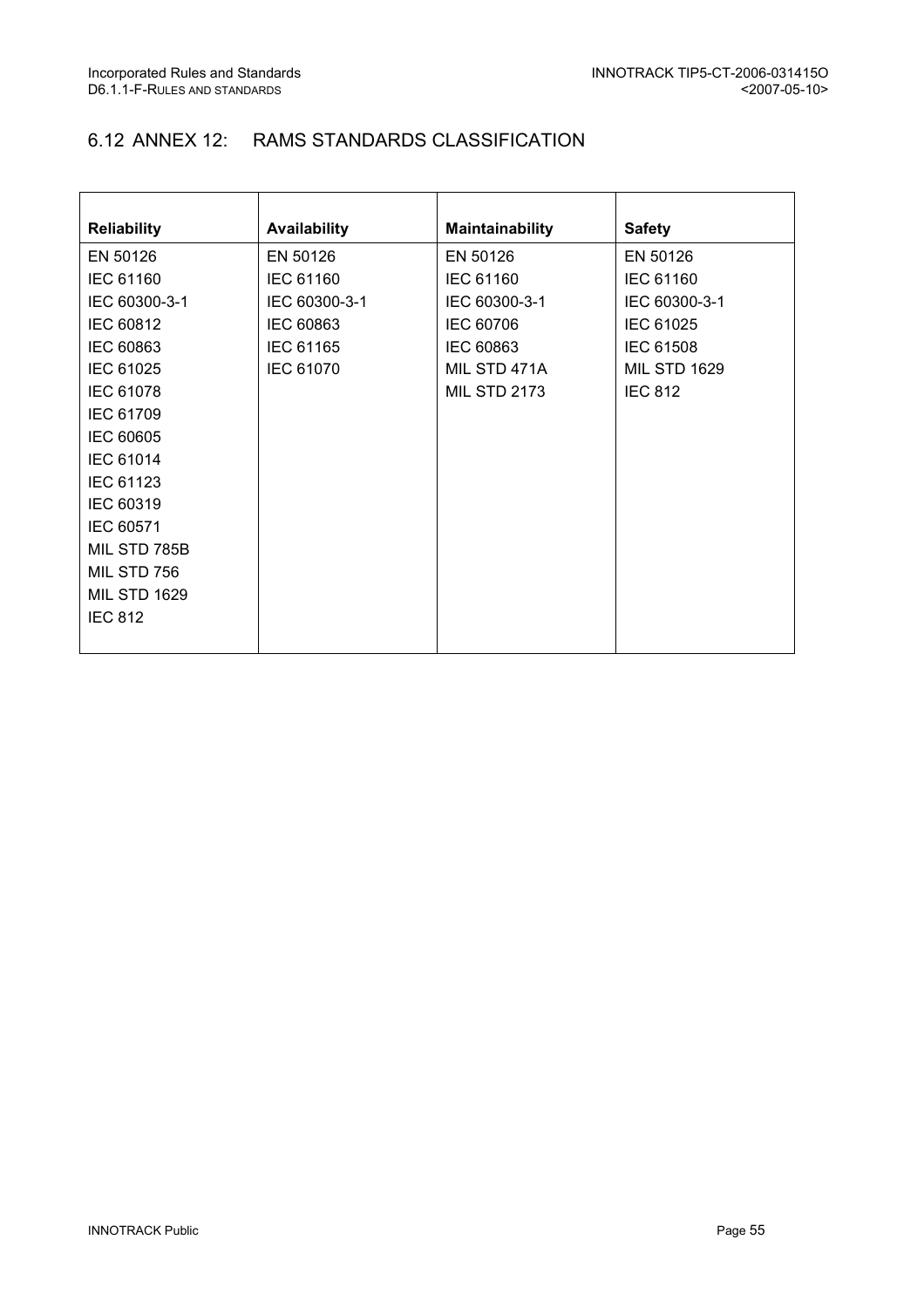## 6.13 ANNEX 13: PARTICIPANTS TO WHOM QUESTIONNAIRES WERE SENT

### Infrastructure Managers

| Organisation             | <b>Activity</b>                                                                                                                                                                                                                                                                                                                                                                                                         |
|--------------------------|-------------------------------------------------------------------------------------------------------------------------------------------------------------------------------------------------------------------------------------------------------------------------------------------------------------------------------------------------------------------------------------------------------------------------|
| <b>ADIF</b>              | Constructing and Managing Infrastructure                                                                                                                                                                                                                                                                                                                                                                                |
| <b>BV</b>                | Infrastructure manager in Sweden                                                                                                                                                                                                                                                                                                                                                                                        |
| Ceske drahy, a.s.        | Transport service – freight and passenger, railway infrastructure operation<br>and maintenance for SZDC (Railway Infrastructure Administration)                                                                                                                                                                                                                                                                         |
| <b>DB Netz AG</b>        | The Track Infrastructure Business Unit (DB Netz AG) is responsible for<br>operating and marketing the track infrastructure. Acting under its own<br>responsibility, the Business Unit provides non-discriminatory access to the<br>rail infrastructure. It also prepares and coordinates the timetables in<br>consultation with its customers.                                                                          |
| Network Rail             | Operator of Britain's rail infrastructure with a mission to maintain,<br>improve and upgrade the railway infrastructure                                                                                                                                                                                                                                                                                                 |
| OBB Infrastruktur Bau AG | Constructing and Managing Infrastructure in Austria                                                                                                                                                                                                                                                                                                                                                                     |
| <b>IPRORAIL</b>          | Prorail has been licensed by the Dutch government to:<br>provide sufficient, reliable and safe railway infrastructure in the<br>Netherlands, including the building, renewal and maintenance of railway<br>track and stations:<br>Supply the train operating companies with train paths, transfer capacity<br>and (travel) information services;<br>Ensure a fair and optimum distribution of available track capacity. |
| <b>RFF</b>               | Operator and manager of the French rail infrastructure                                                                                                                                                                                                                                                                                                                                                                  |
| <b>SNCF</b>              | Transport service – freight and passenger, railway. Delegate infrastructure<br>operation and maintenance for RFF (Réseau Ferré de France)                                                                                                                                                                                                                                                                               |

#### **Contractors**

| Organisation           | <b>Activity</b>                                                                                        |
|------------------------|--------------------------------------------------------------------------------------------------------|
| <b>BBRP</b>            | Design, project management and construction of complex railway<br>projects                             |
| Carillion              | European contractor for railway projects and maintenance, with a broad<br>range of capabilities.       |
| <b>EFRTC</b>           | Group of Interest of the Track Work Contractors                                                        |
| Speno International SA | Development, construction and exploitation of rail grinding equipment<br>(including measuring systems) |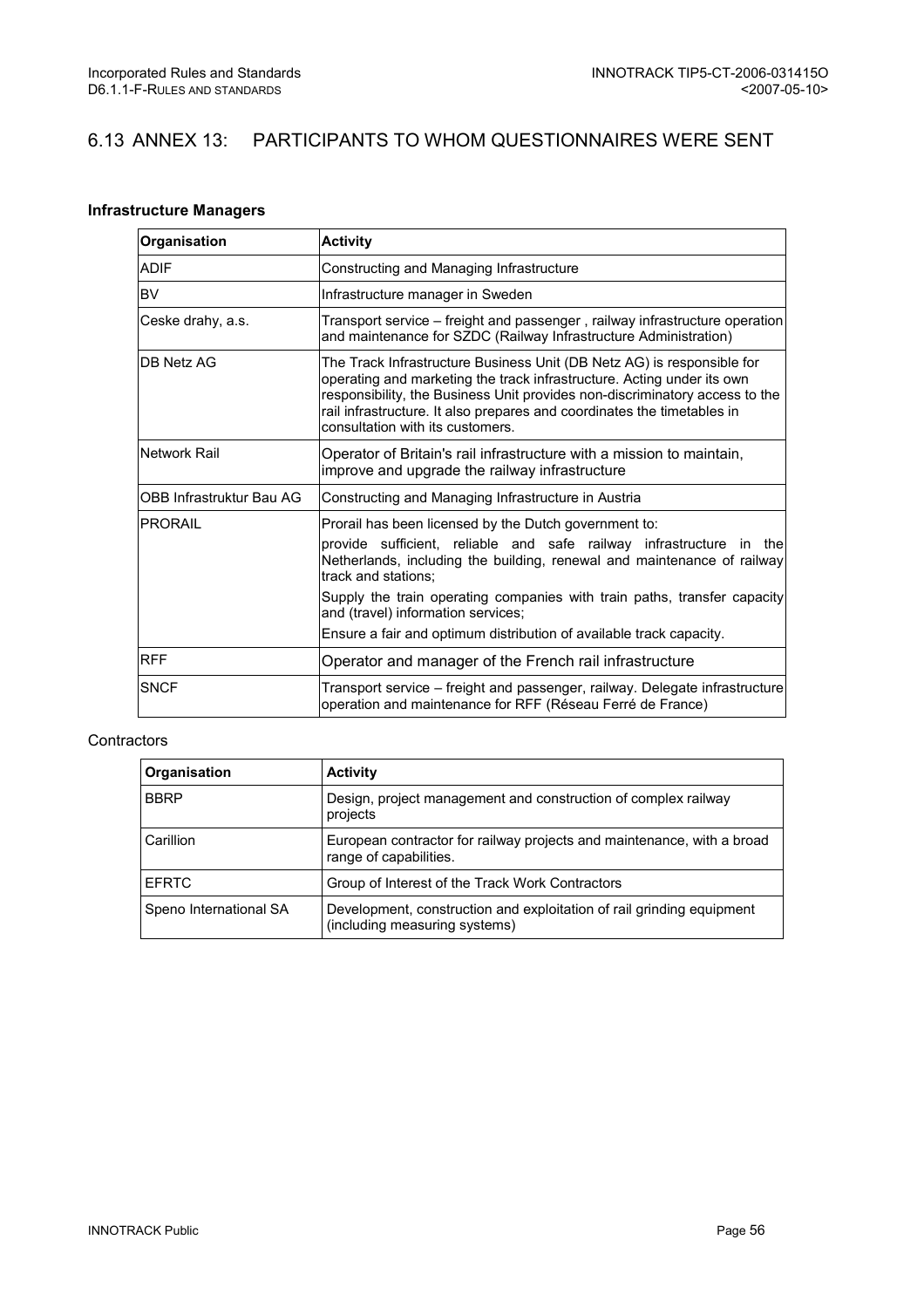#### Manufacturers

| Organisation                | <b>Activity</b>                                                                                                                                                                                                                                          |
|-----------------------------|----------------------------------------------------------------------------------------------------------------------------------------------------------------------------------------------------------------------------------------------------------|
| <b>ALSTOM Transport SA</b>  | Train manufacturer; Design, manufacturing, testing and commissioning,<br>and maintenance of transport systems                                                                                                                                            |
| Corus                       | A major international steel company and a leading supplier of rails, steel<br>sleepers, design and technical consultancy, and innovative solutions                                                                                                       |
| Goldschmidt Thermit<br>GmbH | Development, Production and Sales of Consumables for the<br>Aluminothermic Welding Technology as well as the execution of<br>Aluminothermit Welds, enclosed arc welds, flash butt welds and grinding<br>operations in all kinds of rail tracks worldwide |
| <b>UNIFE</b>                | Group of Interest of the Railway Industry, where track infrastructure<br>supply and track works                                                                                                                                                          |
| <b>VAE</b>                  | Railway industry (supplier of switch systems and devices)                                                                                                                                                                                                |
| VAS                         | A global leader in the development, production and supply of rails,<br>including advanced technologies, logistics, system solutions and<br>innovative track related services                                                                             |
| VCSA                        | World leaders in the switch gear field for all types of networks, railways,<br>metros, tramways, both in Europe and throughout the world                                                                                                                 |

### SAO (SME, Academia and Organisations)

| Organisation                                            | <b>Activity</b>                                                                                                                                                                                                                                                                                                                                                                                                                                                                                                                                                                                               |
|---------------------------------------------------------|---------------------------------------------------------------------------------------------------------------------------------------------------------------------------------------------------------------------------------------------------------------------------------------------------------------------------------------------------------------------------------------------------------------------------------------------------------------------------------------------------------------------------------------------------------------------------------------------------------------|
| Laboratoire Central des<br>Ponts et Chaussees<br>(LCPC) | Research and development in the field of geotechnics,<br>environment, civil and urban engineering, road safety                                                                                                                                                                                                                                                                                                                                                                                                                                                                                                |
| ConTraffic                                              | Technology benchmarking for switch point systems. Benchmarking for<br>rail signalling components of European manufactures                                                                                                                                                                                                                                                                                                                                                                                                                                                                                     |
| Damill AB                                               | Damill perform field measurements of track forces with our prototype to<br>a wayside monitoring system. The measurements are performed mainly<br>in the Swedish rail network and the purpose is to identify and group<br>different vehicles according to their track behaviour. Gathered data is<br>then to be analysed where we want to develop some automated<br>techniques to separate the different force directions. We also want to<br>identify and define the key parameters for a reliable and objective<br>vehicle classification including effects related to the vehicles<br>maintenance condition |
| G - Impuls                                              | It is a private company established in 1994. It provides all geophysical<br>services in the fields of magnetic survey, geo-electric methods.                                                                                                                                                                                                                                                                                                                                                                                                                                                                  |